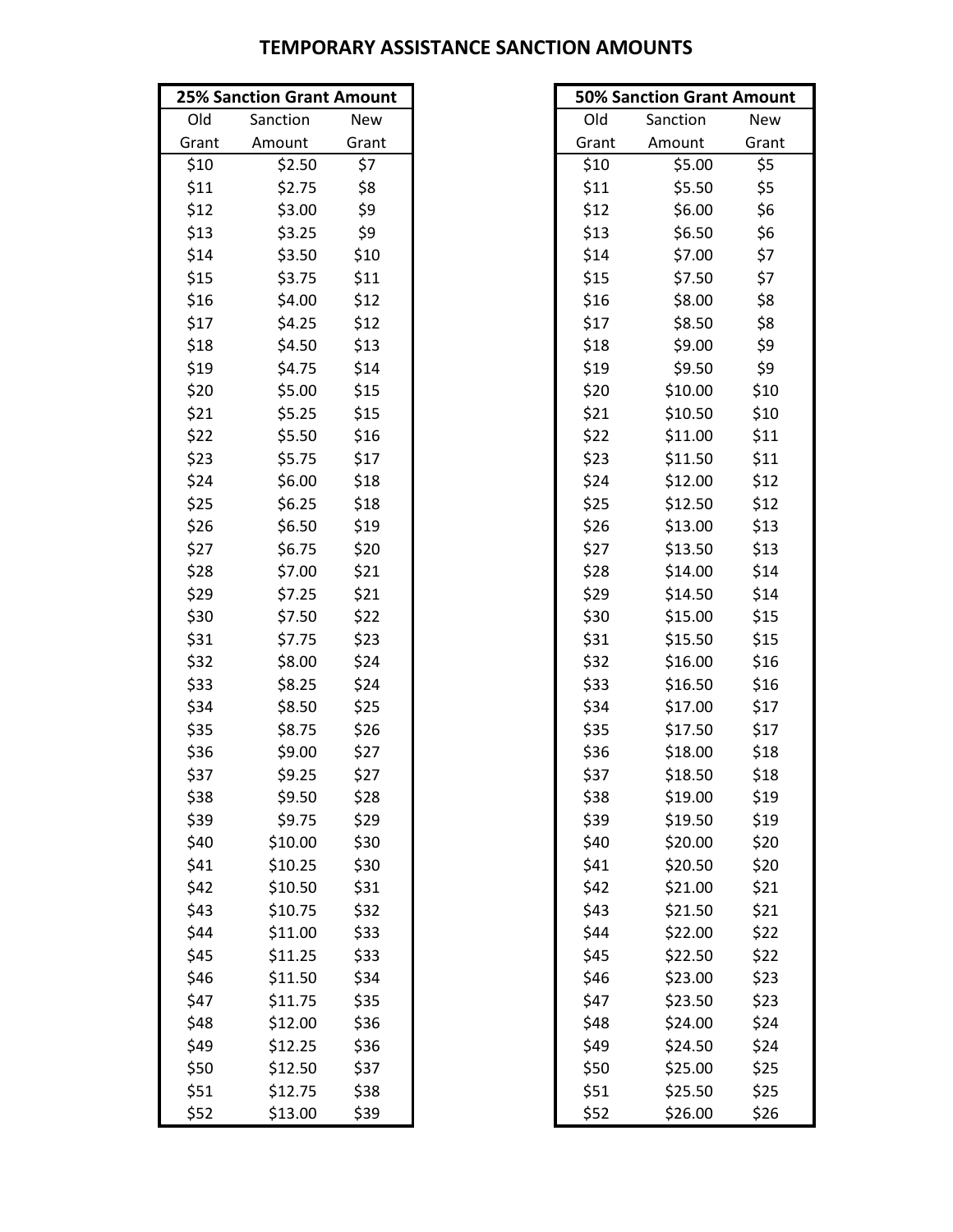|       | <b>25% Sanction Grant Amount</b> |            |       | <b>50% Sanction Grant Amount</b> |       |
|-------|----------------------------------|------------|-------|----------------------------------|-------|
| Old   | Sanction                         | <b>New</b> | Old   | Sanction                         | New   |
| Grant | Amount                           | Grant      | Grant | Amount                           | Grant |
| \$53  | \$13.25                          | \$39       | \$53  | \$26.50                          | \$26  |
| \$54  | \$13.50                          | \$40       | \$54  | \$27.00                          | \$27  |
| \$55  | \$13.75                          | \$41       | \$55  | \$27.50                          | \$27  |
| \$56  | \$14.00                          | \$42       | \$56  | \$28.00                          | \$28  |
| \$57  | \$14.25                          | \$42       | \$57  | \$28.50                          | \$28  |
| \$58  | \$14.50                          | \$43       | \$58  | \$29.00                          | \$29  |
| \$59  | \$14.75                          | \$44       | \$59  | \$29.50                          | \$29  |
| \$60  | \$15.00                          | \$45       | \$60  | \$30.00                          | \$30  |
| \$61  | \$15.25                          | \$45       | \$61  | \$30.50                          | \$30  |
| \$62  | \$15.50                          | \$46       | \$62  | \$31.00                          | \$31  |
| \$63  | \$15.75                          | \$47       | \$63  | \$31.50                          | \$31  |
| \$64  | \$16.00                          | \$48       | \$64  | \$32.00                          | \$32  |
| \$65  | \$16.25                          | \$48       | \$65  | \$32.50                          | \$32  |
| \$66  | \$16.50                          | \$49       | \$66  | \$33.00                          | \$33  |
| \$67  | \$16.75                          | \$50       | \$67  | \$33.50                          | \$33  |
| \$68  | \$17.00                          | \$51       | \$68  | \$34.00                          | \$34  |
| \$69  | \$17.25                          | \$51       | \$69  | \$34.50                          | \$34  |
| \$70  | \$17.50                          | \$52       | \$70  | \$35.00                          | \$35  |
| \$71  | \$17.75                          | \$53       | \$71  | \$35.50                          | \$35  |
| \$72  | \$18.00                          | \$54       | \$72  | \$36.00                          | \$36  |
| \$73  | \$18.25                          | \$54       | \$73  | \$36.50                          | \$36  |
| \$74  | \$18.50                          | \$55       | \$74  | \$37.00                          | \$37  |
| \$75  | \$18.75                          | \$56       | \$75  | \$37.50                          | \$37  |
| \$76  | \$19.00                          | \$57       | \$76  | \$38.00                          | \$38  |
| \$77  | \$19.25                          | \$57       | \$77  | \$38.50                          | \$38  |
| \$78  | \$19.50                          | \$58       | \$78  | \$39.00                          | \$39  |
| \$79  | \$19.75                          | \$59       | \$79  | \$39.50                          | \$39  |
| \$80  | \$20.00                          | \$60       | \$80  | \$40.00                          | \$40  |
| \$81  | \$20.25                          | \$60       | \$81  | \$40.50                          | \$40  |
| \$82  | \$20.50                          | \$61       | \$82  | \$41.00                          | \$41  |
| \$83  | \$20.75                          | \$62       | \$83  | \$41.50                          | \$41  |
| \$84  | \$21.00                          | \$63       | \$84  | \$42.00                          | \$42  |
| \$85  | \$21.25                          | \$63       | \$85  | \$42.50                          | \$42  |
| \$86  | \$21.50                          | \$64       | \$86  | \$43.00                          | \$43  |
| \$87  | \$21.75                          | \$65       | \$87  | \$43.50                          | \$43  |
| \$88  | \$22.00                          | \$66       | \$88  | \$44.00                          | \$44  |
| \$89  | \$22.25                          | \$66       | \$89  | \$44.50                          | \$44  |
| \$90  | \$22.50                          | \$67       | \$90  | \$45.00                          | \$45  |
| \$91  | \$22.75                          | \$68       | \$91  | \$45.50                          | \$45  |
| \$92  | \$23.00                          | \$69       | \$92  | \$46.00                          | \$46  |
| \$93  | \$23.25                          | \$69       | \$93  | \$46.50                          | \$46  |
| \$94  | \$23.50                          | \$70       | \$94  | \$47.00                          | \$47  |
| \$95  | \$23.75                          | \$71       | \$95  | \$47.50                          | \$47  |

| <b>50% Sanction Grant Amount</b> |          |            |  |  |
|----------------------------------|----------|------------|--|--|
| Old                              | Sanction | <b>New</b> |  |  |
| Grant                            | Amount   | Grant      |  |  |
| \$53                             | \$26.50  | \$26       |  |  |
| \$54                             | \$27.00  | \$27       |  |  |
| \$55                             | \$27.50  | \$27       |  |  |
| \$56                             | \$28.00  | \$28       |  |  |
| \$57                             | \$28.50  | \$28       |  |  |
| \$58                             | \$29.00  | \$29       |  |  |
| \$59                             | \$29.50  | \$29       |  |  |
| \$60                             | \$30.00  | \$30       |  |  |
| \$61                             | \$30.50  | \$30       |  |  |
| \$62                             | \$31.00  | \$31       |  |  |
| \$63                             | \$31.50  | \$31       |  |  |
| \$64                             | \$32.00  | \$32       |  |  |
| \$65                             | \$32.50  | \$32       |  |  |
| \$66                             | \$33.00  | \$33       |  |  |
| \$67                             | \$33.50  | \$33       |  |  |
| \$68                             | \$34.00  | \$34       |  |  |
| \$69                             | \$34.50  | \$34       |  |  |
| \$70                             | \$35.00  | \$35       |  |  |
| \$71                             | \$35.50  | \$35       |  |  |
| \$72                             | \$36.00  | \$36       |  |  |
| \$73                             | \$36.50  | \$36       |  |  |
| \$74                             | \$37.00  | \$37       |  |  |
| \$75                             | \$37.50  | \$37       |  |  |
| \$76                             | \$38.00  | \$38       |  |  |
| \$77                             | \$38.50  | \$38       |  |  |
| \$78                             | \$39.00  | \$39       |  |  |
| \$79                             | \$39.50  | \$39       |  |  |
| \$80                             | \$40.00  | \$40       |  |  |
| \$81                             | \$40.50  | \$40       |  |  |
| \$82                             | \$41.00  | \$41       |  |  |
| \$83                             | \$41.50  | \$41       |  |  |
| \$84                             | \$42.00  | \$42       |  |  |
| \$85                             | \$42.50  | \$42       |  |  |
| \$86                             | \$43.00  | \$43       |  |  |
| \$87                             | \$43.50  | \$43       |  |  |
| \$88                             | \$44.00  | \$44       |  |  |
| \$89                             | \$44.50  | \$44       |  |  |
| \$90                             | \$45.00  | \$45       |  |  |
| \$91                             | \$45.50  | \$45       |  |  |
| \$92                             | \$46.00  | \$46       |  |  |
| \$93                             | \$46.50  | \$46       |  |  |
| \$94                             | \$47.00  | \$47       |  |  |
| \$95                             | \$47.50  | \$47       |  |  |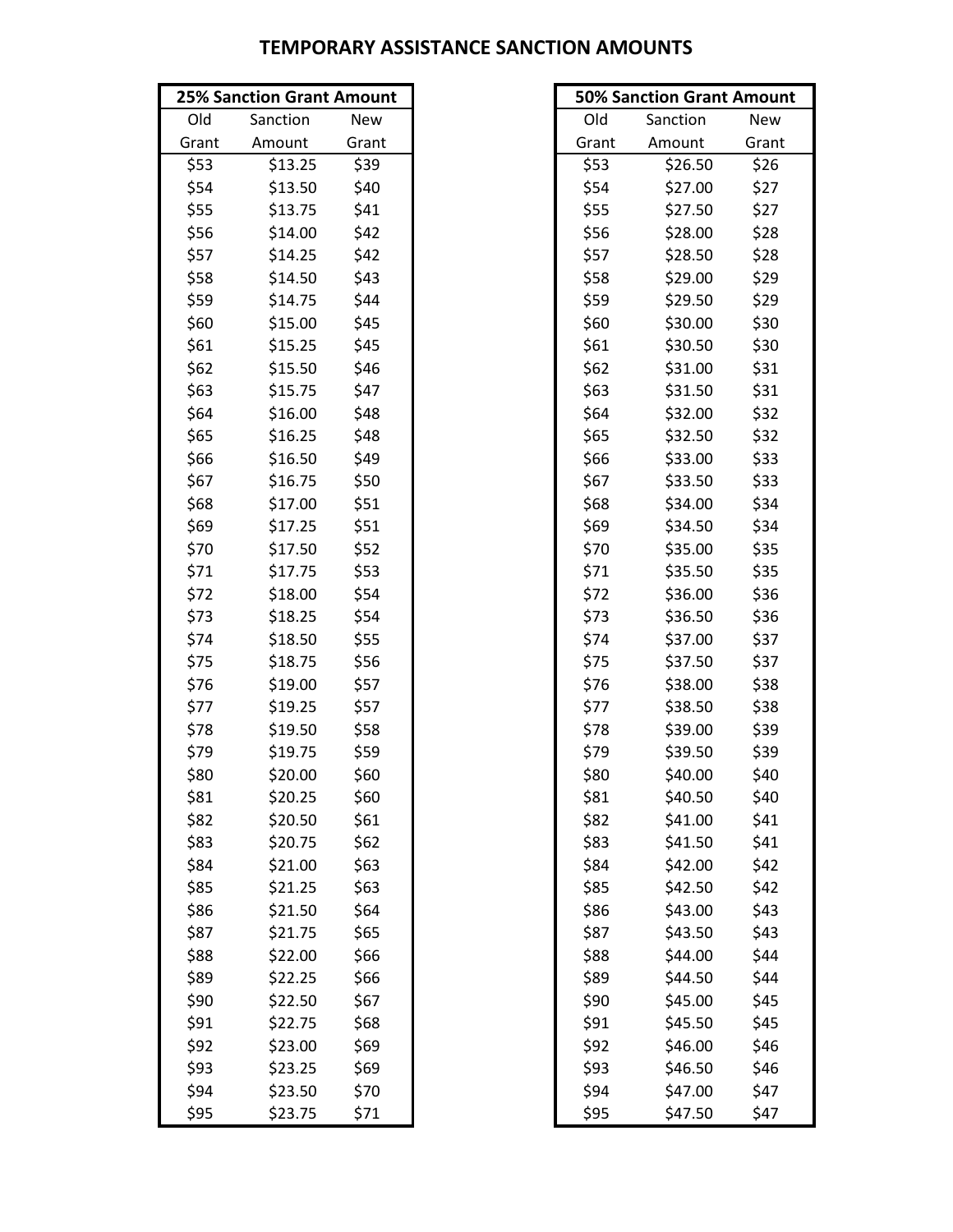|       | <b>25% Sanction Grant Amount</b> |       |       | <b>50% Sanction Grant Amount</b> |       |
|-------|----------------------------------|-------|-------|----------------------------------|-------|
| Old   | Sanction                         | New   | Old   | Sanction                         | New   |
| Grant | Amount                           | Grant | Grant | Amount                           | Grant |
| \$96  | \$24.00                          | \$72  | \$96  | \$48.00                          | \$48  |
| \$97  | \$24.25                          | \$72  | \$97  | \$48.50                          | \$48  |
| \$98  | \$24.50                          | \$73  | \$98  | \$49.00                          | \$49  |
| \$99  | \$24.75                          | \$74  | \$99  | \$49.50                          | \$49  |
| \$100 | \$25.00                          | \$75  | \$100 | \$50.00                          | \$50  |
| \$101 | \$25.25                          | \$75  | \$101 | \$50.50                          | \$50  |
| \$102 | \$25.50                          | \$76  | \$102 | \$51.00                          | \$51  |
| \$103 | \$25.75                          | \$77  | \$103 | \$51.50                          | \$51  |
| \$104 | \$26.00                          | \$78  | \$104 | \$52.00                          | \$52  |
| \$105 | \$26.25                          | \$78  | \$105 | \$52.50                          | \$52  |
| \$106 | \$26.50                          | \$79  | \$106 | \$53.00                          | \$53  |
| \$107 | \$26.75                          | \$80  | \$107 | \$53.50                          | \$53  |
| \$108 | \$27.00                          | \$81  | \$108 | \$54.00                          | \$54  |
| \$109 | \$27.25                          | \$81  | \$109 | \$54.50                          | \$54  |
| \$110 | \$27.50                          | \$82  | \$110 | \$55.00                          | \$55  |
| \$111 | \$27.75                          | \$83  | \$111 | \$55.50                          | \$55  |
| \$112 | \$28.00                          | \$84  | \$112 | \$56.00                          | \$56  |
| \$113 | \$28.25                          | \$84  | \$113 | \$56.50                          | \$56  |
| \$114 | \$28.50                          | \$85  | \$114 | \$57.00                          | \$57  |
| \$115 | \$28.75                          | \$86  | \$115 | \$57.50                          | \$57  |
| \$116 | \$29.00                          | \$87  | \$116 | \$58.00                          | \$58  |
| \$117 | \$29.25                          | \$87  | \$117 | \$58.50                          | \$58  |
| \$118 | \$29.50                          | \$88  | \$118 | \$59.00                          | \$59  |
| \$119 | \$29.75                          | \$89  | \$119 | \$59.50                          | \$59  |
| \$120 | \$30.00                          | \$90  | \$120 | \$60.00                          | \$60  |
| \$121 | \$30.25                          | \$90  | \$121 | \$60.50                          | \$60  |
| \$122 | \$30.50                          | \$91  | \$122 | \$61.00                          | \$61  |
| \$123 | \$30.75                          | \$92  | \$123 | \$61.50                          | \$61  |
| \$124 | \$31.00                          | \$93  | \$124 | \$62.00                          | \$62  |
| \$125 | \$31.25                          | \$93  | \$125 | \$62.50                          | \$62  |
| \$126 | \$31.50                          | \$94  | \$126 | \$63.00                          | \$63  |
| \$127 | \$31.75                          | \$95  | \$127 | \$63.50                          | \$63  |
| \$128 | \$32.00                          | \$96  | \$128 | \$64.00                          | \$64  |
| \$129 | \$32.25                          | \$96  | \$129 | \$64.50                          | \$64  |
| \$130 | \$32.50                          | \$97  | \$130 | \$65.00                          | \$65  |
| \$131 | \$32.75                          | \$98  | \$131 | \$65.50                          | \$65  |
| \$132 | \$33.00                          | \$99  | \$132 | \$66.00                          | \$66  |
| \$133 | \$33.25                          | \$99  | \$133 | \$66.50                          | \$66  |
| \$134 | \$33.50                          | \$100 | \$134 | \$67.00                          | \$67  |
| \$135 | \$33.75                          | \$101 | \$135 | \$67.50                          | \$67  |
| \$136 | \$34.00                          | \$102 | \$136 | \$68.00                          | \$68  |
| \$137 | \$34.25                          | \$102 | \$137 | \$68.50                          | \$68  |
| \$138 | \$34.50                          | \$103 | \$138 | \$69.00                          | \$69  |

| <b>50% Sanction Grant Amount</b> |          |            |  |  |  |
|----------------------------------|----------|------------|--|--|--|
| Old                              | Sanction | <b>New</b> |  |  |  |
| Grant                            | Amount   | Grant      |  |  |  |
| \$96                             | \$48.00  | \$48       |  |  |  |
| \$97                             | \$48.50  | \$48       |  |  |  |
| \$98                             | \$49.00  | \$49       |  |  |  |
| \$99                             | \$49.50  | \$49       |  |  |  |
| \$100                            | \$50.00  | \$50       |  |  |  |
| \$101                            | \$50.50  | \$50       |  |  |  |
| \$102                            | \$51.00  | \$51       |  |  |  |
| \$103                            | \$51.50  | \$51       |  |  |  |
| \$104                            | \$52.00  | \$52       |  |  |  |
| \$105                            | \$52.50  | \$52       |  |  |  |
| \$106                            | \$53.00  | \$53       |  |  |  |
| \$107                            | \$53.50  | \$53       |  |  |  |
| \$108                            | \$54.00  | \$54       |  |  |  |
| \$109                            | \$54.50  | \$54       |  |  |  |
| \$110                            | \$55.00  | \$55       |  |  |  |
| \$111                            | \$55.50  | \$55       |  |  |  |
| \$112                            | \$56.00  | \$56       |  |  |  |
| \$113                            | \$56.50  | \$56       |  |  |  |
| \$114                            | \$57.00  | \$57       |  |  |  |
| \$115                            | \$57.50  | \$57       |  |  |  |
| \$116                            | \$58.00  | \$58       |  |  |  |
| \$117                            | \$58.50  | \$58       |  |  |  |
| \$118                            | \$59.00  | \$59       |  |  |  |
| \$119                            | \$59.50  | \$59       |  |  |  |
| \$120                            | \$60.00  | \$60       |  |  |  |
| \$121                            | \$60.50  | \$60       |  |  |  |
| \$122                            | \$61.00  | \$61       |  |  |  |
| \$123                            | \$61.50  | \$61       |  |  |  |
| \$124                            | \$62.00  | \$62       |  |  |  |
| \$125                            | \$62.50  | \$62       |  |  |  |
| \$126                            | \$63.00  | \$63       |  |  |  |
| \$127                            | \$63.50  | \$63       |  |  |  |
| \$128                            | \$64.00  | \$64       |  |  |  |
| \$129                            | \$64.50  | \$64       |  |  |  |
| \$130                            | \$65.00  | \$65       |  |  |  |
| \$131                            | \$65.50  | \$65       |  |  |  |
| \$132                            | \$66.00  | \$66       |  |  |  |
| \$133                            | \$66.50  | \$66       |  |  |  |
| \$134                            | \$67.00  | \$67       |  |  |  |
| \$135                            | \$67.50  | \$67       |  |  |  |
| \$136                            | \$68.00  | \$68       |  |  |  |
| \$137                            | \$68.50  | \$68       |  |  |  |
| \$138                            | \$69.00  | \$69       |  |  |  |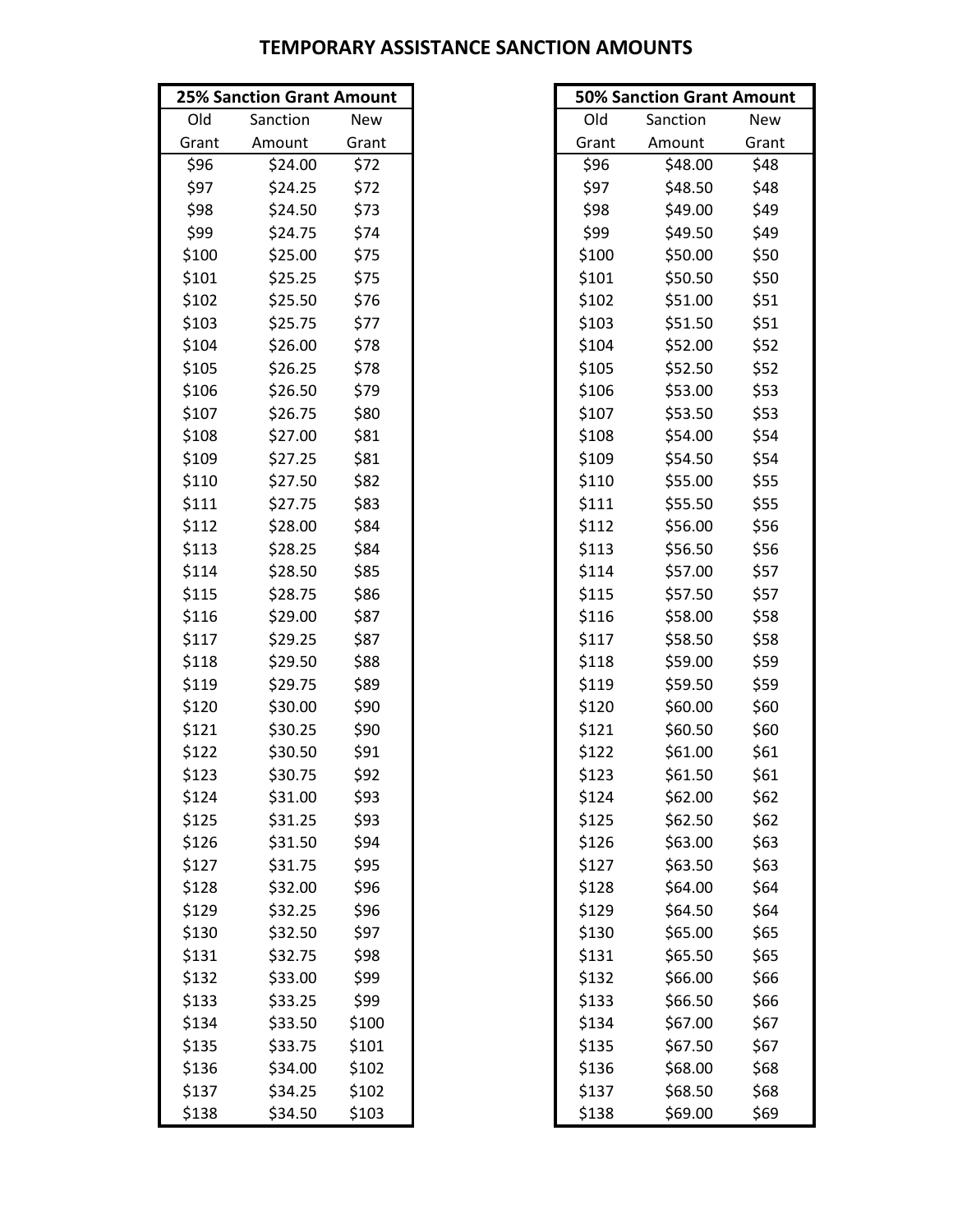|       | <b>25% Sanction Grant Amount</b> |       |       | <b>50% Sanction Grant Amount</b> |       |
|-------|----------------------------------|-------|-------|----------------------------------|-------|
| Old   | Sanction                         | New   | Old   | Sanction                         | New   |
| Grant | Amount                           | Grant | Grant | Amount                           | Grant |
| \$139 | \$34.75                          | \$104 | \$139 | \$69.50                          | \$69  |
| \$140 | \$35.00                          | \$105 | \$140 | \$70.00                          | \$70  |
| \$141 | \$35.25                          | \$105 | \$141 | \$70.50                          | \$70  |
| \$142 | \$35.50                          | \$106 | \$142 | \$71.00                          | \$71  |
| \$143 | \$35.75                          | \$107 | \$143 | \$71.50                          | \$71  |
| \$144 | \$36.00                          | \$108 | \$144 | \$72.00                          | \$72  |
| \$145 | \$36.25                          | \$108 | \$145 | \$72.50                          | \$72  |
| \$146 | \$36.50                          | \$109 | \$146 | \$73.00                          | \$73  |
| \$147 | \$36.75                          | \$110 | \$147 | \$73.50                          | \$73  |
| \$148 | \$37.00                          | \$111 | \$148 | \$74.00                          | \$74  |
| \$149 | \$37.25                          | \$111 | \$149 | \$74.50                          | \$74  |
| \$150 | \$37.50                          | \$112 | \$150 | \$75.00                          | \$75  |
| \$151 | \$37.75                          | \$113 | \$151 | \$75.50                          | \$75  |
| \$152 | \$38.00                          | \$114 | \$152 | \$76.00                          | \$76  |
| \$153 | \$38.25                          | \$114 | \$153 | \$76.50                          | \$76  |
| \$154 | \$38.50                          | \$115 | \$154 | \$77.00                          | \$77  |
| \$155 | \$38.75                          | \$116 | \$155 | \$77.50                          | \$77  |
| \$156 | \$39.00                          | \$117 | \$156 | \$78.00                          | \$78  |
| \$157 | \$39.25                          | \$117 | \$157 | \$78.50                          | \$78  |
| \$158 | \$39.50                          | \$118 | \$158 | \$79.00                          | \$79  |
| \$159 | \$39.75                          | \$119 | \$159 | \$79.50                          | \$79  |
| \$160 | \$40.00                          | \$120 | \$160 | \$80.00                          | \$80  |
| \$161 | \$40.25                          | \$120 | \$161 | \$80.50                          | \$80  |
| \$162 | \$40.50                          | \$121 | \$162 | \$81.00                          | \$81  |
| \$163 | \$40.75                          | \$122 | \$163 | \$81.50                          | \$81  |
| \$164 | \$41.00                          | \$123 | \$164 | \$82.00                          | \$82  |
| \$165 | \$41.25                          | \$123 | \$165 | \$82.50                          | \$82  |
| \$166 | \$41.50                          | \$124 | \$166 | \$83.00                          | \$83  |
| \$167 | \$41.75                          | \$125 | \$167 | \$83.50                          | \$83  |
| \$168 | \$42.00                          | \$126 | \$168 | \$84.00                          | \$84  |
| \$169 | \$42.25                          | \$126 | \$169 | \$84.50                          | \$84  |
| \$170 | \$42.50                          | \$127 | \$170 | \$85.00                          | \$85  |
| \$171 | \$42.75                          | \$128 | \$171 | \$85.50                          | \$85  |
| \$172 | \$43.00                          | \$129 | \$172 | \$86.00                          | \$86  |
| \$173 | \$43.25                          | \$129 | \$173 | \$86.50                          | \$86  |
| \$174 | \$43.50                          | \$130 | \$174 | \$87.00                          | \$87  |
| \$175 | \$43.75                          | \$131 | \$175 | \$87.50                          | \$87  |
| \$176 | \$44.00                          | \$132 | \$176 | \$88.00                          | \$88  |
| \$177 | \$44.25                          | \$132 | \$177 | \$88.50                          | \$88  |
| \$178 | \$44.50                          | \$133 | \$178 | \$89.00                          | \$89  |
| \$179 | \$44.75                          | \$134 | \$179 | \$89.50                          | \$89  |
| \$180 | \$45.00                          | \$135 | \$180 | \$90.00                          | \$90  |
| \$181 | \$45.25                          | \$135 | \$181 | \$90.50                          | \$90  |

| <b>50% Sanction Grant Amount</b> |          |            |  |  |
|----------------------------------|----------|------------|--|--|
| Old                              | Sanction | <b>New</b> |  |  |
| Grant                            | Amount   | Grant      |  |  |
| \$139                            | \$69.50  | \$69       |  |  |
| \$140                            | \$70.00  | \$70       |  |  |
| \$141                            | \$70.50  | \$70       |  |  |
| \$142                            | \$71.00  | \$71       |  |  |
| \$143                            | \$71.50  | \$71       |  |  |
| \$144                            | \$72.00  | \$72       |  |  |
| \$145                            | \$72.50  | \$72       |  |  |
| \$146                            | \$73.00  | \$73       |  |  |
| \$147                            | \$73.50  | \$73       |  |  |
| \$148                            | \$74.00  | \$74       |  |  |
| \$149                            | \$74.50  | \$74       |  |  |
| \$150                            | \$75.00  | \$75       |  |  |
| \$151                            | \$75.50  | \$75       |  |  |
| \$152                            | \$76.00  | \$76       |  |  |
| \$153                            | \$76.50  | \$76       |  |  |
| \$154                            | \$77.00  | \$77       |  |  |
| \$155                            | \$77.50  | \$77       |  |  |
| \$156                            | \$78.00  | \$78       |  |  |
| \$157                            | \$78.50  | \$78       |  |  |
| \$158                            | \$79.00  | \$79       |  |  |
| \$159                            | \$79.50  | \$79       |  |  |
| \$160                            | \$80.00  | \$80       |  |  |
| \$161                            | \$80.50  | \$80       |  |  |
| \$162                            | \$81.00  | \$81       |  |  |
| \$163                            | \$81.50  | \$81       |  |  |
| \$164                            | \$82.00  | \$82       |  |  |
| \$165                            | \$82.50  | \$82       |  |  |
| \$166                            | \$83.00  | \$83       |  |  |
| \$167                            | \$83.50  | \$83       |  |  |
| \$168                            | \$84.00  | \$84       |  |  |
| \$169                            | \$84.50  | \$84       |  |  |
| \$170                            | \$85.00  | \$85       |  |  |
| \$171                            | \$85.50  | \$85       |  |  |
| \$172                            | \$86.00  | \$86       |  |  |
| \$173                            | \$86.50  | \$86       |  |  |
| \$174                            | \$87.00  | \$87       |  |  |
| \$175                            | \$87.50  | \$87       |  |  |
| \$176                            | \$88.00  | \$88       |  |  |
| \$177                            | \$88.50  | \$88       |  |  |
| \$178                            | \$89.00  | \$89       |  |  |
| \$179                            | \$89.50  | \$89       |  |  |
| \$180                            | \$90.00  | \$90       |  |  |
| \$181                            | \$90.50  | \$90       |  |  |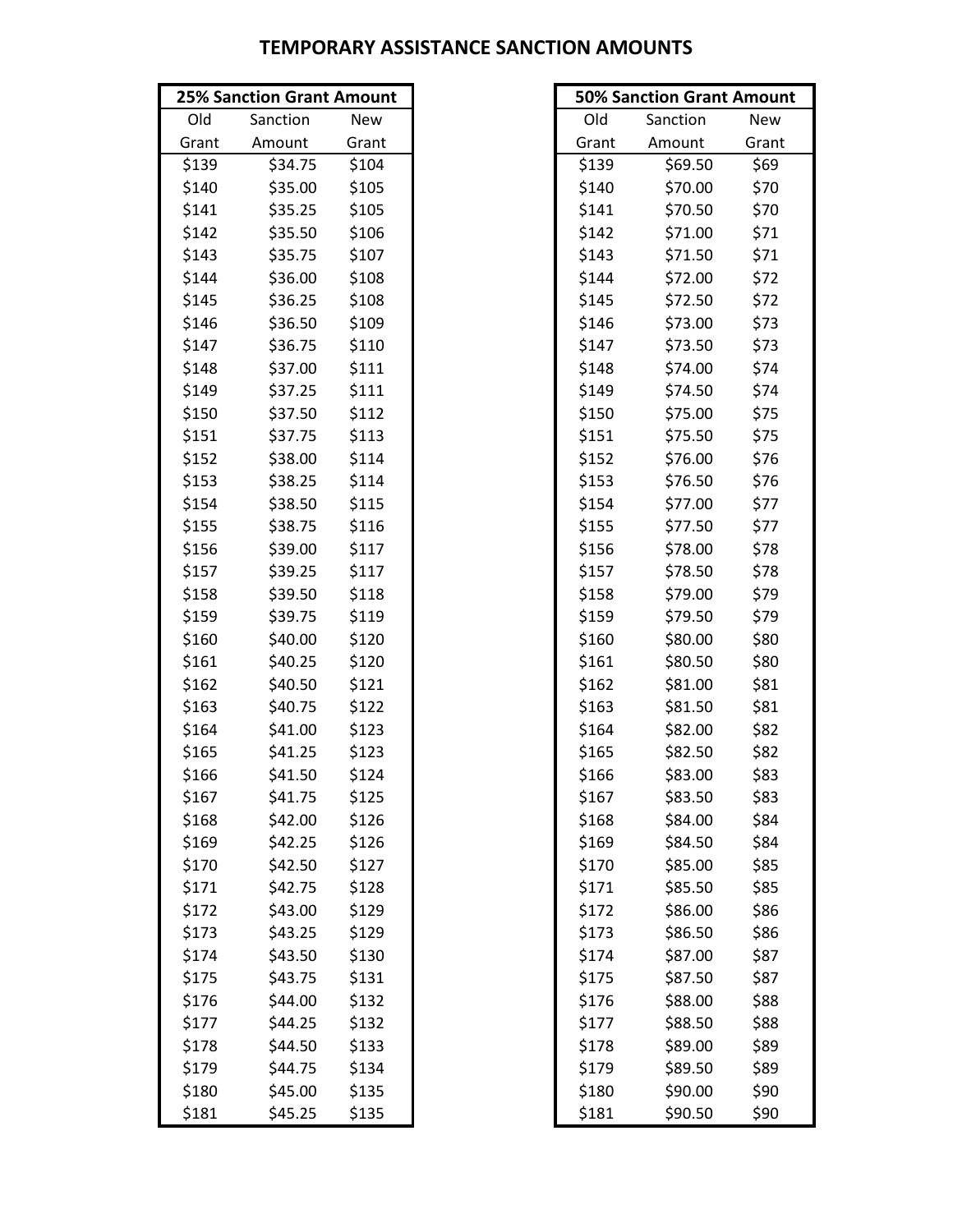|       | <b>25% Sanction Grant Amount</b> |            | <b>50% Sanction Grant Amount</b> |       |
|-------|----------------------------------|------------|----------------------------------|-------|
| Old   | Sanction                         | <b>New</b> | Old<br>Sanction                  | New   |
| Grant | Amount                           | Grant      | Amount<br>Grant                  | Grant |
| \$182 | \$45.50                          | \$136      | \$91.00<br>\$182                 | \$91  |
| \$183 | \$45.75                          | \$137      | \$183<br>\$91.50                 | \$91  |
| \$184 | \$46.00                          | \$138      | \$92.00<br>\$184                 | \$92  |
| \$185 | \$46.25                          | \$138      | \$185<br>\$92.50                 | \$92  |
| \$186 | \$46.50                          | \$139      | \$186<br>\$93.00                 | \$93  |
| \$187 | \$46.75                          | \$140      | \$187<br>\$93.50                 | \$93  |
| \$188 | \$47.00                          | \$141      | \$94.00<br>\$188                 | \$94  |
| \$189 | \$47.25                          | \$141      | \$189<br>\$94.50                 | \$94  |
| \$190 | \$47.50                          | \$142      | \$95.00<br>\$190                 | \$95  |
| \$191 | \$47.75                          | \$143      | \$191<br>\$95.50                 | \$95  |
| \$192 | \$48.00                          | \$144      | \$192<br>\$96.00                 | \$96  |
| \$193 | \$48.25                          | \$144      | \$193<br>\$96.50                 | \$96  |
| \$194 | \$48.50                          | \$145      | \$194<br>\$97.00                 | \$97  |
| \$195 | \$48.75                          | \$146      | \$195<br>\$97.50                 | \$97  |
| \$196 | \$49.00                          | \$147      | \$196<br>\$98.00                 | \$98  |
| \$197 | \$49.25                          | \$147      | \$197<br>\$98.50                 | \$98  |
| \$198 | \$49.50                          | \$148      | \$198<br>\$99.00                 | \$99  |
| \$199 | \$49.75                          | \$149      | \$199<br>\$99.50                 | \$99  |
| \$200 | \$50.00                          | \$150      | \$200<br>\$100.00                | \$100 |
| \$201 | \$50.25                          | \$150      | \$201<br>\$100.50                | \$100 |
| \$202 | \$50.50                          | \$151      | \$202<br>\$101.00                | \$101 |
| \$203 | \$50.75                          | \$152      | \$203<br>\$101.50                | \$101 |
| \$204 | \$51.00                          | \$153      | \$204<br>\$102.00                | \$102 |
| \$205 | \$51.25                          | \$153      | \$205<br>\$102.50                | \$102 |
| \$206 | \$51.50                          | \$154      | \$206<br>\$103.00                | \$103 |
| \$207 | \$51.75                          | \$155      | \$103.50<br>\$207                | \$103 |
| \$208 | \$52.00                          | \$156      | \$208<br>\$104.00                | \$104 |
| \$209 | \$52.25                          | \$156      | \$209<br>\$104.50                | \$104 |
| \$210 | \$52.50                          | \$157      | \$210<br>\$105.00                | \$105 |
| \$211 | \$52.75                          | \$158      | \$211<br>\$105.50                | \$105 |
| \$212 | \$53.00                          | \$159      | \$106.00<br>\$212                | \$106 |
| \$213 | \$53.25                          | \$159      | \$213<br>\$106.50                | \$106 |
| \$214 | \$53.50                          | \$160      | \$214<br>\$107.00                | \$107 |
| \$215 | \$53.75                          | \$161      | \$215<br>\$107.50                | \$107 |
| \$216 | \$54.00                          | \$162      | \$216<br>\$108.00                | \$108 |
| \$217 | \$54.25                          | \$162      | \$217<br>\$108.50                | \$108 |
| \$218 | \$54.50                          | \$163      | \$218<br>\$109.00                | \$109 |
| \$219 | \$54.75                          | \$164      | \$109.50<br>\$219                | \$109 |
| \$220 | \$55.00                          | \$165      | \$110.00<br>\$220                | \$110 |
| \$221 | \$55.25                          | \$165      | \$221<br>\$110.50                | \$110 |
| \$222 | \$55.50                          | \$166      | \$222<br>\$111.00                | \$111 |
| \$223 | \$55.75                          | \$167      | \$223<br>\$111.50                | \$111 |
| \$224 | \$56.00                          | \$168      | \$224<br>\$112.00                | \$112 |

| <b>50% Sanction Grant Amount</b> |          |            |  |  |  |
|----------------------------------|----------|------------|--|--|--|
| Old                              | Sanction | <b>New</b> |  |  |  |
| Grant                            | Amount   | Grant      |  |  |  |
| \$182                            | \$91.00  | \$91       |  |  |  |
| \$183                            | \$91.50  | \$91       |  |  |  |
| \$184                            | \$92.00  | \$92       |  |  |  |
| \$185                            | \$92.50  | \$92       |  |  |  |
| \$186                            | \$93.00  | \$93       |  |  |  |
| \$187                            | \$93.50  | \$93       |  |  |  |
| \$188                            | \$94.00  | \$94       |  |  |  |
| \$189                            | \$94.50  | \$94       |  |  |  |
| \$190                            | \$95.00  | \$95       |  |  |  |
| \$191                            | \$95.50  | \$95       |  |  |  |
| \$192                            | \$96.00  | \$96       |  |  |  |
| \$193                            | \$96.50  | \$96       |  |  |  |
| \$194                            | \$97.00  | \$97       |  |  |  |
| \$195                            | \$97.50  | \$97       |  |  |  |
| \$196                            | \$98.00  | \$98       |  |  |  |
| \$197                            | \$98.50  | \$98       |  |  |  |
| \$198                            | \$99.00  | \$99       |  |  |  |
| \$199                            | \$99.50  | \$99       |  |  |  |
| \$200                            | \$100.00 | \$100      |  |  |  |
| \$201                            | \$100.50 | \$100      |  |  |  |
| \$202                            | \$101.00 | \$101      |  |  |  |
| \$203                            | \$101.50 | \$101      |  |  |  |
| \$204                            | \$102.00 | \$102      |  |  |  |
| \$205                            | \$102.50 | \$102      |  |  |  |
| \$206                            | \$103.00 | \$103      |  |  |  |
| \$207                            | \$103.50 | \$103      |  |  |  |
| \$208                            | \$104.00 | \$104      |  |  |  |
| \$209                            | \$104.50 | \$104      |  |  |  |
| \$210                            | \$105.00 | \$105      |  |  |  |
| \$211                            | \$105.50 | \$105      |  |  |  |
| \$212                            | \$106.00 | \$106      |  |  |  |
| \$213                            | \$106.50 | \$106      |  |  |  |
| \$214                            | \$107.00 | \$107      |  |  |  |
| \$215                            | \$107.50 | \$107      |  |  |  |
| \$216                            | \$108.00 | \$108      |  |  |  |
| \$217                            | \$108.50 | \$108      |  |  |  |
| \$218                            | \$109.00 | \$109      |  |  |  |
| \$219                            | \$109.50 | \$109      |  |  |  |
| \$220                            | \$110.00 | \$110      |  |  |  |
| \$221                            | \$110.50 | \$110      |  |  |  |
| \$222                            | \$111.00 | \$111      |  |  |  |
| \$223                            | \$111.50 | \$111      |  |  |  |
| \$224                            | \$112.00 | \$112      |  |  |  |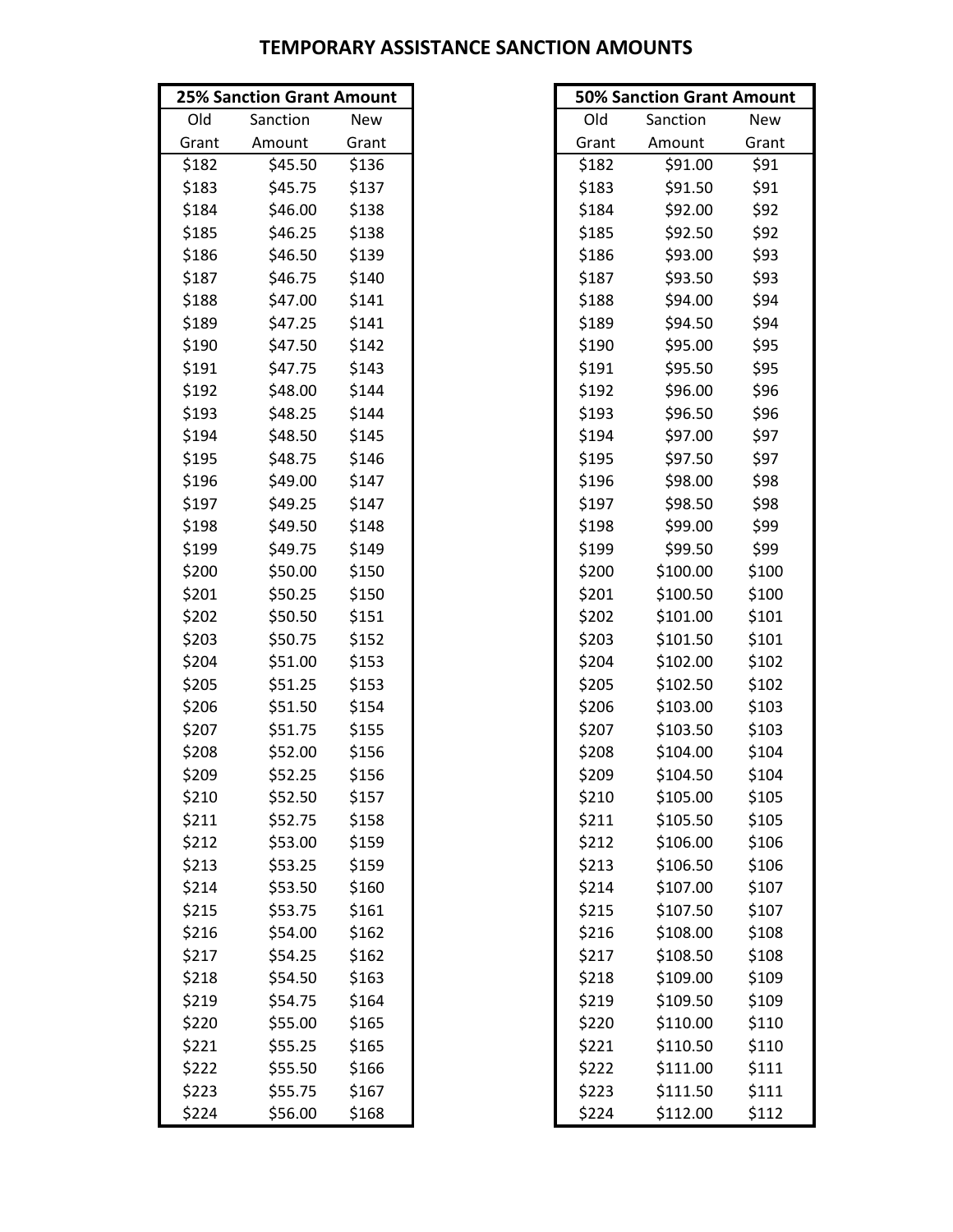|       | <b>25% Sanction Grant Amount</b> |       |       | <b>50% Sanction Grant Amount</b> |       |
|-------|----------------------------------|-------|-------|----------------------------------|-------|
| Old   | Sanction                         | New   | Old   | Sanction                         | New   |
| Grant | Amount                           | Grant | Grant | Amount                           | Grant |
| \$225 | \$56.25                          | \$168 | \$225 | \$112.50                         | \$112 |
| \$226 | \$56.50                          | \$169 | \$226 | \$113.00                         | \$113 |
| \$227 | \$56.75                          | \$170 | \$227 | \$113.50                         | \$113 |
| \$228 | \$57.00                          | \$171 | \$228 | \$114.00                         | \$114 |
| \$229 | \$57.25                          | \$171 | \$229 | \$114.50                         | \$114 |
| \$230 | \$57.50                          | \$172 | \$230 | \$115.00                         | \$115 |
| \$231 | \$57.75                          | \$173 | \$231 | \$115.50                         | \$115 |
| \$232 | \$58.00                          | \$174 | \$232 | \$116.00                         | \$116 |
| \$233 | \$58.25                          | \$174 | \$233 | \$116.50                         | \$116 |
| \$234 | \$58.50                          | \$175 | \$234 | \$117.00                         | \$117 |
| \$235 | \$58.75                          | \$176 | \$235 | \$117.50                         | \$117 |
| \$236 | \$59.00                          | \$177 | \$236 | \$118.00                         | \$118 |
| \$237 | \$59.25                          | \$177 | \$237 | \$118.50                         | \$118 |
| \$238 | \$59.50                          | \$178 | \$238 | \$119.00                         | \$119 |
| \$239 | \$59.75                          | \$179 | \$239 | \$119.50                         | \$119 |
| \$240 | \$60.00                          | \$180 | \$240 | \$120.00                         | \$120 |
| \$241 | \$60.25                          | \$180 | \$241 | \$120.50                         | \$120 |
| \$242 | \$60.50                          | \$181 | \$242 | \$121.00                         | \$121 |
| \$243 | \$60.75                          | \$182 | \$243 | \$121.50                         | \$121 |
| \$244 | \$61.00                          | \$183 | \$244 | \$122.00                         | \$122 |
| \$245 | \$61.25                          | \$183 | \$245 | \$122.50                         | \$122 |
| \$246 | \$61.50                          | \$184 | \$246 | \$123.00                         | \$123 |
| \$247 | \$61.75                          | \$185 | \$247 | \$123.50                         | \$123 |
| \$248 | \$62.00                          | \$186 | \$248 | \$124.00                         | \$124 |
| \$249 | \$62.25                          | \$186 | \$249 | \$124.50                         | \$124 |
| \$250 | \$62.50                          | \$187 | \$250 | \$125.00                         | \$125 |
| \$251 | \$62.75                          | \$188 | \$251 | \$125.50                         | \$125 |
| \$252 | \$63.00                          | \$189 | \$252 | \$126.00                         | \$126 |
| \$253 | \$63.25                          | \$189 | \$253 | \$126.50                         | \$126 |
| \$254 | \$63.50                          | \$190 | \$254 | \$127.00                         | \$127 |
| \$255 | \$63.75                          | \$191 | \$255 | \$127.50                         | \$127 |
| \$256 | \$64.00                          | \$192 | \$256 | \$128.00                         | \$128 |
| \$257 | \$64.25                          | \$192 | \$257 | \$128.50                         | \$128 |
| \$258 | \$64.50                          | \$193 | \$258 | \$129.00                         | \$129 |
| \$259 | \$64.75                          | \$194 | \$259 | \$129.50                         | \$129 |
| \$260 | \$65.00                          | \$195 | \$260 | \$130.00                         | \$130 |
| \$261 | \$65.25                          | \$195 | \$261 | \$130.50                         | \$130 |
| \$262 | \$65.50                          | \$196 | \$262 | \$131.00                         | \$131 |
| \$263 | \$65.75                          | \$197 | \$263 | \$131.50                         | \$131 |
| \$264 | \$66.00                          | \$198 | \$264 | \$132.00                         | \$132 |
| \$265 | \$66.25                          | \$198 | \$265 | \$132.50                         | \$132 |
| \$266 | \$66.50                          | \$199 | \$266 | \$133.00                         | \$133 |
| \$267 | \$66.75                          | \$200 | \$267 | \$133.50                         | \$133 |

|       | <b>50% Sanction Grant Amount</b> |            |
|-------|----------------------------------|------------|
| Old   | Sanction                         | <b>New</b> |
| Grant | Amount                           | Grant      |
| \$225 | \$112.50                         | \$112      |
| \$226 | \$113.00                         | \$113      |
| \$227 | \$113.50                         | \$113      |
| \$228 | \$114.00                         | \$114      |
| \$229 | \$114.50                         | \$114      |
| \$230 | \$115.00                         | \$115      |
| \$231 | \$115.50                         | \$115      |
| \$232 | \$116.00                         | \$116      |
| \$233 | \$116.50                         | \$116      |
| \$234 | \$117.00                         | \$117      |
| \$235 | \$117.50                         | \$117      |
| \$236 | \$118.00                         | \$118      |
| \$237 | \$118.50                         | \$118      |
| \$238 | \$119.00                         | \$119      |
| \$239 | \$119.50                         | \$119      |
| \$240 | \$120.00                         | \$120      |
| \$241 | \$120.50                         | \$120      |
| \$242 | \$121.00                         | \$121      |
| \$243 | \$121.50                         | \$121      |
| \$244 | \$122.00                         | \$122      |
| \$245 | \$122.50                         | \$122      |
| \$246 | \$123.00                         | \$123      |
| \$247 | \$123.50                         | \$123      |
| \$248 | \$124.00                         | \$124      |
| \$249 | \$124.50                         | \$124      |
| \$250 | \$125.00                         | \$125      |
| \$251 | \$125.50                         | \$125      |
| \$252 | \$126.00                         | \$126      |
| \$253 | \$126.50                         | \$126      |
| \$254 | \$127.00                         | \$127      |
| \$255 | \$127.50                         | \$127      |
| \$256 | \$128.00                         | \$128      |
| \$257 | \$128.50                         | \$128      |
| \$258 | \$129.00                         | \$129      |
| \$259 | \$129.50                         | \$129      |
| \$260 | \$130.00                         | \$130      |
| \$261 | \$130.50                         | \$130      |
| \$262 | \$131.00                         | \$131      |
| \$263 | \$131.50                         | \$131      |
| \$264 | \$132.00                         | \$132      |
| \$265 | \$132.50                         | \$132      |
| \$266 | \$133.00                         | \$133      |
| \$267 | \$133.50                         | \$133      |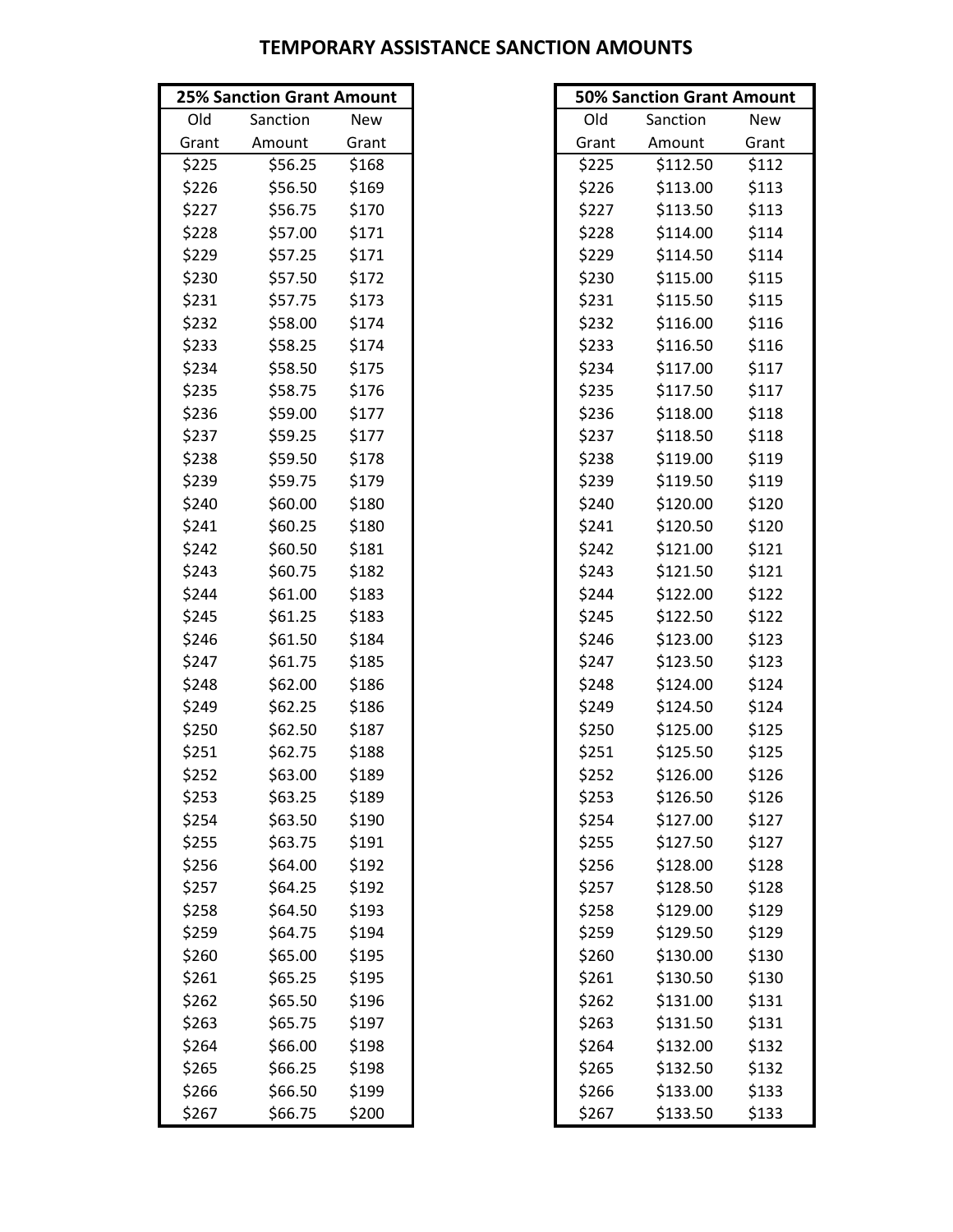|       | <b>25% Sanction Grant Amount</b> |       |       | <b>50% Sanction Grant Amount</b> |       |
|-------|----------------------------------|-------|-------|----------------------------------|-------|
| Old   | Sanction                         | New   | Old   | Sanction                         | New   |
| Grant | Amount                           | Grant | Grant | Amount                           | Grant |
| \$268 | \$67.00                          | \$201 | \$268 | \$134.00                         | \$134 |
| \$269 | \$67.25                          | \$201 | \$269 | \$134.50                         | \$134 |
| \$270 | \$67.50                          | \$202 | \$270 | \$135.00                         | \$135 |
| \$271 | \$67.75                          | \$203 | \$271 | \$135.50                         | \$135 |
| \$272 | \$68.00                          | \$204 | \$272 | \$136.00                         | \$136 |
| \$273 | \$68.25                          | \$204 | \$273 | \$136.50                         | \$136 |
| \$274 | \$68.50                          | \$205 | \$274 | \$137.00                         | \$137 |
| \$275 | \$68.75                          | \$206 | \$275 | \$137.50                         | \$137 |
| \$276 | \$69.00                          | \$207 | \$276 | \$138.00                         | \$138 |
| \$277 | \$69.25                          | \$207 | \$277 | \$138.50                         | \$138 |
| \$278 | \$69.50                          | \$208 | \$278 | \$139.00                         | \$139 |
| \$279 | \$69.75                          | \$209 | \$279 | \$139.50                         | \$139 |
| \$280 | \$70.00                          | \$210 | \$280 | \$140.00                         | \$140 |
| \$281 | \$70.25                          | \$210 | \$281 | \$140.50                         | \$140 |
| \$282 | \$70.50                          | \$211 | \$282 | \$141.00                         | \$141 |
| \$283 | \$70.75                          | \$212 | \$283 | \$141.50                         | \$141 |
| \$284 | \$71.00                          | \$213 | \$284 | \$142.00                         | \$142 |
| \$285 | \$71.25                          | \$213 | \$285 | \$142.50                         | \$142 |
| \$286 | \$71.50                          | \$214 | \$286 | \$143.00                         | \$143 |
| \$287 | \$71.75                          | \$215 | \$287 | \$143.50                         | \$143 |
| \$288 | \$72.00                          | \$216 | \$288 | \$144.00                         | \$144 |
| \$289 | \$72.25                          | \$216 | \$289 | \$144.50                         | \$144 |
| \$290 | \$72.50                          | \$217 | \$290 | \$145.00                         | \$145 |
| \$291 | \$72.75                          | \$218 | \$291 | \$145.50                         | \$145 |
| \$292 | \$73.00                          | \$219 | \$292 | \$146.00                         | \$146 |
| \$293 | \$73.25                          | \$219 | \$293 | \$146.50                         | \$146 |
| \$294 | \$73.50                          | \$220 | \$294 | \$147.00                         | \$147 |
| \$295 | \$73.75                          | \$221 | \$295 | \$147.50                         | \$147 |
| \$296 | \$74.00                          | \$222 | \$296 | \$148.00                         | \$148 |
| \$297 | \$74.25                          | \$222 | \$297 | \$148.50                         | \$148 |
| \$298 | \$74.50                          | \$223 | \$298 | \$149.00                         | \$149 |
| \$299 | \$74.75                          | \$224 | \$299 | \$149.50                         | \$149 |
| \$300 | \$75.00                          | \$225 | \$300 | \$150.00                         | \$150 |
| \$301 | \$75.25                          | \$225 | \$301 | \$150.50                         | \$150 |
| \$302 | \$75.50                          | \$226 | \$302 | \$151.00                         | \$151 |
| \$303 | \$75.75                          | \$227 | \$303 | \$151.50                         | \$151 |
| \$304 | \$76.00                          | \$228 | \$304 | \$152.00                         | \$152 |
| \$305 | \$76.25                          | \$228 | \$305 | \$152.50                         | \$152 |
| \$306 | \$76.50                          | \$229 | \$306 | \$153.00                         | \$153 |
| \$307 | \$76.75                          | \$230 | \$307 | \$153.50                         | \$153 |
| \$308 | \$77.00                          | \$231 | \$308 | \$154.00                         | \$154 |
| \$309 | \$77.25                          | \$231 | \$309 | \$154.50                         | \$154 |
| \$310 | \$77.50                          | \$232 | \$310 | \$155.00                         | \$155 |

| <b>50% Sanction Grant Amount</b> |          |            |  |  |  |  |  |
|----------------------------------|----------|------------|--|--|--|--|--|
| Old                              | Sanction | <b>New</b> |  |  |  |  |  |
| Grant                            | Amount   | Grant      |  |  |  |  |  |
| \$268                            | \$134.00 | \$134      |  |  |  |  |  |
| \$269                            | \$134.50 | \$134      |  |  |  |  |  |
| \$270                            | \$135.00 | \$135      |  |  |  |  |  |
| \$271                            | \$135.50 | \$135      |  |  |  |  |  |
| \$272                            | \$136.00 | \$136      |  |  |  |  |  |
| \$273                            | \$136.50 | \$136      |  |  |  |  |  |
| \$274                            | \$137.00 | \$137      |  |  |  |  |  |
| \$275                            | \$137.50 | \$137      |  |  |  |  |  |
| \$276                            | \$138.00 | \$138      |  |  |  |  |  |
| \$277                            | \$138.50 | \$138      |  |  |  |  |  |
| \$278                            | \$139.00 | \$139      |  |  |  |  |  |
| \$279                            | \$139.50 | \$139      |  |  |  |  |  |
| \$280                            | \$140.00 | \$140      |  |  |  |  |  |
| \$281                            | \$140.50 | \$140      |  |  |  |  |  |
| \$282                            | \$141.00 | \$141      |  |  |  |  |  |
| \$283                            | \$141.50 | \$141      |  |  |  |  |  |
| \$284                            | \$142.00 | \$142      |  |  |  |  |  |
| \$285                            | \$142.50 | \$142      |  |  |  |  |  |
| \$286                            | \$143.00 | \$143      |  |  |  |  |  |
| \$287                            | \$143.50 | \$143      |  |  |  |  |  |
| \$288                            | \$144.00 | \$144      |  |  |  |  |  |
| \$289                            | \$144.50 | \$144      |  |  |  |  |  |
| \$290                            | \$145.00 | \$145      |  |  |  |  |  |
| \$291                            | \$145.50 | \$145      |  |  |  |  |  |
| \$292                            | \$146.00 | \$146      |  |  |  |  |  |
| \$293                            | \$146.50 | \$146      |  |  |  |  |  |
| \$294                            | \$147.00 | \$147      |  |  |  |  |  |
| \$295                            | \$147.50 | \$147      |  |  |  |  |  |
| \$296                            | \$148.00 | \$148      |  |  |  |  |  |
| \$297                            | \$148.50 | \$148      |  |  |  |  |  |
| \$298                            | \$149.00 | \$149      |  |  |  |  |  |
| \$299                            | \$149.50 | \$149      |  |  |  |  |  |
| \$300                            | \$150.00 | \$150      |  |  |  |  |  |
| \$301                            | \$150.50 | \$150      |  |  |  |  |  |
| \$302                            | \$151.00 | \$151      |  |  |  |  |  |
| \$303                            | \$151.50 | \$151      |  |  |  |  |  |
| \$304                            | \$152.00 | \$152      |  |  |  |  |  |
| \$305                            | \$152.50 | \$152      |  |  |  |  |  |
| \$306                            | \$153.00 | \$153      |  |  |  |  |  |
| \$307                            | \$153.50 | \$153      |  |  |  |  |  |
| \$308                            | \$154.00 | \$154      |  |  |  |  |  |
| \$309                            | \$154.50 | \$154      |  |  |  |  |  |
| \$310                            | \$155.00 | \$155      |  |  |  |  |  |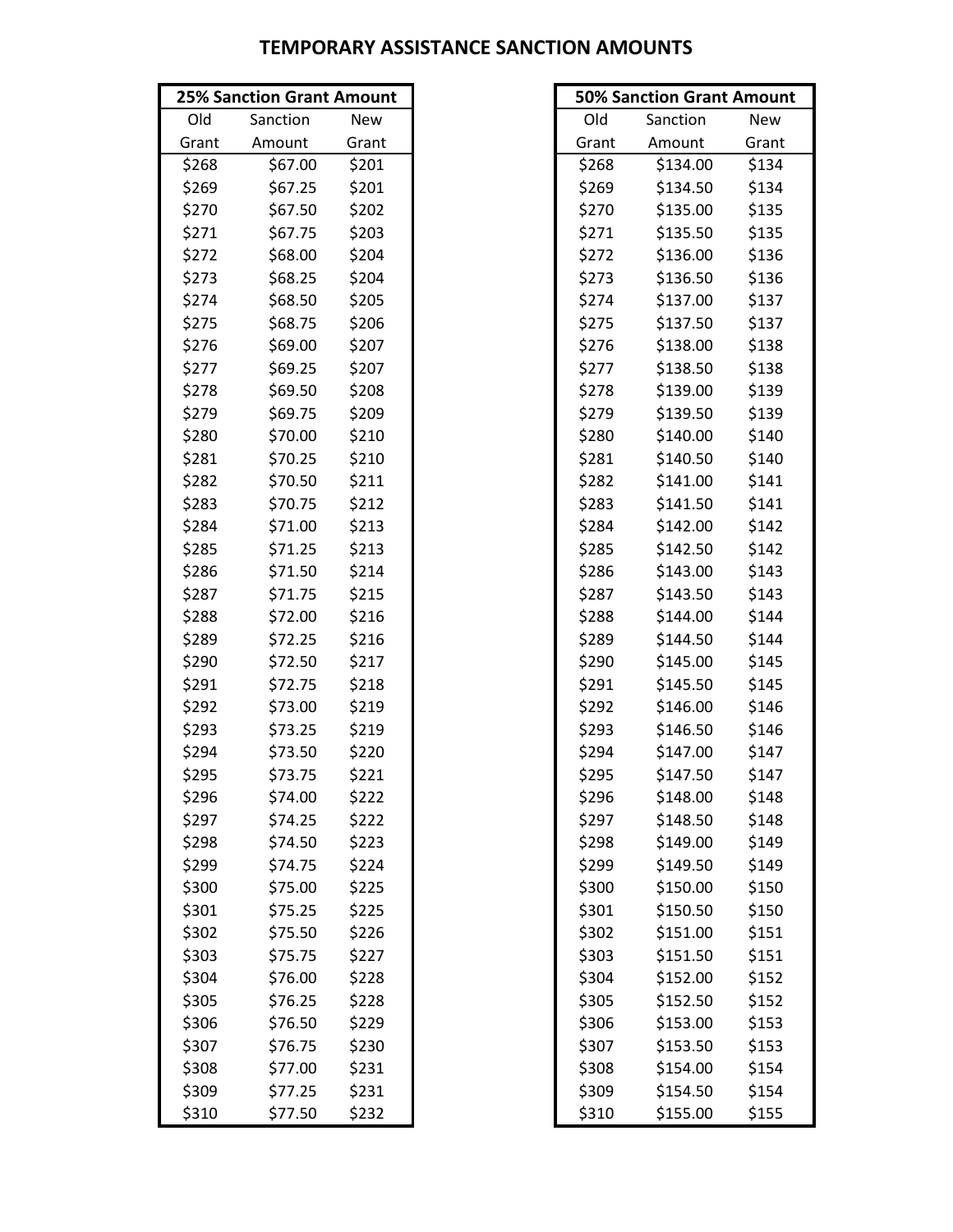|       | <b>25% Sanction Grant Amount</b> |       |       | <b>50% Sanction Grant Amount</b> |       |
|-------|----------------------------------|-------|-------|----------------------------------|-------|
| Old   | Sanction                         | New   | Old   | Sanction                         | New   |
| Grant | Amount                           | Grant | Grant | Amount                           | Grant |
| \$311 | \$77.75                          | \$233 | \$311 | \$155.50                         | \$155 |
| \$312 | \$78.00                          | \$234 | \$312 | \$156.00                         | \$156 |
| \$313 | \$78.25                          | \$234 | \$313 | \$156.50                         | \$156 |
| \$314 | \$78.50                          | \$235 | \$314 | \$157.00                         | \$157 |
| \$315 | \$78.75                          | \$236 | \$315 | \$157.50                         | \$157 |
| \$316 | \$79.00                          | \$237 | \$316 | \$158.00                         | \$158 |
| \$317 | \$79.25                          | \$237 | \$317 | \$158.50                         | \$158 |
| \$318 | \$79.50                          | \$238 | \$318 | \$159.00                         | \$159 |
| \$319 | \$79.75                          | \$239 | \$319 | \$159.50                         | \$159 |
| \$320 | \$80.00                          | \$240 | \$320 | \$160.00                         | \$160 |
| \$321 | \$80.25                          | \$240 | \$321 | \$160.50                         | \$160 |
| \$322 | \$80.50                          | \$241 | \$322 | \$161.00                         | \$161 |
| \$323 | \$80.75                          | \$242 | \$323 | \$161.50                         | \$161 |
| \$324 | \$81.00                          | \$243 | \$324 | \$162.00                         | \$162 |
| \$325 | \$81.25                          | \$243 | \$325 | \$162.50                         | \$162 |
| \$326 | \$81.50                          | \$244 | \$326 | \$163.00                         | \$163 |
| \$327 | \$81.75                          | \$245 | \$327 | \$163.50                         | \$163 |
| \$328 | \$82.00                          | \$246 | \$328 | \$164.00                         | \$164 |
| \$329 | \$82.25                          | \$246 | \$329 | \$164.50                         | \$164 |
| \$330 | \$82.50                          | \$247 | \$330 | \$165.00                         | \$165 |
| \$331 | \$82.75                          | \$248 | \$331 | \$165.50                         | \$165 |
| \$332 | \$83.00                          | \$249 | \$332 | \$166.00                         | \$166 |
| \$333 | \$83.25                          | \$249 | \$333 | \$166.50                         | \$166 |
| \$334 | \$83.50                          | \$250 | \$334 | \$167.00                         | \$167 |
| \$335 | \$83.75                          | \$251 | \$335 | \$167.50                         | \$167 |
| \$336 | \$84.00                          | \$252 | \$336 | \$168.00                         | \$168 |
| \$337 | \$84.25                          | \$252 | \$337 | \$168.50                         | \$168 |
| \$338 | \$84.50                          | \$253 | \$338 | \$169.00                         | \$169 |
| \$339 | \$84.75                          | \$254 | \$339 | \$169.50                         | \$169 |
| \$340 | \$85.00                          | \$255 | \$340 | \$170.00                         | \$170 |
| \$341 | \$85.25                          | \$255 | \$341 | \$170.50                         | \$170 |
| \$342 | \$85.50                          | \$256 | \$342 | \$171.00                         | \$171 |
| \$343 | \$85.75                          | \$257 | \$343 | \$171.50                         | \$171 |
| \$344 | \$86.00                          | \$258 | \$344 | \$172.00                         | \$172 |
| \$345 | \$86.25                          | \$258 | \$345 | \$172.50                         | \$172 |
| \$346 | \$86.50                          | \$259 | \$346 | \$173.00                         | \$173 |
| \$347 | \$86.75                          | \$260 | \$347 | \$173.50                         | \$173 |
| \$348 | \$87.00                          | \$261 | \$348 | \$174.00                         | \$174 |
| \$349 | \$87.25                          | \$261 | \$349 | \$174.50                         | \$174 |
| \$350 | \$87.50                          | \$262 | \$350 | \$175.00                         | \$175 |
| \$351 | \$87.75                          | \$263 | \$351 | \$175.50                         | \$175 |
| \$352 | \$88.00                          | \$264 | \$352 | \$176.00                         | \$176 |
| \$353 | \$88.25                          | \$264 | \$353 | \$176.50                         | \$176 |

| <b>50% Sanction Grant Amount</b> |          |            |  |  |  |  |  |
|----------------------------------|----------|------------|--|--|--|--|--|
| Old                              | Sanction | <b>New</b> |  |  |  |  |  |
| Grant                            | Amount   | Grant      |  |  |  |  |  |
| \$311                            | \$155.50 | \$155      |  |  |  |  |  |
| \$312                            | \$156.00 | \$156      |  |  |  |  |  |
| \$313                            | \$156.50 | \$156      |  |  |  |  |  |
| \$314                            | \$157.00 | \$157      |  |  |  |  |  |
| \$315                            | \$157.50 | \$157      |  |  |  |  |  |
| \$316                            | \$158.00 | \$158      |  |  |  |  |  |
| \$317                            | \$158.50 | \$158      |  |  |  |  |  |
| \$318                            | \$159.00 | \$159      |  |  |  |  |  |
| \$319                            | \$159.50 | \$159      |  |  |  |  |  |
| \$320                            | \$160.00 | \$160      |  |  |  |  |  |
| \$321                            | \$160.50 | \$160      |  |  |  |  |  |
| \$322                            | \$161.00 | \$161      |  |  |  |  |  |
| \$323                            | \$161.50 | \$161      |  |  |  |  |  |
| \$324                            | \$162.00 | \$162      |  |  |  |  |  |
| \$325                            | \$162.50 | \$162      |  |  |  |  |  |
| \$326                            | \$163.00 | \$163      |  |  |  |  |  |
| \$327                            | \$163.50 | \$163      |  |  |  |  |  |
| \$328                            | \$164.00 | \$164      |  |  |  |  |  |
| \$329                            | \$164.50 | \$164      |  |  |  |  |  |
| \$330                            | \$165.00 | \$165      |  |  |  |  |  |
| \$331                            | \$165.50 | \$165      |  |  |  |  |  |
| \$332                            | \$166.00 | \$166      |  |  |  |  |  |
| \$333                            | \$166.50 | \$166      |  |  |  |  |  |
| \$334                            | \$167.00 | \$167      |  |  |  |  |  |
| \$335                            | \$167.50 | \$167      |  |  |  |  |  |
| \$336                            | \$168.00 | \$168      |  |  |  |  |  |
| \$337                            | \$168.50 | \$168      |  |  |  |  |  |
| \$338                            | \$169.00 | \$169      |  |  |  |  |  |
| \$339                            | \$169.50 | \$169      |  |  |  |  |  |
| \$340                            | \$170.00 | \$170      |  |  |  |  |  |
| \$341                            | \$170.50 | \$170      |  |  |  |  |  |
| \$342                            | \$171.00 | \$171      |  |  |  |  |  |
| \$343                            | \$171.50 | \$171      |  |  |  |  |  |
| \$344                            | \$172.00 | \$172      |  |  |  |  |  |
| \$345                            | \$172.50 | \$172      |  |  |  |  |  |
| \$346                            | \$173.00 | \$173      |  |  |  |  |  |
| \$347                            | \$173.50 | \$173      |  |  |  |  |  |
| \$348                            | \$174.00 | \$174      |  |  |  |  |  |
| \$349                            | \$174.50 | \$174      |  |  |  |  |  |
| \$350                            | \$175.00 | \$175      |  |  |  |  |  |
| \$351                            | \$175.50 | \$175      |  |  |  |  |  |
| \$352                            | \$176.00 | \$176      |  |  |  |  |  |
| \$353                            | \$176.50 | \$176      |  |  |  |  |  |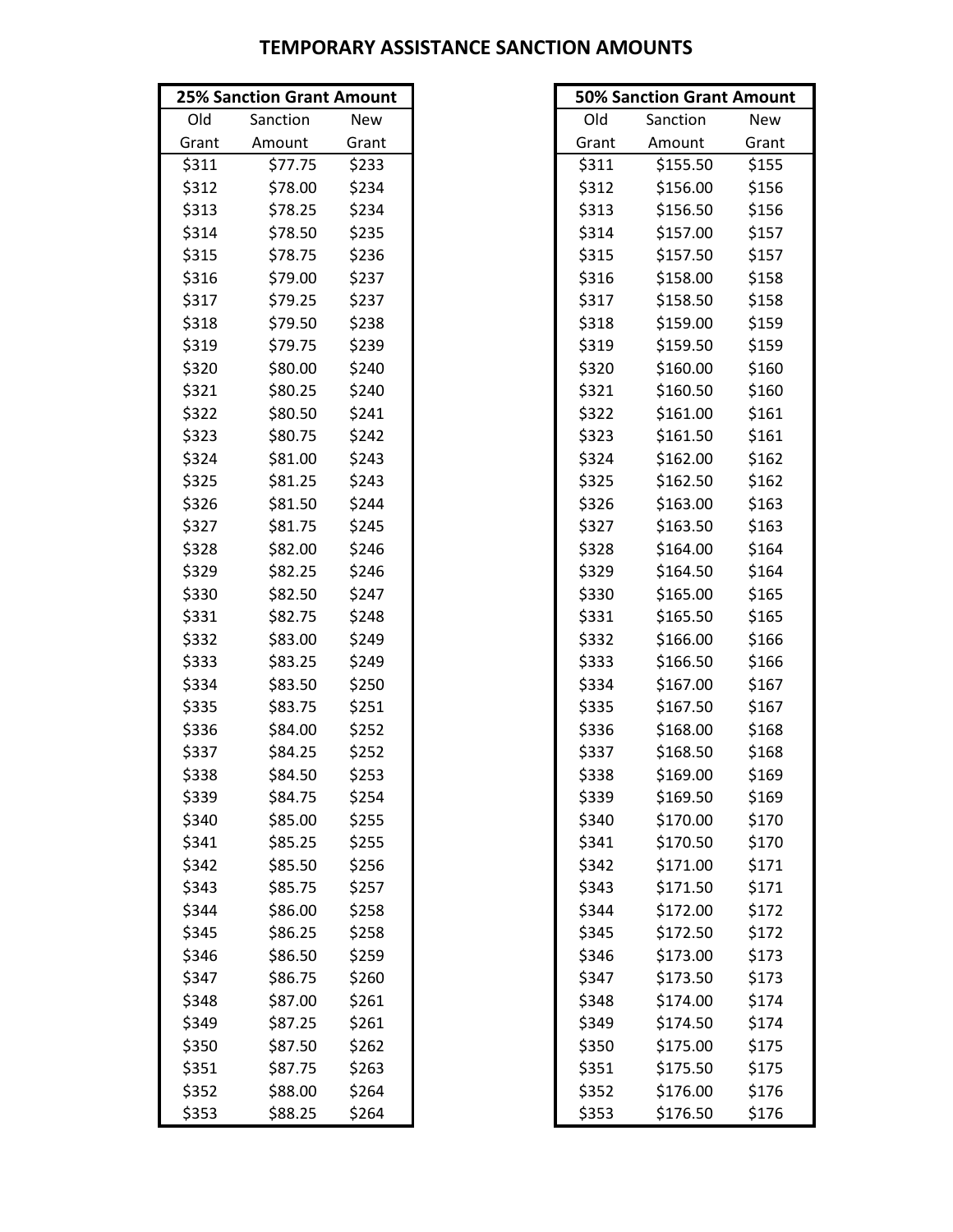| <b>25% Sanction Grant Amount</b> |          | <b>50% Sanction Grant Amount</b> |       |          |       |
|----------------------------------|----------|----------------------------------|-------|----------|-------|
| Old                              | Sanction | New                              | Old   | Sanction | New   |
| Grant                            | Amount   | Grant                            | Grant | Amount   | Grant |
| \$354                            | \$88.50  | \$265                            | \$354 | \$177.00 | \$177 |
| \$355                            | \$88.75  | \$266                            | \$355 | \$177.50 | \$177 |
| \$356                            | \$89.00  | \$267                            | \$356 | \$178.00 | \$178 |
| \$357                            | \$89.25  | \$267                            | \$357 | \$178.50 | \$178 |
| \$358                            | \$89.50  | \$268                            | \$358 | \$179.00 | \$179 |
| \$359                            | \$89.75  | \$269                            | \$359 | \$179.50 | \$179 |
| \$360                            | \$90.00  | \$270                            | \$360 | \$180.00 | \$180 |
| \$361                            | \$90.25  | \$270                            | \$361 | \$180.50 | \$180 |
| \$362                            | \$90.50  | \$271                            | \$362 | \$181.00 | \$181 |
| \$363                            | \$90.75  | \$272                            | \$363 | \$181.50 | \$181 |
| \$364                            | \$91.00  | \$273                            | \$364 | \$182.00 | \$182 |
| \$365                            | \$91.25  | \$273                            | \$365 | \$182.50 | \$182 |
| \$366                            | \$91.50  | \$274                            | \$366 | \$183.00 | \$183 |
| \$367                            | \$91.75  | \$275                            | \$367 | \$183.50 | \$183 |
| \$368                            | \$92.00  | \$276                            | \$368 | \$184.00 | \$184 |
| \$369                            | \$92.25  | \$276                            | \$369 | \$184.50 | \$184 |
| \$370                            | \$92.50  | \$277                            | \$370 | \$185.00 | \$185 |
| \$371                            | \$92.75  | \$278                            | \$371 | \$185.50 | \$185 |
| \$372                            | \$93.00  | \$279                            | \$372 | \$186.00 | \$186 |
| \$373                            | \$93.25  | \$279                            | \$373 | \$186.50 | \$186 |
| \$374                            | \$93.50  | \$280                            | \$374 | \$187.00 | \$187 |
| \$375                            | \$93.75  | \$281                            | \$375 | \$187.50 | \$187 |
| \$376                            | \$94.00  | \$282                            | \$376 | \$188.00 | \$188 |
| \$377                            | \$94.25  | \$282                            | \$377 | \$188.50 | \$188 |
| \$378                            | \$94.50  | \$283                            | \$378 | \$189.00 | \$189 |
| \$379                            | \$94.75  | \$284                            | \$379 | \$189.50 | \$189 |
| \$380                            | \$95.00  | \$285                            | \$380 | \$190.00 | \$190 |
| \$381                            | \$95.25  | \$285                            | \$381 | \$190.50 | \$190 |
| \$382                            | \$95.50  | \$286                            | \$382 | \$191.00 | \$191 |
| \$383                            | \$95.75  | \$287                            | \$383 | \$191.50 | \$191 |
| \$384                            | \$96.00  | \$288                            | \$384 | \$192.00 | \$192 |
| \$385                            | \$96.25  | \$288                            | \$385 | \$192.50 | \$192 |
| \$386                            | \$96.50  | \$289                            | \$386 | \$193.00 | \$193 |
| \$387                            | \$96.75  | \$290                            | \$387 | \$193.50 | \$193 |
| \$388                            | \$97.00  | \$291                            | \$388 | \$194.00 | \$194 |
| \$389                            | \$97.25  | \$291                            | \$389 | \$194.50 | \$194 |
| \$390                            | \$97.50  | \$292                            | \$390 | \$195.00 | \$195 |
| \$391                            | \$97.75  | \$293                            | \$391 | \$195.50 | \$195 |
| \$392                            | \$98.00  | \$294                            | \$392 | \$196.00 | \$196 |
| \$393                            | \$98.25  | \$294                            | \$393 | \$196.50 | \$196 |
| \$394                            | \$98.50  | \$295                            | \$394 | \$197.00 | \$197 |
| \$395                            | \$98.75  | \$296                            | \$395 | \$197.50 | \$197 |
| \$396                            | \$99.00  | \$297                            | \$396 | \$198.00 | \$198 |

| <b>50% Sanction Grant Amount</b> |          |            |  |  |  |  |  |
|----------------------------------|----------|------------|--|--|--|--|--|
| Old                              | Sanction | <b>New</b> |  |  |  |  |  |
| Grant                            | Amount   | Grant      |  |  |  |  |  |
| \$354                            | \$177.00 | \$177      |  |  |  |  |  |
| \$355                            | \$177.50 | \$177      |  |  |  |  |  |
| \$356                            | \$178.00 | \$178      |  |  |  |  |  |
| \$357                            | \$178.50 | \$178      |  |  |  |  |  |
| \$358                            | \$179.00 | \$179      |  |  |  |  |  |
| \$359                            | \$179.50 | \$179      |  |  |  |  |  |
| \$360                            | \$180.00 | \$180      |  |  |  |  |  |
| \$361                            | \$180.50 | \$180      |  |  |  |  |  |
| \$362                            | \$181.00 | \$181      |  |  |  |  |  |
| \$363                            | \$181.50 | \$181      |  |  |  |  |  |
| \$364                            | \$182.00 | \$182      |  |  |  |  |  |
| \$365                            | \$182.50 | \$182      |  |  |  |  |  |
| \$366                            | \$183.00 | \$183      |  |  |  |  |  |
| \$367                            | \$183.50 | \$183      |  |  |  |  |  |
| \$368                            | \$184.00 | \$184      |  |  |  |  |  |
| \$369                            | \$184.50 | \$184      |  |  |  |  |  |
| \$370                            | \$185.00 | \$185      |  |  |  |  |  |
| \$371                            | \$185.50 | \$185      |  |  |  |  |  |
| \$372                            | \$186.00 | \$186      |  |  |  |  |  |
| \$373                            | \$186.50 | \$186      |  |  |  |  |  |
| \$374                            | \$187.00 | \$187      |  |  |  |  |  |
| \$375                            | \$187.50 | \$187      |  |  |  |  |  |
| \$376                            | \$188.00 | \$188      |  |  |  |  |  |
| \$377                            | \$188.50 | \$188      |  |  |  |  |  |
| \$378                            | \$189.00 | \$189      |  |  |  |  |  |
| \$379                            | \$189.50 | \$189      |  |  |  |  |  |
| \$380                            | \$190.00 | \$190      |  |  |  |  |  |
| \$381                            | \$190.50 | \$190      |  |  |  |  |  |
| \$382                            | \$191.00 | \$191      |  |  |  |  |  |
| \$383                            | \$191.50 | \$191      |  |  |  |  |  |
| \$384                            | \$192.00 | \$192      |  |  |  |  |  |
| \$385                            | \$192.50 | \$192      |  |  |  |  |  |
| \$386                            | \$193.00 | \$193      |  |  |  |  |  |
| \$387                            | \$193.50 | \$193      |  |  |  |  |  |
| \$388                            | \$194.00 | \$194      |  |  |  |  |  |
| \$389                            | \$194.50 | \$194      |  |  |  |  |  |
| \$390                            | \$195.00 | \$195      |  |  |  |  |  |
| \$391                            | \$195.50 | \$195      |  |  |  |  |  |
| \$392                            | \$196.00 | \$196      |  |  |  |  |  |
| \$393                            | \$196.50 | \$196      |  |  |  |  |  |
| \$394                            | \$197.00 | \$197      |  |  |  |  |  |
| \$395                            | \$197.50 | \$197      |  |  |  |  |  |
| \$396                            | \$198.00 | \$198      |  |  |  |  |  |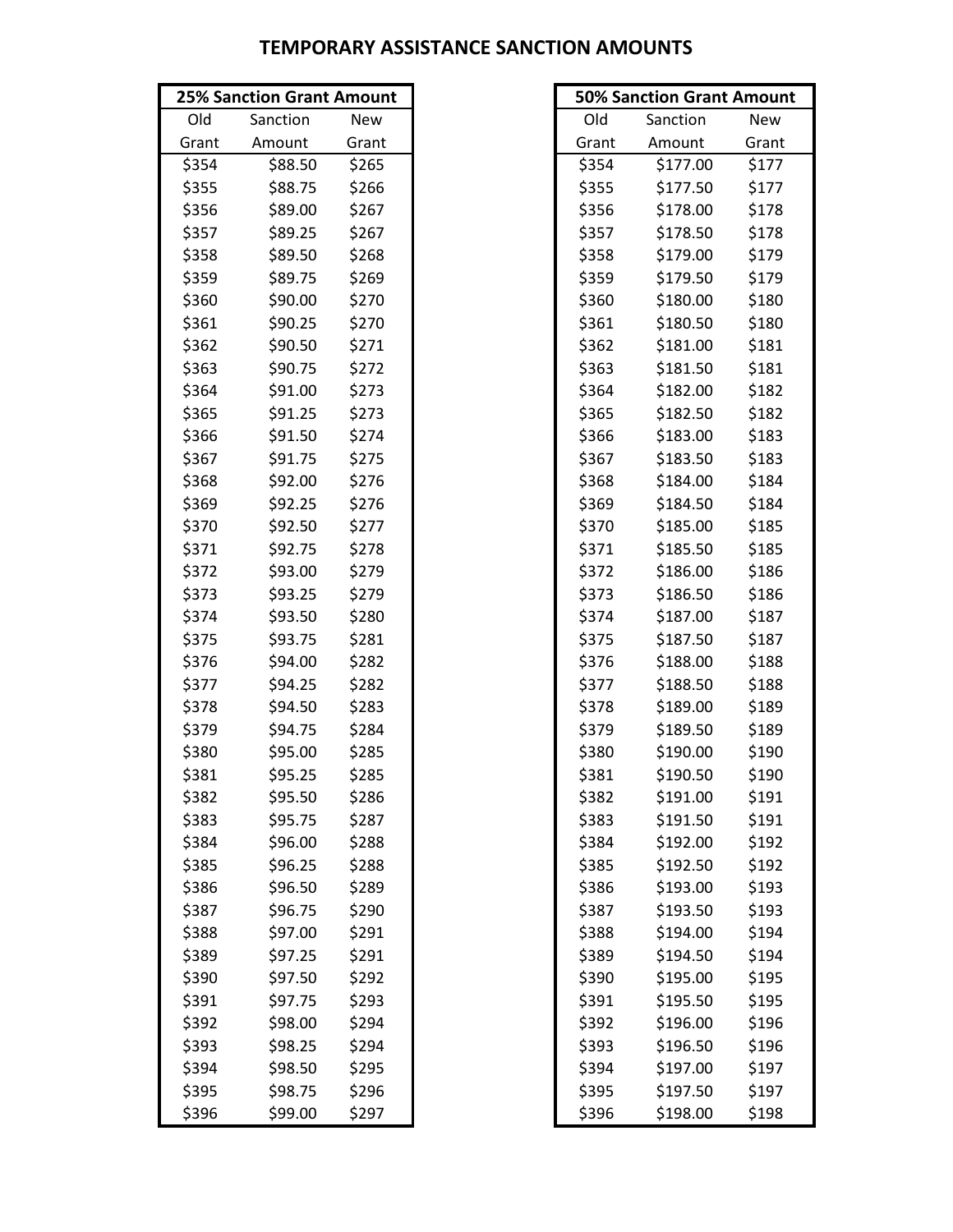|       | <b>25% Sanction Grant Amount</b> |       |       | <b>50% Sanction Grant Amour</b> |            |
|-------|----------------------------------|-------|-------|---------------------------------|------------|
| Old   | Sanction                         | New   | Old   | Sanction                        | <b>New</b> |
| Grant | Amount                           | Grant | Grant | Amount                          | Grant      |
| \$397 | \$99.25                          | \$297 | \$397 | \$198.50                        | \$198      |
| \$398 | \$99.50                          | \$298 | \$398 | \$199.00                        | \$199      |
| \$399 | \$99.75                          | \$299 | \$399 | \$199.50                        | \$199      |
| \$400 | \$100.00                         | \$300 | \$400 | \$200.00                        | \$200      |
| \$401 | \$100.25                         | \$300 | \$401 | \$200.50                        | \$200      |
| \$402 | \$100.50                         | \$301 | \$402 | \$201.00                        | \$201      |
| \$403 | \$100.75                         | \$302 | \$403 | \$201.50                        | \$201      |
| \$404 | \$101.00                         | \$303 | \$404 | \$202.00                        | \$202      |
| \$405 | \$101.25                         | \$303 | \$405 | \$202.50                        | \$202      |
| \$406 | \$101.50                         | \$304 | \$406 | \$203.00                        | \$203      |
| \$407 | \$101.75                         | \$305 | \$407 | \$203.50                        | \$203      |
| \$408 | \$102.00                         | \$306 | \$408 | \$204.00                        | \$204      |
| \$409 | \$102.25                         | \$306 | \$409 | \$204.50                        | \$204      |
| \$410 | \$102.50                         | \$307 | \$410 | \$205.00                        | \$205      |
| \$411 | \$102.75                         | \$308 | \$411 | \$205.50                        | \$205      |
| \$412 | \$103.00                         | \$309 | \$412 | \$206.00                        | \$206      |
| \$413 | \$103.25                         | \$309 | \$413 | \$206.50                        | \$206      |
| \$414 | \$103.50                         | \$310 | \$414 | \$207.00                        | \$207      |
| \$415 | \$103.75                         | \$311 | \$415 | \$207.50                        | \$207      |
| \$416 | \$104.00                         | \$312 | \$416 | \$208.00                        | \$208      |
| \$417 | \$104.25                         | \$312 | \$417 | \$208.50                        | \$208      |
| \$418 | \$104.50                         | \$313 | \$418 | \$209.00                        | \$209      |
| \$419 | \$104.75                         | \$314 | \$419 | \$209.50                        | \$209      |
| \$420 | \$105.00                         | \$315 | \$420 | \$210.00                        | \$210      |
| \$421 | \$105.25                         | \$315 | \$421 | \$210.50                        | \$210      |
| \$422 | \$105.50                         | \$316 | \$422 | \$211.00                        | \$211      |
| \$423 | \$105.75                         | \$317 | \$423 | \$211.50                        | \$211      |
| \$424 | \$106.00                         | \$318 | \$424 | \$212.00                        | \$212      |
| \$425 | \$106.25                         | \$318 | \$425 | \$212.50                        | \$212      |
| \$426 | \$106.50                         | \$319 | \$426 | \$213.00                        | \$213      |
| \$427 | \$106.75                         | \$320 | \$427 | \$213.50                        | \$213      |
| \$428 | \$107.00                         | \$321 | \$428 | \$214.00                        | \$214      |
| \$429 | \$107.25                         | \$321 | \$429 | \$214.50                        | \$214      |
| \$430 | \$107.50                         | \$322 | \$430 | \$215.00                        | \$215      |
| \$431 | \$107.75                         | \$323 | \$431 | \$215.50                        | \$215      |
| \$432 | \$108.00                         | \$324 | \$432 | \$216.00                        | \$216      |
| \$433 | \$108.25                         | \$324 | \$433 | \$216.50                        | \$216      |
| \$434 | \$108.50                         | \$325 | \$434 | \$217.00                        | \$217      |
| \$435 | \$108.75                         | \$326 | \$435 | \$217.50                        | \$217      |
| \$436 | \$109.00                         | \$327 | \$436 | \$218.00                        | \$218      |
| \$437 | \$109.25                         | \$327 | \$437 | \$218.50                        | \$218      |
| \$438 | \$109.50                         | \$328 | \$438 | \$219.00                        | \$219      |
| \$439 | \$109.75                         | \$329 | \$439 | \$219.50                        | \$219      |

| <b>25% Sanction Grant Amount</b> |          |       |       | <b>50% Sanction Grant Amount</b> |            |
|----------------------------------|----------|-------|-------|----------------------------------|------------|
| Old                              | Sanction | New   | Old   | Sanction                         | <b>New</b> |
| Grant                            | Amount   | Grant | Grant | Amount                           | Grant      |
| \$397                            | \$99.25  | \$297 | \$397 | \$198.50                         | \$198      |
| \$398                            | \$99.50  | \$298 | \$398 | \$199.00                         | \$199      |
| \$399                            | \$99.75  | \$299 | \$399 | \$199.50                         | \$199      |
| \$400                            | \$100.00 | \$300 | \$400 | \$200.00                         | \$200      |
| \$401                            | \$100.25 | \$300 | \$401 | \$200.50                         | \$200      |
| \$402                            | \$100.50 | \$301 | \$402 | \$201.00                         | \$201      |
| \$403                            | \$100.75 | \$302 | \$403 | \$201.50                         | \$201      |
| \$404                            | \$101.00 | \$303 | \$404 | \$202.00                         | \$202      |
| \$405                            | \$101.25 | \$303 | \$405 | \$202.50                         | \$202      |
| \$406                            | \$101.50 | \$304 | \$406 | \$203.00                         | \$203      |
| \$407                            | \$101.75 | \$305 | \$407 | \$203.50                         | \$203      |
| \$408                            | \$102.00 | \$306 | \$408 | \$204.00                         | \$204      |
| \$409                            | \$102.25 | \$306 | \$409 | \$204.50                         | \$204      |
| \$410                            | \$102.50 | \$307 | \$410 | \$205.00                         | \$205      |
| \$411                            | \$102.75 | \$308 | \$411 | \$205.50                         | \$205      |
| \$412                            | \$103.00 | \$309 | \$412 | \$206.00                         | \$206      |
| \$413                            | \$103.25 | \$309 | \$413 | \$206.50                         | \$206      |
| \$414                            | \$103.50 | \$310 | \$414 | \$207.00                         | \$207      |
| \$415                            | \$103.75 | \$311 | \$415 | \$207.50                         | \$207      |
| \$416                            | \$104.00 | \$312 | \$416 | \$208.00                         | \$208      |
| \$417                            | \$104.25 | \$312 | \$417 | \$208.50                         | \$208      |
| \$418                            | \$104.50 | \$313 | \$418 | \$209.00                         | \$209      |
| \$419                            | \$104.75 | \$314 | \$419 | \$209.50                         | \$209      |
| \$420                            | \$105.00 | \$315 | \$420 | \$210.00                         | \$210      |
| \$421                            | \$105.25 | \$315 | \$421 | \$210.50                         | \$210      |
| \$422                            | \$105.50 | \$316 | \$422 | \$211.00                         | \$211      |
| \$423                            | \$105.75 | \$317 | \$423 | \$211.50                         | \$211      |
| \$424                            | \$106.00 | \$318 | \$424 | \$212.00                         | \$212      |
| \$425                            | \$106.25 | \$318 | \$425 | \$212.50                         | \$212      |
| \$426                            | \$106.50 | \$319 | \$426 | \$213.00                         | \$213      |
| \$427                            | \$106.75 | \$320 | \$427 | \$213.50                         | \$213      |
| \$428                            | \$107.00 | \$321 | \$428 | \$214.00                         | \$214      |
| \$429                            | \$107.25 | \$321 | \$429 | \$214.50                         | \$214      |
| \$430                            | \$107.50 | \$322 | \$430 | \$215.00                         | \$215      |
| \$431                            | \$107.75 | \$323 | \$431 | \$215.50                         | \$215      |
| \$432                            | \$108.00 | \$324 | \$432 | \$216.00                         | \$216      |
| \$433                            | \$108.25 | \$324 | \$433 | \$216.50                         | \$216      |
| \$434                            | \$108.50 | \$325 | \$434 | \$217.00                         | \$217      |
| \$435                            | \$108.75 | \$326 | \$435 | \$217.50                         | \$217      |
| \$436                            | \$109.00 | \$327 | \$436 | \$218.00                         | \$218      |
| \$437                            | \$109.25 | \$327 | \$437 | \$218.50                         | \$218      |
| \$438                            | \$109.50 | \$328 | \$438 | \$219.00                         | \$219      |
| \$439                            | \$109.75 | \$329 | \$439 | \$219.50                         | \$219      |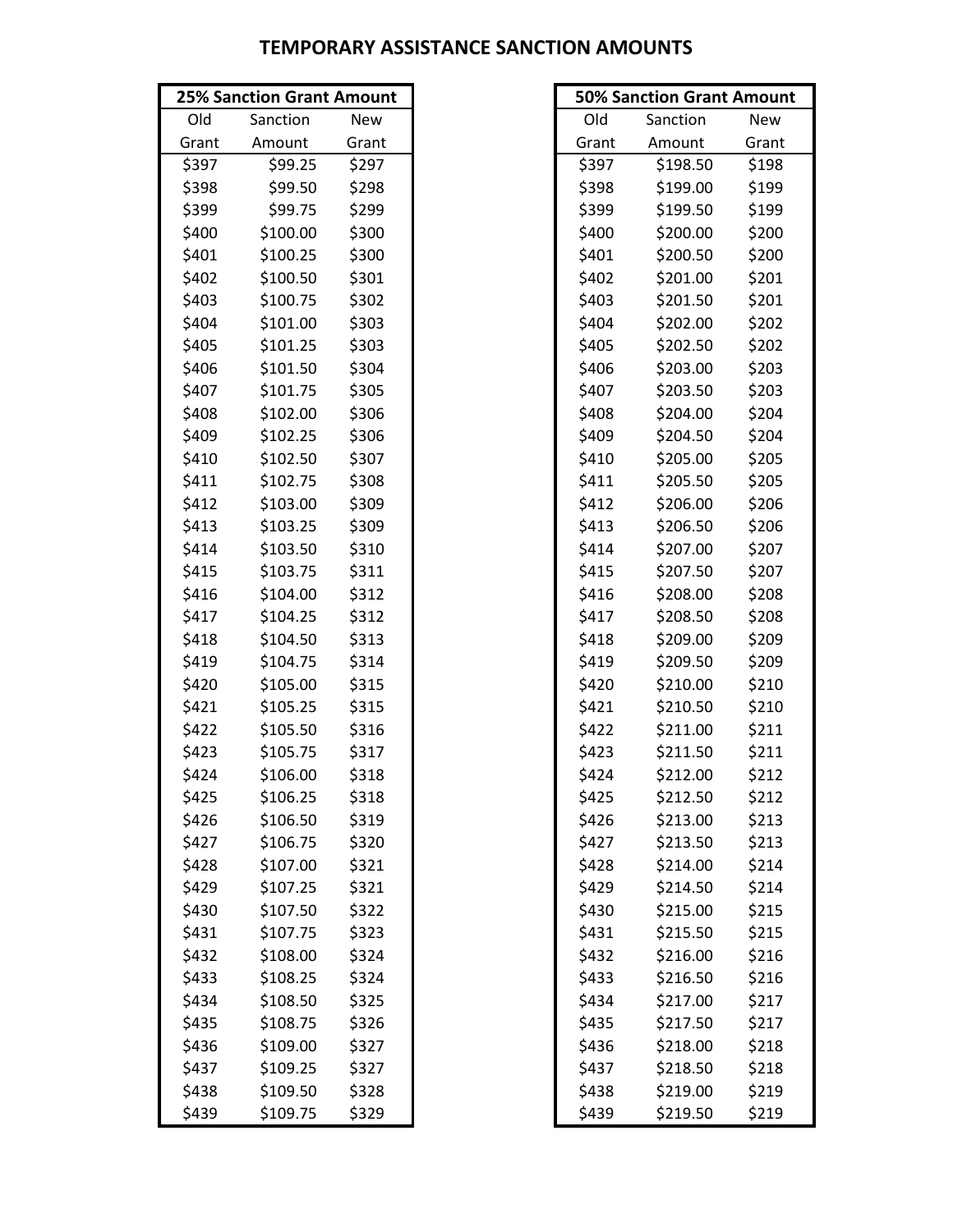|       | <b>25% Sanction Grant Amount</b> |       |       | <b>50% Sanction Grant Amour</b> |            |
|-------|----------------------------------|-------|-------|---------------------------------|------------|
| Old   | Sanction                         | New   | Old   | Sanction                        | <b>New</b> |
| Grant | Amount                           | Grant | Grant | Amount                          | Grant      |
| \$440 | \$110.00                         | \$330 | \$440 | \$220.00                        | \$220      |
| \$441 | \$110.25                         | \$330 | \$441 | \$220.50                        | \$220      |
| \$442 | \$110.50                         | \$331 | \$442 | \$221.00                        | \$221      |
| \$443 | \$110.75                         | \$332 | \$443 | \$221.50                        | \$221      |
| \$444 | \$111.00                         | \$333 | \$444 | \$222.00                        | \$222      |
| \$445 | \$111.25                         | \$333 | \$445 | \$222.50                        | \$222      |
| \$446 | \$111.50                         | \$334 | \$446 | \$223.00                        | \$223      |
| \$447 | \$111.75                         | \$335 | \$447 | \$223.50                        | \$223      |
| \$448 | \$112.00                         | \$336 | \$448 | \$224.00                        | \$224      |
| \$449 | \$112.25                         | \$336 | \$449 | \$224.50                        | \$224      |
| \$450 | \$112.50                         | \$337 | \$450 | \$225.00                        | \$225      |
| \$451 | \$112.75                         | \$338 | \$451 | \$225.50                        | \$225      |
| \$452 | \$113.00                         | \$339 | \$452 | \$226.00                        | \$226      |
| \$453 | \$113.25                         | \$339 | \$453 | \$226.50                        | \$226      |
| \$454 | \$113.50                         | \$340 | \$454 | \$227.00                        | \$227      |
| \$455 | \$113.75                         | \$341 | \$455 | \$227.50                        | \$227      |
| \$456 | \$114.00                         | \$342 | \$456 | \$228.00                        | \$228      |
| \$457 | \$114.25                         | \$342 | \$457 | \$228.50                        | \$228      |
| \$458 | \$114.50                         | \$343 | \$458 | \$229.00                        | \$229      |
| \$459 | \$114.75                         | \$344 | \$459 | \$229.50                        | \$229      |
| \$460 | \$115.00                         | \$345 | \$460 | \$230.00                        | \$230      |
| \$461 | \$115.25                         | \$345 | \$461 | \$230.50                        | \$230      |
| \$462 | \$115.50                         | \$346 | \$462 | \$231.00                        | \$231      |
| \$463 | \$115.75                         | \$347 | \$463 | \$231.50                        | \$231      |
| \$464 | \$116.00                         | \$348 | \$464 | \$232.00                        | \$232      |
| \$465 | \$116.25                         | \$348 | \$465 | \$232.50                        | \$232      |
| \$466 | \$116.50                         | \$349 | \$466 | \$233.00                        | \$233      |
| \$467 | \$116.75                         | \$350 | \$467 | \$233.50                        | \$233      |
| \$468 | \$117.00                         | \$351 | \$468 | \$234.00                        | \$234      |
| \$469 | \$117.25                         | \$351 | \$469 | \$234.50                        | \$234      |
| \$470 | \$117.50                         | \$352 | \$470 | \$235.00                        | \$235      |
| \$471 | \$117.75                         | \$353 | \$471 | \$235.50                        | \$235      |
| \$472 | \$118.00                         | \$354 | \$472 | \$236.00                        | \$236      |
| \$473 | \$118.25                         | \$354 | \$473 | \$236.50                        | \$236      |
| \$474 | \$118.50                         | \$355 | \$474 | \$237.00                        | \$237      |
| \$475 | \$118.75                         | \$356 | \$475 | \$237.50                        | \$237      |
| \$476 | \$119.00                         | \$357 | \$476 | \$238.00                        | \$238      |
| \$477 | \$119.25                         | \$357 | \$477 | \$238.50                        | \$238      |
| \$478 | \$119.50                         | \$358 | \$478 | \$239.00                        | \$239      |
| \$479 | \$119.75                         | \$359 | \$479 | \$239.50                        | \$239      |
| \$480 | \$120.00                         | \$360 | \$480 | \$240.00                        | \$240      |
| \$481 | \$120.25                         | \$360 | \$481 | \$240.50                        | \$240      |
| \$482 | \$120.50                         | \$361 | \$482 | \$241.00                        | \$241      |

| <b>25% Sanction Grant Amount</b> |          |       | <b>50% Sanction Grant Amount</b> |          |       |
|----------------------------------|----------|-------|----------------------------------|----------|-------|
| Old                              | Sanction | New   | Old                              | Sanction | New   |
| Grant                            | Amount   | Grant | Grant                            | Amount   | Grant |
| \$440                            | \$110.00 | \$330 | \$440                            | \$220.00 | \$220 |
| \$441                            | \$110.25 | \$330 | \$441                            | \$220.50 | \$220 |
| \$442                            | \$110.50 | \$331 | \$442                            | \$221.00 | \$221 |
| \$443                            | \$110.75 | \$332 | \$443                            | \$221.50 | \$221 |
| \$444                            | \$111.00 | \$333 | \$444                            | \$222.00 | \$222 |
| \$445                            | \$111.25 | \$333 | \$445                            | \$222.50 | \$222 |
| \$446                            | \$111.50 | \$334 | \$446                            | \$223.00 | \$223 |
| \$447                            | \$111.75 | \$335 | \$447                            | \$223.50 | \$223 |
| \$448                            | \$112.00 | \$336 | \$448                            | \$224.00 | \$224 |
| \$449                            | \$112.25 | \$336 | \$449                            | \$224.50 | \$224 |
| \$450                            | \$112.50 | \$337 | \$450                            | \$225.00 | \$225 |
| \$451                            | \$112.75 | \$338 | \$451                            | \$225.50 | \$225 |
| \$452                            | \$113.00 | \$339 | \$452                            | \$226.00 | \$226 |
| \$453                            | \$113.25 | \$339 | \$453                            | \$226.50 | \$226 |
| \$454                            | \$113.50 | \$340 | \$454                            | \$227.00 | \$227 |
| \$455                            | \$113.75 | \$341 | \$455                            | \$227.50 | \$227 |
| \$456                            | \$114.00 | \$342 | \$456                            | \$228.00 | \$228 |
| \$457                            | \$114.25 | \$342 | \$457                            | \$228.50 | \$228 |
| \$458                            | \$114.50 | \$343 | \$458                            | \$229.00 | \$229 |
| \$459                            | \$114.75 | \$344 | \$459                            | \$229.50 | \$229 |
| \$460                            | \$115.00 | \$345 | \$460                            | \$230.00 | \$230 |
| \$461                            | \$115.25 | \$345 | \$461                            | \$230.50 | \$230 |
| \$462                            | \$115.50 | \$346 | \$462                            | \$231.00 | \$231 |
| \$463                            | \$115.75 | \$347 | \$463                            | \$231.50 | \$231 |
| \$464                            | \$116.00 | \$348 | \$464                            | \$232.00 | \$232 |
| \$465                            | \$116.25 | \$348 | \$465                            | \$232.50 | \$232 |
| \$466                            | \$116.50 | \$349 | \$466                            | \$233.00 | \$233 |
| \$467                            | \$116.75 | \$350 | \$467                            | \$233.50 | \$233 |
| \$468                            | \$117.00 | \$351 | \$468                            | \$234.00 | \$234 |
| \$469                            | \$117.25 | \$351 | \$469                            | \$234.50 | \$234 |
| \$470                            | \$117.50 | \$352 | \$470                            | \$235.00 | \$235 |
| \$471                            | \$117.75 | \$353 | \$471                            | \$235.50 | \$235 |
| \$472                            | \$118.00 | \$354 | \$472                            | \$236.00 | \$236 |
| \$473                            | \$118.25 | \$354 | \$473                            | \$236.50 | \$236 |
| \$474                            | \$118.50 | \$355 | \$474                            | \$237.00 | \$237 |
| \$475                            | \$118.75 | \$356 | \$475                            | \$237.50 | \$237 |
| \$476                            | \$119.00 | \$357 | \$476                            | \$238.00 | \$238 |
| \$477                            | \$119.25 | \$357 | \$477                            | \$238.50 | \$238 |
| \$478                            | \$119.50 | \$358 | \$478                            | \$239.00 | \$239 |
| \$479                            | \$119.75 | \$359 | \$479                            | \$239.50 | \$239 |
| \$480                            | \$120.00 | \$360 | \$480                            | \$240.00 | \$240 |
| \$481                            | \$120.25 | \$360 | \$481                            | \$240.50 | \$240 |
| \$482                            | \$120.50 | \$361 | \$482                            | \$241.00 | \$241 |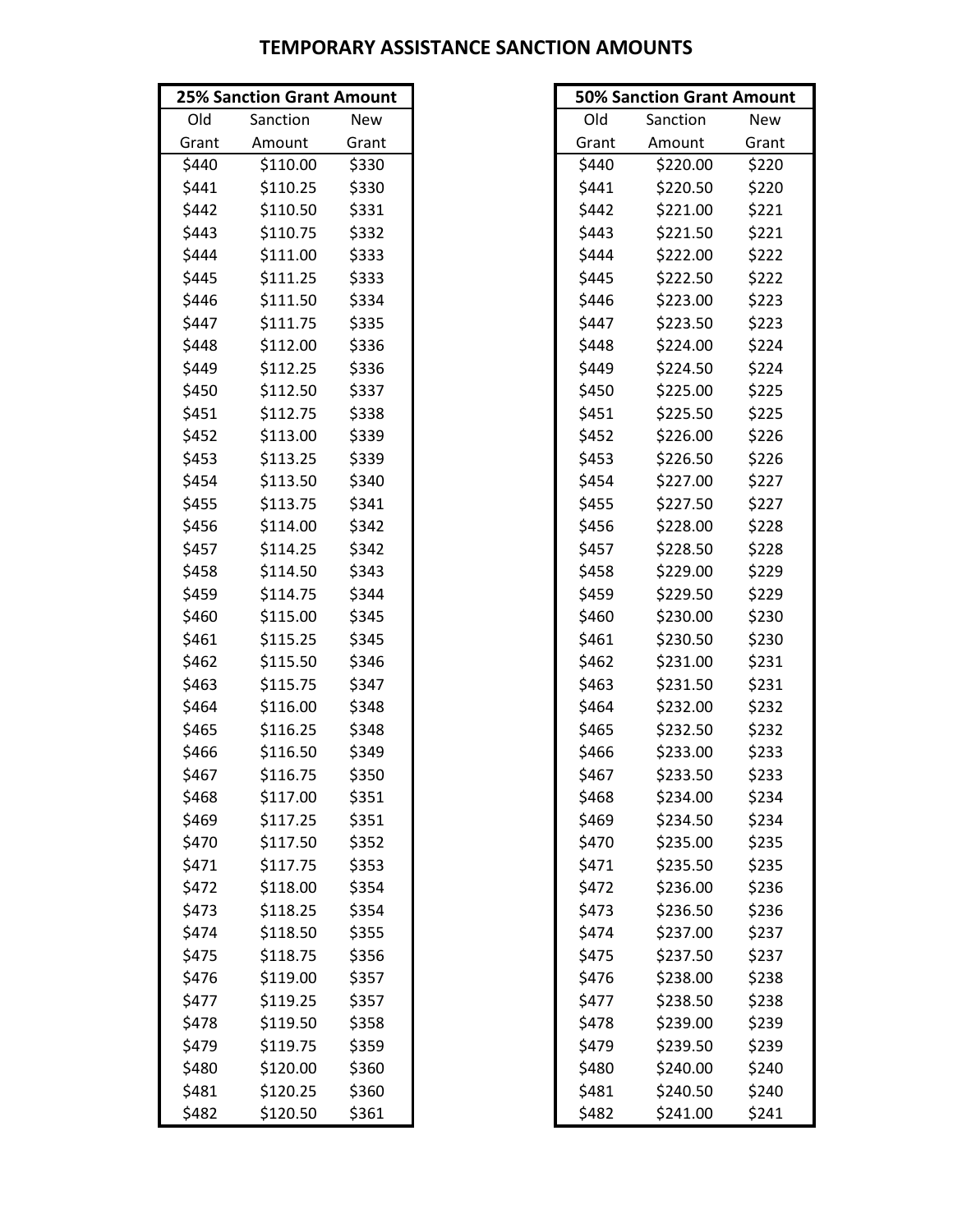|       | <b>25% Sanction Grant Amount</b> |            |
|-------|----------------------------------|------------|
| Old   | Sanction                         | <b>New</b> |
| Grant | Amount                           | Grant      |
| \$483 | \$120.75                         | \$362      |
| \$484 | \$121.00                         | \$363      |
| \$485 | \$121.25                         | \$363      |
| \$486 | \$121.50                         | \$364      |
| \$487 | \$121.75                         | \$365      |
| \$488 | \$122.00                         | \$366      |
| \$489 | \$122.25                         | \$366      |
| \$490 | \$122.50                         | \$367      |
| \$491 | \$122.75                         | \$368      |
| \$492 | \$123.00                         | \$369      |
| \$493 | \$123.25                         | \$369      |
| \$494 | \$123.50                         | \$370      |
| \$495 | \$123.75                         | \$371      |
| \$496 | \$124.00                         | \$372      |
| \$497 | \$124.25                         | \$372      |
| \$498 | \$124.50                         | \$373      |
| \$499 | \$124.75                         | \$374      |
| \$500 | \$125.00                         | \$375      |
| \$501 | \$125.25                         | \$375      |
| \$502 | \$125.50                         | \$376      |
| \$503 | \$125.75                         | \$377      |
| \$504 | \$126.00                         | \$378      |
| \$505 | \$126.25                         | \$378      |
| \$506 | \$126.50                         | \$379      |
| \$507 | \$126.75                         | \$380      |
| \$508 | \$127.00                         | \$381      |
| \$509 | \$127.25                         | \$381      |
| \$510 | \$127.50                         | \$382      |
| \$511 | \$127.75                         | \$383      |
| \$512 | \$128.00                         | \$384      |
| \$513 | \$128.25                         | \$384      |
| \$514 | \$128.50                         | \$385      |

| <b>25% Sanction Grant Amount</b> |          |            |       | <b>50% Sanction Grant Amount</b> |            |
|----------------------------------|----------|------------|-------|----------------------------------|------------|
| Old                              | Sanction | <b>New</b> | Old   | Sanction                         | <b>New</b> |
| Grant                            | Amount   | Grant      | Grant | Amount                           | Grant      |
| \$483                            | \$120.75 | \$362      | \$483 | \$241.50                         | \$241      |
| \$484                            | \$121.00 | \$363      | \$484 | \$242.00                         | \$242      |
| \$485                            | \$121.25 | \$363      | \$485 | \$242.50                         | \$242      |
| \$486                            | \$121.50 | \$364      | \$486 | \$243.00                         | \$243      |
| \$487                            | \$121.75 | \$365      | \$487 | \$243.50                         | \$243      |
| \$488                            | \$122.00 | \$366      | \$488 | \$244.00                         | \$244      |
| \$489                            | \$122.25 | \$366      | \$489 | \$244.50                         | \$244      |
| \$490                            | \$122.50 | \$367      | \$490 | \$245.00                         | \$245      |
| \$491                            | \$122.75 | \$368      | \$491 | \$245.50                         | \$245      |
| \$492                            | \$123.00 | \$369      | \$492 | \$246.00                         | \$246      |
| \$493                            | \$123.25 | \$369      | \$493 | \$246.50                         | \$246      |
| \$494                            | \$123.50 | \$370      | \$494 | \$247.00                         | \$247      |
| \$495                            | \$123.75 | \$371      | \$495 | \$247.50                         | \$247      |
| \$496                            | \$124.00 | \$372      | \$496 | \$248.00                         | \$248      |
| \$497                            | \$124.25 | \$372      | \$497 | \$248.50                         | \$248      |
| \$498                            | \$124.50 | \$373      | \$498 | \$249.00                         | \$249      |
| \$499                            | \$124.75 | \$374      | \$499 | \$249.50                         | \$249      |
| \$500                            | \$125.00 | \$375      | \$500 | \$250.00                         | \$250      |
| \$501                            | \$125.25 | \$375      | \$501 | \$250.50                         | \$250      |
| \$502                            | \$125.50 | \$376      | \$502 | \$251.00                         | \$251      |
| \$503                            | \$125.75 | \$377      | \$503 | \$251.50                         | \$251      |
| \$504                            | \$126.00 | \$378      | \$504 | \$252.00                         | \$252      |
| \$505                            | \$126.25 | \$378      | \$505 | \$252.50                         | \$252      |
| \$506                            | \$126.50 | \$379      | \$506 | \$253.00                         | \$253      |
| \$507                            | \$126.75 | \$380      | \$507 | \$253.50                         | \$253      |
| \$508                            | \$127.00 | \$381      | \$508 | \$254.00                         | \$254      |
| \$509                            | \$127.25 | \$381      | \$509 | \$254.50                         | \$254      |
| \$510                            | \$127.50 | \$382      | \$510 | \$255.00                         | \$255      |
| \$511                            | \$127.75 | \$383      | \$511 | \$255.50                         | \$255      |
| \$512                            | \$128.00 | \$384      | \$512 | \$256.00                         | \$256      |
| \$513                            | \$128.25 | \$384      | \$513 | \$256.50                         | \$256      |
| \$514                            | \$128.50 | \$385      | \$514 | \$257.00                         | \$257      |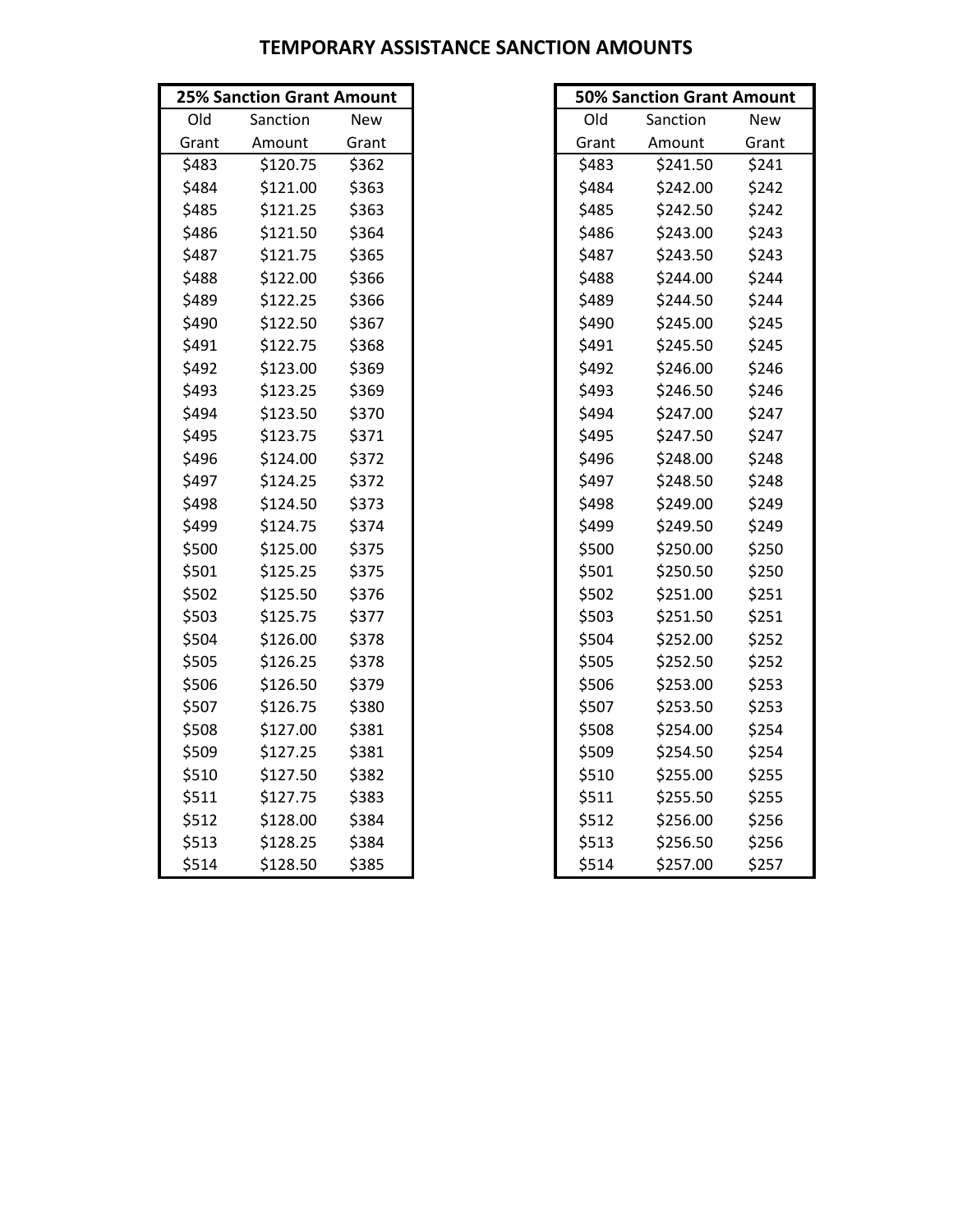|       | <b>25% Sanction Grant Amount</b> |       |       | <b>50% Sanction Grant Amount</b> |       |
|-------|----------------------------------|-------|-------|----------------------------------|-------|
| Old   | Sanction                         | New   | Old   | Sanction                         | New   |
| Grant | Amount                           | Grant | Grant | Amount                           | Grant |
| \$10  | \$2.50                           | \$7   | \$10  | \$5.00                           | \$5   |
| \$11  | \$2.75                           | \$8   | \$11  | \$5.50                           | \$5   |
| \$12  | \$3.00                           | \$9   | \$12  | \$6.00                           | \$6   |
| \$13  | \$3.25                           | \$9   | \$13  | \$6.50                           | \$6   |
| \$14  | \$3.50                           | \$10  | \$14  | \$7.00                           | \$7   |
| \$15  | \$3.75                           | \$11  | \$15  | \$7.50                           | \$7   |
| \$16  | \$4.00                           | \$12  | \$16  | \$8.00                           | \$8   |
| \$17  | \$4.25                           | \$12  | \$17  | \$8.50                           | \$8   |
| \$18  | \$4.50                           | \$13  | \$18  | \$9.00                           | \$9   |
| \$19  | \$4.75                           | \$14  | \$19  | \$9.50                           | \$9   |
| \$20  | \$5.00                           | \$15  | \$20  | \$10.00                          | \$10  |
| \$21  | \$5.25                           | \$15  | \$21  | \$10.50                          | \$10  |
| \$22  | \$5.50                           | \$16  | \$22  | \$11.00                          | \$11  |
| \$23  | \$5.75                           | \$17  | \$23  | \$11.50                          | \$11  |
| \$24  | \$6.00                           | \$18  | \$24  | \$12.00                          | \$12  |
| \$25  | \$6.25                           | \$18  | \$25  | \$12.50                          | \$12  |
| \$26  | \$6.50                           | \$19  | \$26  | \$13.00                          | \$13  |
| \$27  | \$6.75                           | \$20  | \$27  | \$13.50                          | \$13  |
| \$28  | \$7.00                           | \$21  | \$28  | \$14.00                          | \$14  |
| \$29  | \$7.25                           | \$21  | \$29  | \$14.50                          | \$14  |
| \$30  | \$7.50                           | \$22  | \$30  | \$15.00                          | \$15  |
| \$31  | \$7.75                           | \$23  | \$31  | \$15.50                          | \$15  |
| \$32  | \$8.00                           | \$24  | \$32  | \$16.00                          | \$16  |
| \$33  | \$8.25                           | \$24  | \$33  | \$16.50                          | \$16  |
| \$34  | \$8.50                           | \$25  | \$34  | \$17.00                          | \$17  |
| \$35  | \$8.75                           | \$26  | \$35  | \$17.50                          | \$17  |
| \$36  | \$9.00                           | \$27  | \$36  | \$18.00                          | \$18  |
| \$37  | \$9.25                           | \$27  | \$37  | \$18.50                          | \$18  |
| \$38  | \$9.50                           | \$28  | \$38  | \$19.00                          | \$19  |
| \$39  | \$9.75                           | \$29  | \$39  | \$19.50                          | \$19  |
| \$40  | \$10.00                          | \$30  | \$40  | \$20.00                          | \$20  |
| \$41  | \$10.25                          | \$30  | \$41  | \$20.50                          | \$20  |
| \$42  | \$10.50                          | \$31  | \$42  | \$21.00                          | \$21  |
| \$43  | \$10.75                          | \$32  | \$43  | \$21.50                          | \$21  |
| \$44  | \$11.00                          | \$33  | \$44  | \$22.00                          | \$22  |
| \$45  | \$11.25                          | \$33  | \$45  | \$22.50                          | \$22  |
| \$46  | \$11.50                          | \$34  | \$46  | \$23.00                          | \$23  |
| \$47  | \$11.75                          | \$35  | \$47  | \$23.50                          | \$23  |
| \$48  | \$12.00                          | \$36  | \$48  | \$24.00                          | \$24  |
| \$49  | \$12.25                          | \$36  | \$49  | \$24.50                          | \$24  |
| \$50  | \$12.50                          | \$37  | \$50  | \$25.00                          | \$25  |
| \$51  | \$12.75                          | \$38  | \$51  | \$25.50                          | \$25  |
| \$52  | \$13.00                          | \$39  | \$52  | \$26.00                          | \$26  |

| <b>50% Sanction Grant Amount</b> |          |            |  |  |
|----------------------------------|----------|------------|--|--|
| Old                              | Sanction | <b>New</b> |  |  |
| Grant                            | Amount   | Grant      |  |  |
| \$10                             | \$5.00   | \$5        |  |  |
| \$11                             | \$5.50   | \$5        |  |  |
| \$12                             | \$6.00   | \$6        |  |  |
| \$13                             | \$6.50   | \$6        |  |  |
| \$14                             | \$7.00   | \$7        |  |  |
| \$15                             | \$7.50   | \$7        |  |  |
| \$16                             | \$8.00   | \$8        |  |  |
| \$17                             | \$8.50   | \$8        |  |  |
| \$18                             | \$9.00   | \$9        |  |  |
| \$19                             | \$9.50   | \$9        |  |  |
| \$20                             | \$10.00  | \$10       |  |  |
| \$21                             | \$10.50  | \$10       |  |  |
| \$22                             | \$11.00  | \$11       |  |  |
| \$23                             | \$11.50  | \$11       |  |  |
| \$24                             | \$12.00  | \$12       |  |  |
| \$25                             | \$12.50  | \$12       |  |  |
| \$26                             | \$13.00  | \$13       |  |  |
| \$27                             | \$13.50  | \$13       |  |  |
| \$28                             | \$14.00  | \$14       |  |  |
| \$29                             | \$14.50  | \$14       |  |  |
| \$30                             | \$15.00  | \$15       |  |  |
| \$31                             | \$15.50  | \$15       |  |  |
| \$32                             | \$16.00  | \$16       |  |  |
| \$33                             | \$16.50  | \$16       |  |  |
| \$34                             | \$17.00  | \$17       |  |  |
| \$35                             | \$17.50  | \$17       |  |  |
| \$36                             | \$18.00  | \$18       |  |  |
| \$37                             | \$18.50  | \$18       |  |  |
| \$38                             | \$19.00  | \$19       |  |  |
| \$39                             | \$19.50  | \$19       |  |  |
| \$40                             | \$20.00  | \$20       |  |  |
| \$41                             | \$20.50  | \$20       |  |  |
| \$42                             | \$21.00  | \$21       |  |  |
| \$43                             | \$21.50  | \$21       |  |  |
| \$44                             | \$22.00  | \$22       |  |  |
| \$45                             | \$22.50  | \$22       |  |  |
| \$46                             | \$23.00  | \$23       |  |  |
| \$47                             | \$23.50  | \$23       |  |  |
| \$48                             | \$24.00  | \$24       |  |  |
| \$49                             | \$24.50  | \$24       |  |  |
| \$50                             | \$25.00  | \$25       |  |  |
| \$51                             | \$25.50  | \$25       |  |  |
| \$52                             | \$26.00  | \$26       |  |  |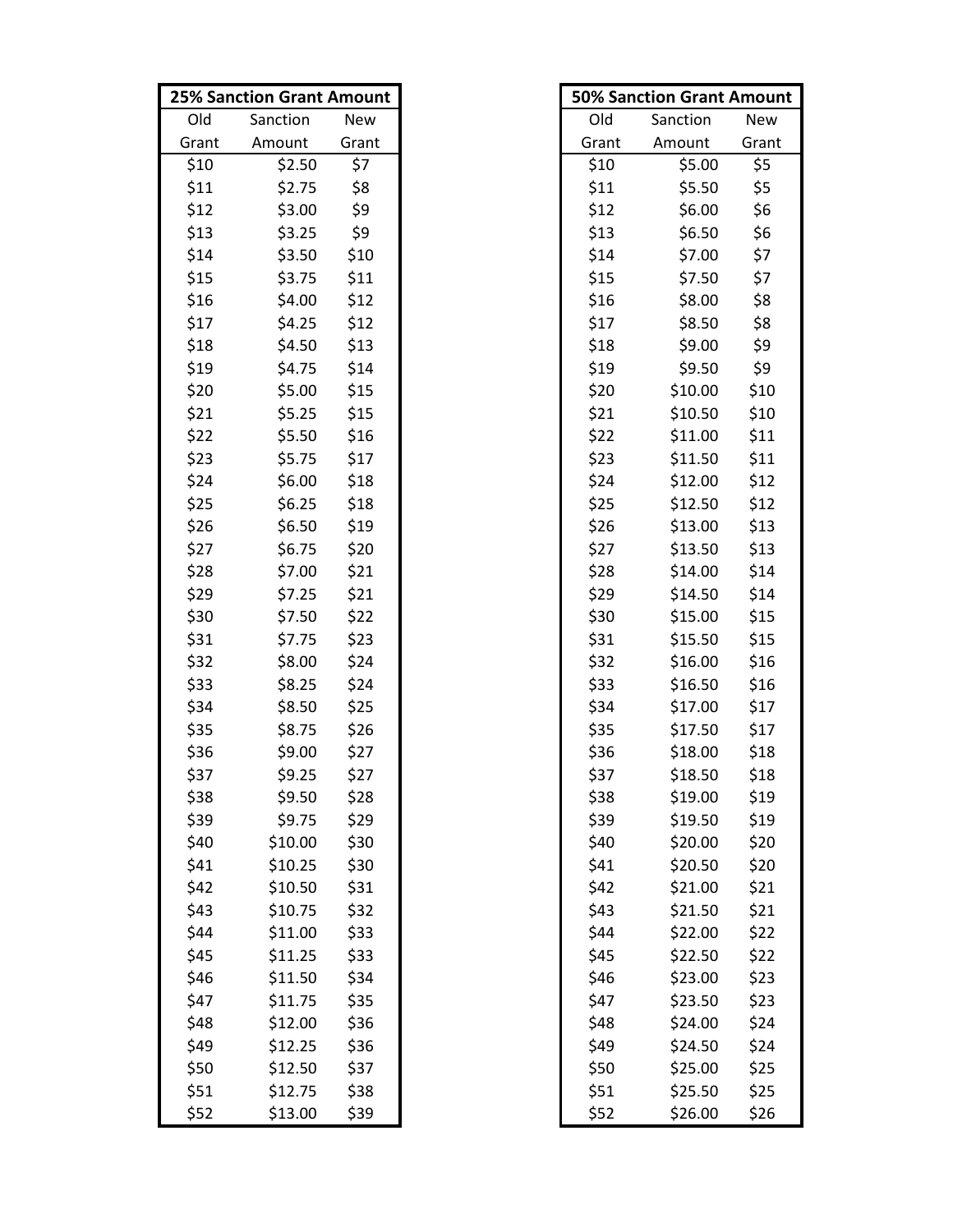|       | <b>25% Sanction Grant Amount</b> |            |       | <b>50% Sanction Grant Amount</b> |       |
|-------|----------------------------------|------------|-------|----------------------------------|-------|
| Old   | Sanction                         | <b>New</b> | Old   | Sanction                         | New   |
| Grant | Amount                           | Grant      | Grant | Amount                           | Grant |
| \$53  | \$13.25                          | \$39       | \$53  | \$26.50                          | \$26  |
| \$54  | \$13.50                          | \$40       | \$54  | \$27.00                          | \$27  |
| \$55  | \$13.75                          | \$41       | \$55  | \$27.50                          | \$27  |
| \$56  | \$14.00                          | \$42       | \$56  | \$28.00                          | \$28  |
| \$57  | \$14.25                          | \$42       | \$57  | \$28.50                          | \$28  |
| \$58  | \$14.50                          | \$43       | \$58  | \$29.00                          | \$29  |
| \$59  | \$14.75                          | \$44       | \$59  | \$29.50                          | \$29  |
| \$60  | \$15.00                          | \$45       | \$60  | \$30.00                          | \$30  |
| \$61  | \$15.25                          | \$45       | \$61  | \$30.50                          | \$30  |
| \$62  | \$15.50                          | \$46       | \$62  | \$31.00                          | \$31  |
| \$63  | \$15.75                          | \$47       | \$63  | \$31.50                          | \$31  |
| \$64  | \$16.00                          | \$48       | \$64  | \$32.00                          | \$32  |
| \$65  | \$16.25                          | \$48       | \$65  | \$32.50                          | \$32  |
| \$66  | \$16.50                          | \$49       | \$66  | \$33.00                          | \$33  |
| \$67  | \$16.75                          | \$50       | \$67  | \$33.50                          | \$33  |
| \$68  | \$17.00                          | \$51       | \$68  | \$34.00                          | \$34  |
| \$69  | \$17.25                          | \$51       | \$69  | \$34.50                          | \$34  |
| \$70  | \$17.50                          | \$52       | \$70  | \$35.00                          | \$35  |
| \$71  | \$17.75                          | \$53       | \$71  | \$35.50                          | \$35  |
| \$72  | \$18.00                          | \$54       | \$72  | \$36.00                          | \$36  |
| \$73  | \$18.25                          | \$54       | \$73  | \$36.50                          | \$36  |
| \$74  | \$18.50                          | \$55       | \$74  | \$37.00                          | \$37  |
| \$75  | \$18.75                          | \$56       | \$75  | \$37.50                          | \$37  |
| \$76  | \$19.00                          | \$57       | \$76  | \$38.00                          | \$38  |
| \$77  | \$19.25                          | \$57       | \$77  | \$38.50                          | \$38  |
| \$78  | \$19.50                          | \$58       | \$78  | \$39.00                          | \$39  |
| \$79  | \$19.75                          | \$59       | \$79  | \$39.50                          | \$39  |
| \$80  | \$20.00                          | \$60       | \$80  | \$40.00                          | \$40  |
| \$81  | \$20.25                          | \$60       | \$81  | \$40.50                          | \$40  |
| \$82  | \$20.50                          | \$61       | \$82  | \$41.00                          | \$41  |
| \$83  | \$20.75                          | \$62       | \$83  | \$41.50                          | \$41  |
| \$84  | \$21.00                          | \$63       | \$84  | \$42.00                          | \$42  |
| \$85  | \$21.25                          | \$63       | \$85  | \$42.50                          | \$42  |
| \$86  | \$21.50                          | \$64       | \$86  | \$43.00                          | \$43  |
| \$87  | \$21.75                          | \$65       | \$87  | \$43.50                          | \$43  |
| \$88  | \$22.00                          | \$66       | \$88  | \$44.00                          | \$44  |
| \$89  | \$22.25                          | \$66       | \$89  | \$44.50                          | \$44  |
| \$90  | \$22.50                          | \$67       | \$90  | \$45.00                          | \$45  |
| \$91  | \$22.75                          | \$68       | \$91  | \$45.50                          | \$45  |
| \$92  | \$23.00                          | \$69       | \$92  | \$46.00                          | \$46  |
| \$93  | \$23.25                          | \$69       | \$93  | \$46.50                          | \$46  |
| \$94  | \$23.50                          | \$70       | \$94  | \$47.00                          | \$47  |
| \$95  | \$23.75                          | \$71       | \$95  | \$47.50                          | \$47  |

|       | <b>50% Sanction Grant Amount</b> |       |
|-------|----------------------------------|-------|
| Old   | Sanction                         | New   |
| Grant | Amount                           | Grant |
| \$53  | \$26.50                          | \$26  |
| \$54  | \$27.00                          | \$27  |
| \$55  | \$27.50                          | \$27  |
| \$56  | \$28.00                          | \$28  |
| \$57  | \$28.50                          | \$28  |
| \$58  | \$29.00                          | \$29  |
| \$59  | \$29.50                          | \$29  |
| \$60  | \$30.00                          | \$30  |
| \$61  | \$30.50                          | \$30  |
| \$62  | \$31.00                          | \$31  |
| \$63  | \$31.50                          | \$31  |
| \$64  | \$32.00                          | \$32  |
| \$65  | \$32.50                          | \$32  |
| \$66  | \$33.00                          | \$33  |
| \$67  | \$33.50                          | \$33  |
| \$68  | \$34.00                          | \$34  |
| \$69  | \$34.50                          | \$34  |
| \$70  | \$35.00                          | \$35  |
| \$71  | \$35.50                          | \$35  |
| \$72  | \$36.00                          | \$36  |
| \$73  | \$36.50                          | \$36  |
| \$74  | \$37.00                          | \$37  |
| \$75  | \$37.50                          | \$37  |
| \$76  | \$38.00                          | \$38  |
| \$77  | \$38.50                          | \$38  |
| \$78  | \$39.00                          | \$39  |
| \$79  | \$39.50                          | \$39  |
| \$80  | \$40.00                          | \$40  |
| \$81  | \$40.50                          | \$40  |
| \$82  | \$41.00                          | \$41  |
| \$83  | \$41.50                          | \$41  |
| \$84  | \$42.00                          | \$42  |
| \$85  | \$42.50                          | \$42  |
| \$86  | \$43.00                          | \$43  |
| \$87  | \$43.50                          | \$43  |
| \$88  | \$44.00                          | \$44  |
| \$89  | \$44.50                          | \$44  |
| \$90  | \$45.00                          | \$45  |
| \$91  | \$45.50                          | \$45  |
| \$92  | \$46.00                          | \$46  |
| \$93  | \$46.50                          | \$46  |
| \$94  | \$47.00                          | \$47  |
| \$95  | \$47.50                          | \$47  |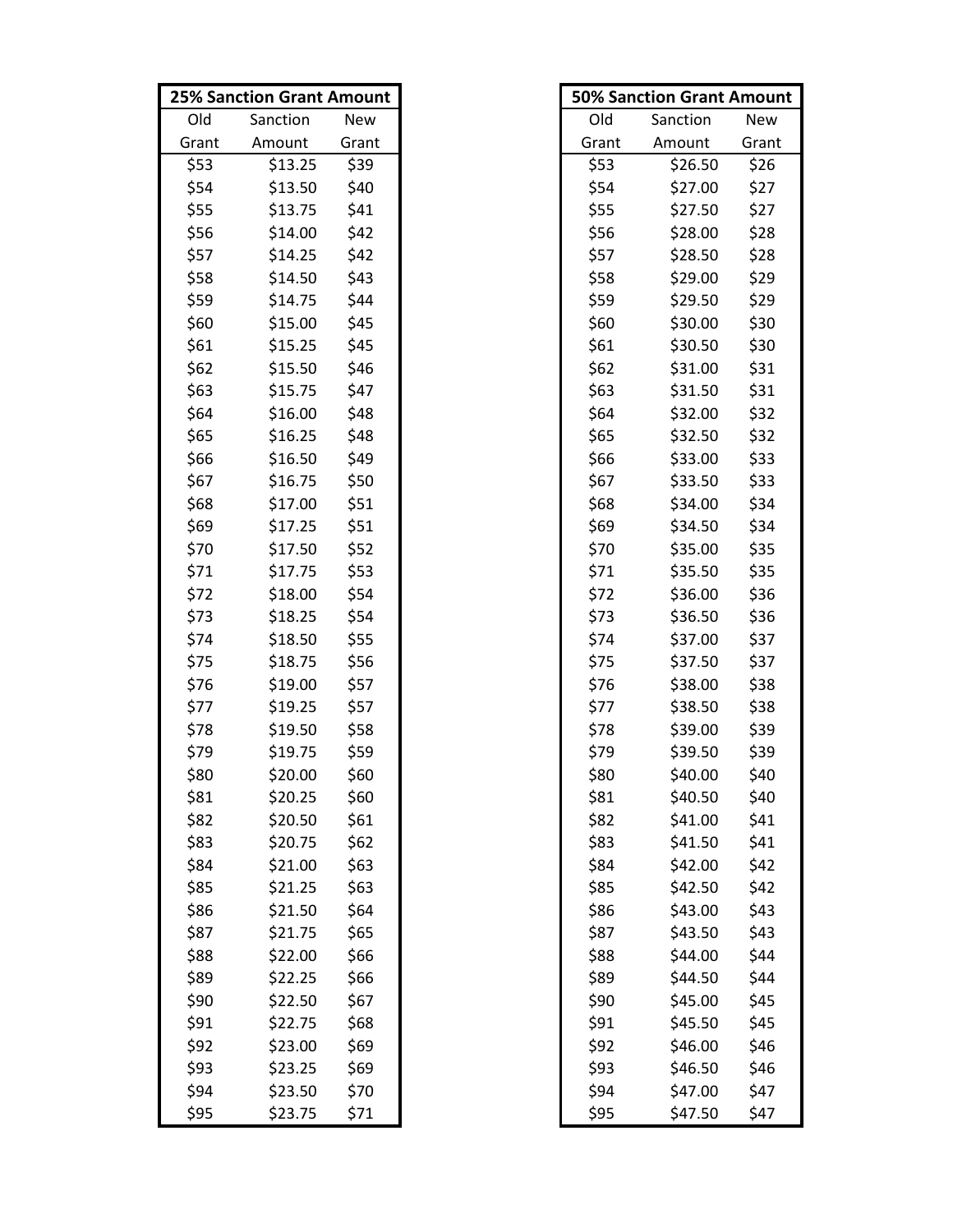|       | <b>25% Sanction Grant Amount</b> |       |       | <b>50% Sanction Grant Amount</b> |       |
|-------|----------------------------------|-------|-------|----------------------------------|-------|
| Old   | Sanction                         | New   | Old   | Sanction                         | New   |
| Grant | Amount                           | Grant | Grant | Amount                           | Grant |
| \$96  | \$24.00                          | \$72  | \$96  | \$48.00                          | \$48  |
| \$97  | \$24.25                          | \$72  | \$97  | \$48.50                          | \$48  |
| \$98  | \$24.50                          | \$73  | \$98  | \$49.00                          | \$49  |
| \$99  | \$24.75                          | \$74  | \$99  | \$49.50                          | \$49  |
| \$100 | \$25.00                          | \$75  | \$100 | \$50.00                          | \$50  |
| \$101 | \$25.25                          | \$75  | \$101 | \$50.50                          | \$50  |
| \$102 | \$25.50                          | \$76  | \$102 | \$51.00                          | \$51  |
| \$103 | \$25.75                          | \$77  | \$103 | \$51.50                          | \$51  |
| \$104 | \$26.00                          | \$78  | \$104 | \$52.00                          | \$52  |
| \$105 | \$26.25                          | \$78  | \$105 | \$52.50                          | \$52  |
| \$106 | \$26.50                          | \$79  | \$106 | \$53.00                          | \$53  |
| \$107 | \$26.75                          | \$80  | \$107 | \$53.50                          | \$53  |
| \$108 | \$27.00                          | \$81  | \$108 | \$54.00                          | \$54  |
| \$109 | \$27.25                          | \$81  | \$109 | \$54.50                          | \$54  |
| \$110 | \$27.50                          | \$82  | \$110 | \$55.00                          | \$55  |
| \$111 | \$27.75                          | \$83  | \$111 | \$55.50                          | \$55  |
| \$112 | \$28.00                          | \$84  | \$112 | \$56.00                          | \$56  |
| \$113 | \$28.25                          | \$84  | \$113 | \$56.50                          | \$56  |
| \$114 | \$28.50                          | \$85  | \$114 | \$57.00                          | \$57  |
| \$115 | \$28.75                          | \$86  | \$115 | \$57.50                          | \$57  |
| \$116 | \$29.00                          | \$87  | \$116 | \$58.00                          | \$58  |
| \$117 | \$29.25                          | \$87  | \$117 | \$58.50                          | \$58  |
| \$118 | \$29.50                          | \$88  | \$118 | \$59.00                          | \$59  |
| \$119 | \$29.75                          | \$89  | \$119 | \$59.50                          | \$59  |
| \$120 | \$30.00                          | \$90  | \$120 | \$60.00                          | \$60  |
| \$121 | \$30.25                          | \$90  | \$121 | \$60.50                          | \$60  |
| \$122 | \$30.50                          | \$91  | \$122 | \$61.00                          | \$61  |
| \$123 | \$30.75                          | \$92  | \$123 | \$61.50                          | \$61  |
| \$124 | \$31.00                          | \$93  | \$124 | \$62.00                          | \$62  |
| \$125 | \$31.25                          | \$93  | \$125 | \$62.50                          | \$62  |
| \$126 | \$31.50                          | \$94  | \$126 | \$63.00                          | \$63  |
| \$127 | \$31.75                          | \$95  | \$127 | \$63.50                          | \$63  |
| \$128 | \$32.00                          | \$96  | \$128 | \$64.00                          | \$64  |
| \$129 | \$32.25                          | \$96  | \$129 | \$64.50                          | \$64  |
| \$130 | \$32.50                          | \$97  | \$130 | \$65.00                          | \$65  |
| \$131 | \$32.75                          | \$98  | \$131 | \$65.50                          | \$65  |
| \$132 | \$33.00                          | \$99  | \$132 | \$66.00                          | \$66  |
| \$133 | \$33.25                          | \$99  | \$133 | \$66.50                          | \$66  |
| \$134 | \$33.50                          | \$100 | \$134 | \$67.00                          | \$67  |
| \$135 | \$33.75                          | \$101 | \$135 | \$67.50                          | \$67  |
| \$136 | \$34.00                          | \$102 | \$136 | \$68.00                          | \$68  |
| \$137 | \$34.25                          | \$102 | \$137 | \$68.50                          | \$68  |
| \$138 | \$34.50                          | \$103 | \$138 | \$69.00                          | \$69  |

|       | <b>50% Sanction Grant Amount</b> |       |
|-------|----------------------------------|-------|
| Old   | Sanction                         | New   |
| Grant | Amount                           | Grant |
| \$96  | \$48.00                          | \$48  |
| \$97  | \$48.50                          | \$48  |
| \$98  | \$49.00                          | \$49  |
| \$99  | \$49.50                          | \$49  |
| \$100 | \$50.00                          | \$50  |
| \$101 | \$50.50                          | \$50  |
| \$102 | \$51.00                          | \$51  |
| \$103 | \$51.50                          | \$51  |
| \$104 | \$52.00                          | \$52  |
| \$105 | \$52.50                          | \$52  |
| \$106 | \$53.00                          | \$53  |
| \$107 | \$53.50                          | \$53  |
| \$108 | \$54.00                          | \$54  |
| \$109 | \$54.50                          | \$54  |
| \$110 | \$55.00                          | \$55  |
| \$111 | \$55.50                          | \$55  |
| \$112 | \$56.00                          | \$56  |
| \$113 | \$56.50                          | \$56  |
| \$114 | \$57.00                          | \$57  |
| \$115 | \$57.50                          | \$57  |
| \$116 | \$58.00                          | \$58  |
| \$117 | \$58.50                          | \$58  |
| \$118 | \$59.00                          | \$59  |
| \$119 | \$59.50                          | \$59  |
| \$120 | \$60.00                          | \$60  |
| \$121 | \$60.50                          | \$60  |
| \$122 | \$61.00                          | \$61  |
| \$123 | \$61.50                          | \$61  |
| \$124 | \$62.00                          | \$62  |
| \$125 | \$62.50                          | \$62  |
| \$126 | \$63.00                          | \$63  |
| \$127 | \$63.50                          | \$63  |
| \$128 | \$64.00                          | \$64  |
| \$129 | \$64.50                          | \$64  |
| \$130 | \$65.00                          | \$65  |
| \$131 | \$65.50                          | \$65  |
| \$132 | \$66.00                          | \$66  |
| \$133 | \$66.50                          | \$66  |
| \$134 | \$67.00                          | \$67  |
| \$135 | \$67.50                          | \$67  |
| \$136 | \$68.00                          | \$68  |
| \$137 | \$68.50                          | \$68  |
| \$138 | \$69.00                          | \$69  |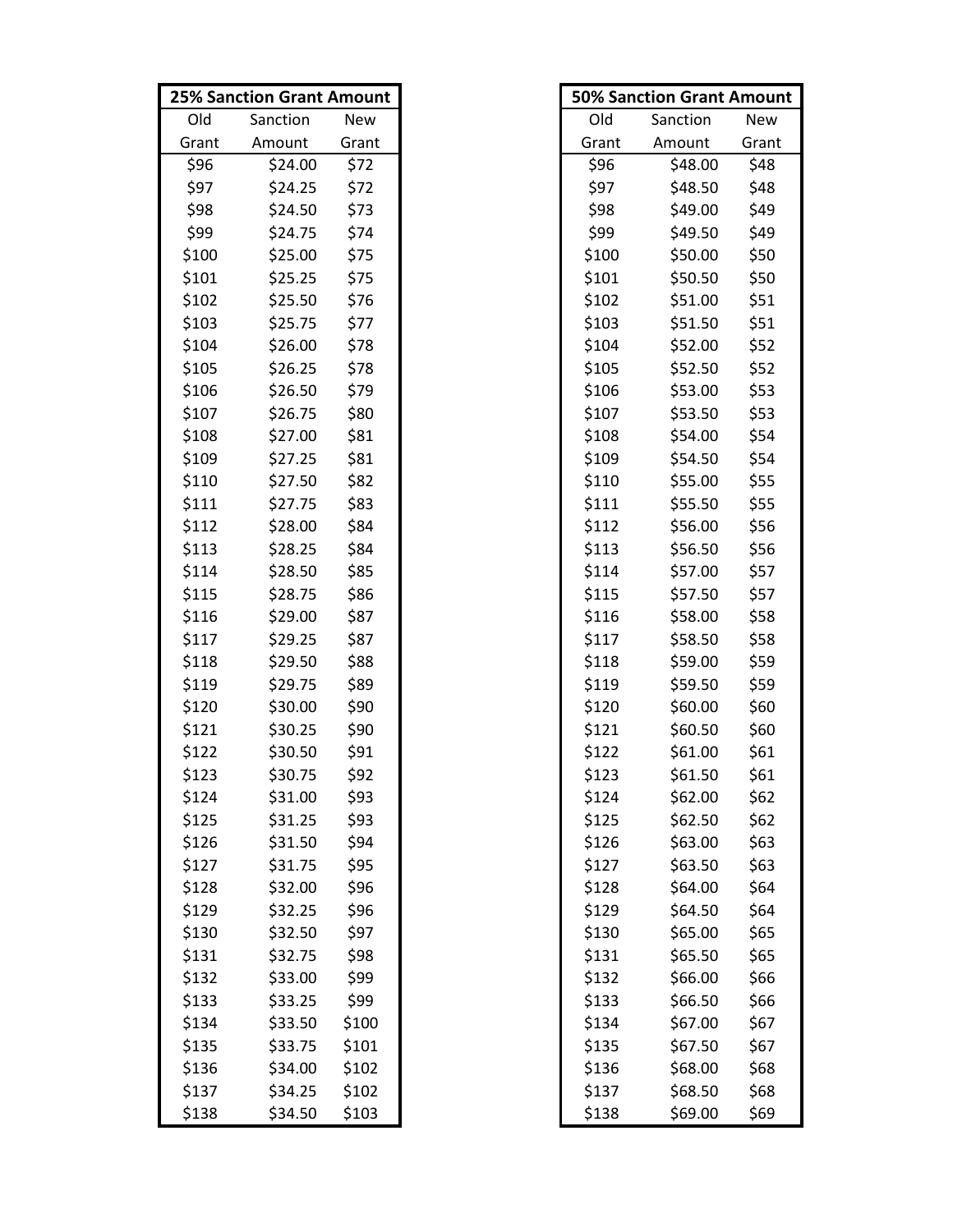|       | <b>25% Sanction Grant Amount</b> |       |       | <b>50% Sanction Grant Amount</b> |       |
|-------|----------------------------------|-------|-------|----------------------------------|-------|
| Old   | Sanction                         | New   | Old   | Sanction                         | New   |
| Grant | Amount                           | Grant | Grant | Amount                           | Grant |
| \$139 | \$34.75                          | \$104 | \$139 | \$69.50                          | \$69  |
| \$140 | \$35.00                          | \$105 | \$140 | \$70.00                          | \$70  |
| \$141 | \$35.25                          | \$105 | \$141 | \$70.50                          | \$70  |
| \$142 | \$35.50                          | \$106 | \$142 | \$71.00                          | \$71  |
| \$143 | \$35.75                          | \$107 | \$143 | \$71.50                          | \$71  |
| \$144 | \$36.00                          | \$108 | \$144 | \$72.00                          | \$72  |
| \$145 | \$36.25                          | \$108 | \$145 | \$72.50                          | \$72  |
| \$146 | \$36.50                          | \$109 | \$146 | \$73.00                          | \$73  |
| \$147 | \$36.75                          | \$110 | \$147 | \$73.50                          | \$73  |
| \$148 | \$37.00                          | \$111 | \$148 | \$74.00                          | \$74  |
| \$149 | \$37.25                          | \$111 | \$149 | \$74.50                          | \$74  |
| \$150 | \$37.50                          | \$112 | \$150 | \$75.00                          | \$75  |
| \$151 | \$37.75                          | \$113 | \$151 | \$75.50                          | \$75  |
| \$152 | \$38.00                          | \$114 | \$152 | \$76.00                          | \$76  |
| \$153 | \$38.25                          | \$114 | \$153 | \$76.50                          | \$76  |
| \$154 | \$38.50                          | \$115 | \$154 | \$77.00                          | \$77  |
| \$155 | \$38.75                          | \$116 | \$155 | \$77.50                          | \$77  |
| \$156 | \$39.00                          | \$117 | \$156 | \$78.00                          | \$78  |
| \$157 | \$39.25                          | \$117 | \$157 | \$78.50                          | \$78  |
| \$158 | \$39.50                          | \$118 | \$158 | \$79.00                          | \$79  |
| \$159 | \$39.75                          | \$119 | \$159 | \$79.50                          | \$79  |
| \$160 | \$40.00                          | \$120 | \$160 | \$80.00                          | \$80  |
| \$161 | \$40.25                          | \$120 | \$161 | \$80.50                          | \$80  |
| \$162 | \$40.50                          | \$121 | \$162 | \$81.00                          | \$81  |
| \$163 | \$40.75                          | \$122 | \$163 | \$81.50                          | \$81  |
| \$164 | \$41.00                          | \$123 | \$164 | \$82.00                          | \$82  |
| \$165 | \$41.25                          | \$123 | \$165 | \$82.50                          | \$82  |
| \$166 | \$41.50                          | \$124 | \$166 | \$83.00                          | \$83  |
| \$167 | \$41.75                          | \$125 | \$167 | \$83.50                          | \$83  |
| \$168 | \$42.00                          | \$126 | \$168 | \$84.00                          | \$84  |
| \$169 | \$42.25                          | \$126 | \$169 | \$84.50                          | \$84  |
| \$170 | \$42.50                          | \$127 | \$170 | \$85.00                          | \$85  |
| \$171 | \$42.75                          | \$128 | \$171 | \$85.50                          | \$85  |
| \$172 | \$43.00                          | \$129 | \$172 | \$86.00                          | \$86  |
| \$173 | \$43.25                          | \$129 | \$173 | \$86.50                          | \$86  |
| \$174 | \$43.50                          | \$130 | \$174 | \$87.00                          | \$87  |
| \$175 | \$43.75                          | \$131 | \$175 | \$87.50                          | \$87  |
| \$176 | \$44.00                          | \$132 | \$176 | \$88.00                          | \$88  |
| \$177 | \$44.25                          | \$132 | \$177 | \$88.50                          | \$88  |
| \$178 | \$44.50                          | \$133 | \$178 | \$89.00                          | \$89  |
| \$179 | \$44.75                          | \$134 | \$179 | \$89.50                          | \$89  |
| \$180 | \$45.00                          | \$135 | \$180 | \$90.00                          | \$90  |
| \$181 | \$45.25                          | \$135 | \$181 | \$90.50                          | \$90  |

|       | <b>50% Sanction Grant Amount</b> |       |
|-------|----------------------------------|-------|
| Old   | Sanction                         | New   |
| Grant | Amount                           | Grant |
| \$139 | \$69.50                          | \$69  |
| \$140 | \$70.00                          | \$70  |
| \$141 | \$70.50                          | \$70  |
| \$142 | \$71.00                          | \$71  |
| \$143 | \$71.50                          | \$71  |
| \$144 | \$72.00                          | \$72  |
| \$145 | \$72.50                          | \$72  |
| \$146 | \$73.00                          | \$73  |
| \$147 | \$73.50                          | \$73  |
| \$148 | \$74.00                          | \$74  |
| \$149 | \$74.50                          | \$74  |
| \$150 | \$75.00                          | \$75  |
| \$151 | \$75.50                          | \$75  |
| \$152 | \$76.00                          | \$76  |
| \$153 | \$76.50                          | \$76  |
| \$154 | \$77.00                          | \$77  |
| \$155 | \$77.50                          | \$77  |
| \$156 | \$78.00                          | \$78  |
| \$157 | \$78.50                          | \$78  |
| \$158 | \$79.00                          | \$79  |
| \$159 | \$79.50                          | \$79  |
| \$160 | \$80.00                          | \$80  |
| \$161 | \$80.50                          | \$80  |
| \$162 | \$81.00                          | \$81  |
| \$163 | \$81.50                          | \$81  |
| \$164 | \$82.00                          | \$82  |
| \$165 | \$82.50                          | \$82  |
| \$166 | \$83.00                          | \$83  |
| \$167 | \$83.50                          | \$83  |
| \$168 | \$84.00                          | \$84  |
| \$169 | \$84.50                          | \$84  |
| \$170 | \$85.00                          | \$85  |
| \$171 | \$85.50                          | \$85  |
| \$172 | \$86.00                          | \$86  |
| \$173 | \$86.50                          | \$86  |
| \$174 | \$87.00                          | \$87  |
| \$175 | \$87.50                          | \$87  |
| \$176 | \$88.00                          | \$88  |
| \$177 | \$88.50                          | \$88  |
| \$178 | \$89.00                          | \$89  |
| \$179 | \$89.50                          | \$89  |
| \$180 | \$90.00                          | \$90  |
| \$181 | \$90.50                          | \$90  |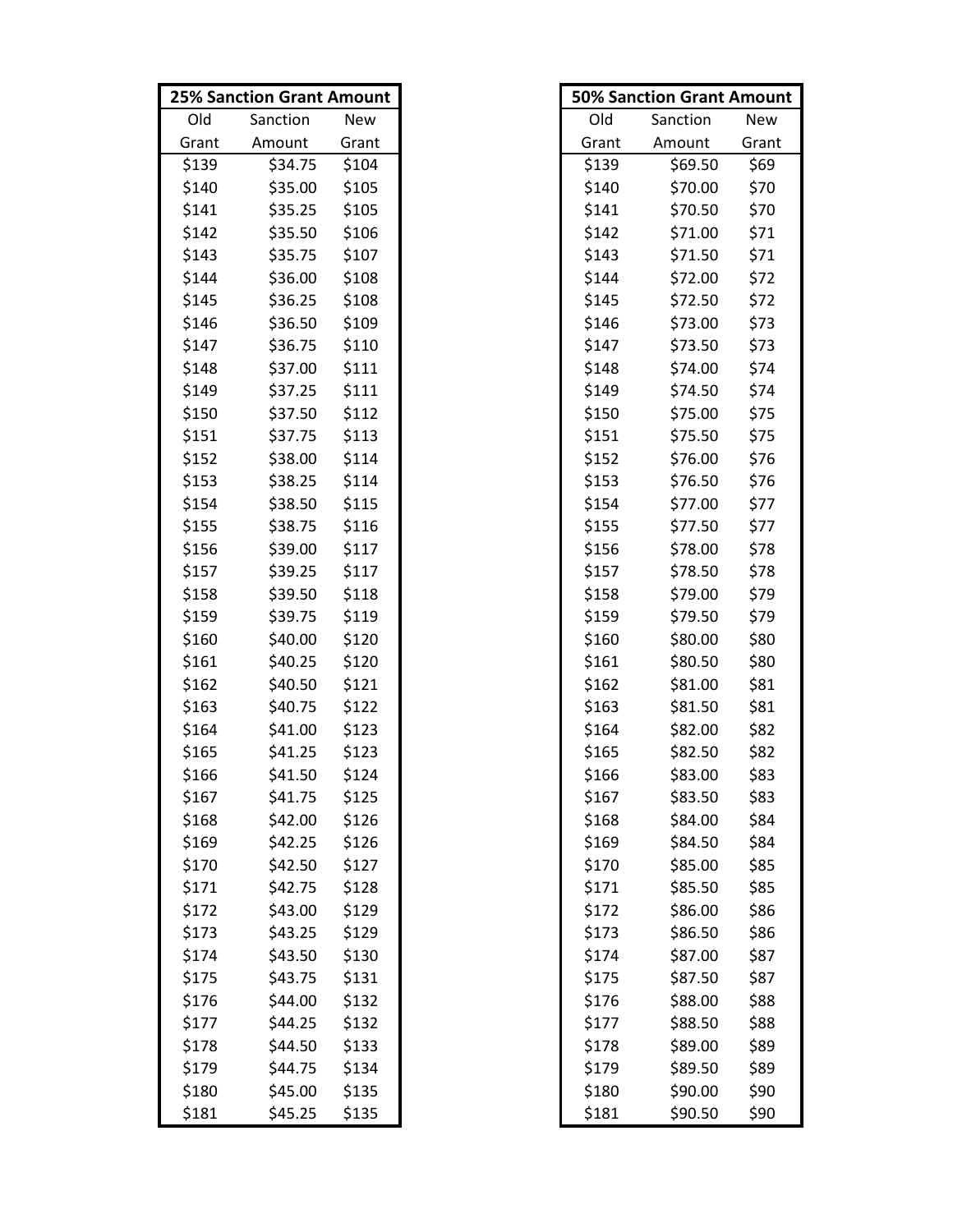|       | <b>25% Sanction Grant Amount</b> |       |       | <b>50% Sanction Grant Amount</b> |       |
|-------|----------------------------------|-------|-------|----------------------------------|-------|
| Old   | Sanction                         | New   | Old   | Sanction                         | New   |
| Grant | Amount                           | Grant | Grant | Amount                           | Grant |
| \$182 | \$45.50                          | \$136 | \$182 | \$91.00                          | \$91  |
| \$183 | \$45.75                          | \$137 | \$183 | \$91.50                          | \$91  |
| \$184 | \$46.00                          | \$138 | \$184 | \$92.00                          | \$92  |
| \$185 | \$46.25                          | \$138 | \$185 | \$92.50                          | \$92  |
| \$186 | \$46.50                          | \$139 | \$186 | \$93.00                          | \$93  |
| \$187 | \$46.75                          | \$140 | \$187 | \$93.50                          | \$93  |
| \$188 | \$47.00                          | \$141 | \$188 | \$94.00                          | \$94  |
| \$189 | \$47.25                          | \$141 | \$189 | \$94.50                          | \$94  |
| \$190 | \$47.50                          | \$142 | \$190 | \$95.00                          | \$95  |
| \$191 | \$47.75                          | \$143 | \$191 | \$95.50                          | \$95  |
| \$192 | \$48.00                          | \$144 | \$192 | \$96.00                          | \$96  |
| \$193 | \$48.25                          | \$144 | \$193 | \$96.50                          | \$96  |
| \$194 | \$48.50                          | \$145 | \$194 | \$97.00                          | \$97  |
| \$195 | \$48.75                          | \$146 | \$195 | \$97.50                          | \$97  |
| \$196 | \$49.00                          | \$147 | \$196 | \$98.00                          | \$98  |
| \$197 | \$49.25                          | \$147 | \$197 | \$98.50                          | \$98  |
| \$198 | \$49.50                          | \$148 | \$198 | \$99.00                          | \$99  |
| \$199 | \$49.75                          | \$149 | \$199 | \$99.50                          | \$99  |
| \$200 | \$50.00                          | \$150 | \$200 | \$100.00                         | \$100 |
| \$201 | \$50.25                          | \$150 | \$201 | \$100.50                         | \$100 |
| \$202 | \$50.50                          | \$151 | \$202 | \$101.00                         | \$101 |
| \$203 | \$50.75                          | \$152 | \$203 | \$101.50                         | \$101 |
| \$204 | \$51.00                          | \$153 | \$204 | \$102.00                         | \$102 |
| \$205 | \$51.25                          | \$153 | \$205 | \$102.50                         | \$102 |
| \$206 | \$51.50                          | \$154 | \$206 | \$103.00                         | \$103 |
| \$207 | \$51.75                          | \$155 | \$207 | \$103.50                         | \$103 |
| \$208 | \$52.00                          | \$156 | \$208 | \$104.00                         | \$104 |
| \$209 | \$52.25                          | \$156 | \$209 | \$104.50                         | \$104 |
| \$210 | \$52.50                          | \$157 | \$210 | \$105.00                         | \$105 |
| \$211 | \$52.75                          | \$158 | \$211 | \$105.50                         | \$105 |
| \$212 | \$53.00                          | \$159 | \$212 | \$106.00                         | \$106 |
| \$213 | \$53.25                          | \$159 | \$213 | \$106.50                         | \$106 |
| \$214 | \$53.50                          | \$160 | \$214 | \$107.00                         | \$107 |
| \$215 | \$53.75                          | \$161 | \$215 | \$107.50                         | \$107 |
| \$216 | \$54.00                          | \$162 | \$216 | \$108.00                         | \$108 |
| \$217 | \$54.25                          | \$162 | \$217 | \$108.50                         | \$108 |
| \$218 | \$54.50                          | \$163 | \$218 | \$109.00                         | \$109 |
| \$219 | \$54.75                          | \$164 | \$219 | \$109.50                         | \$109 |
| \$220 | \$55.00                          | \$165 | \$220 | \$110.00                         | \$110 |
| \$221 | \$55.25                          | \$165 | \$221 | \$110.50                         | \$110 |
| \$222 | \$55.50                          | \$166 | \$222 | \$111.00                         | \$111 |
| \$223 | \$55.75                          | \$167 | \$223 | \$111.50                         | \$111 |
| \$224 | \$56.00                          | \$168 | \$224 | \$112.00                         | \$112 |

|       | <b>50% Sanction Grant Amount</b> |            |
|-------|----------------------------------|------------|
| Old   | Sanction                         | <b>New</b> |
| Grant | Amount                           | Grant      |
| \$182 | \$91.00                          | \$91       |
| \$183 | \$91.50                          | \$91       |
| \$184 | \$92.00                          | \$92       |
| \$185 | \$92.50                          | \$92       |
| \$186 | \$93.00                          | \$93       |
| \$187 | \$93.50                          | \$93       |
| \$188 | \$94.00                          | \$94       |
| \$189 | \$94.50                          | \$94       |
| \$190 | \$95.00                          | \$95       |
| \$191 | \$95.50                          | \$95       |
| \$192 | \$96.00                          | \$96       |
| \$193 | \$96.50                          | \$96       |
| \$194 | \$97.00                          | \$97       |
| \$195 | \$97.50                          | \$97       |
| \$196 | \$98.00                          | \$98       |
| \$197 | \$98.50                          | \$98       |
| \$198 | \$99.00                          | \$99       |
| \$199 | \$99.50                          | \$99       |
| \$200 | \$100.00                         | \$100      |
| \$201 | \$100.50                         | \$100      |
| \$202 | \$101.00                         | \$101      |
| \$203 | \$101.50                         | \$101      |
| \$204 | \$102.00                         | \$102      |
| \$205 | \$102.50                         | \$102      |
| \$206 | \$103.00                         | \$103      |
| \$207 | \$103.50                         | \$103      |
| \$208 | \$104.00                         | \$104      |
| \$209 | \$104.50                         | \$104      |
| \$210 | \$105.00                         | \$105      |
| \$211 | \$105.50                         | \$105      |
| \$212 | \$106.00                         | \$106      |
| \$213 | \$106.50                         | \$106      |
| \$214 | \$107.00                         | \$107      |
| \$215 | \$107.50                         | \$107      |
| \$216 | \$108.00                         | \$108      |
| \$217 | \$108.50                         | \$108      |
| \$218 | \$109.00                         | \$109      |
| \$219 | \$109.50                         | \$109      |
| \$220 | \$110.00                         | \$110      |
| \$221 | \$110.50                         | \$110      |
| \$222 | \$111.00                         | \$111      |
| \$223 | \$111.50                         | \$111      |
| \$224 | \$112.00                         | \$112      |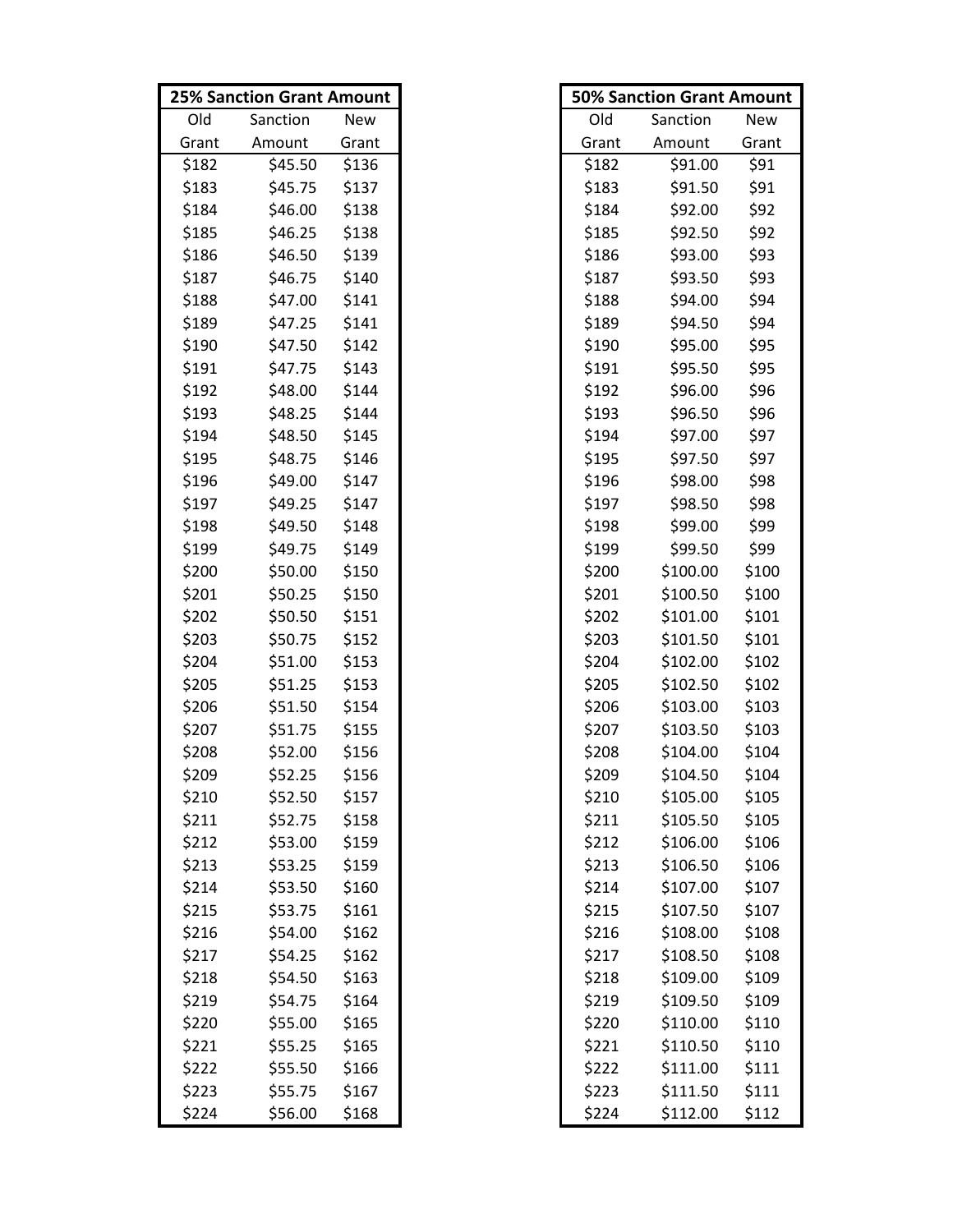|       | <b>25% Sanction Grant Amount</b> |       |       | <b>50% Sanction Grant Amount</b> |       |
|-------|----------------------------------|-------|-------|----------------------------------|-------|
| Old   | Sanction                         | New   | Old   | Sanction                         | New   |
| Grant | Amount                           | Grant | Grant | Amount                           | Grant |
| \$225 | \$56.25                          | \$168 | \$225 | \$112.50                         | \$112 |
| \$226 | \$56.50                          | \$169 | \$226 | \$113.00                         | \$113 |
| \$227 | \$56.75                          | \$170 | \$227 | \$113.50                         | \$113 |
| \$228 | \$57.00                          | \$171 | \$228 | \$114.00                         | \$114 |
| \$229 | \$57.25                          | \$171 | \$229 | \$114.50                         | \$114 |
| \$230 | \$57.50                          | \$172 | \$230 | \$115.00                         | \$115 |
| \$231 | \$57.75                          | \$173 | \$231 | \$115.50                         | \$115 |
| \$232 | \$58.00                          | \$174 | \$232 | \$116.00                         | \$116 |
| \$233 | \$58.25                          | \$174 | \$233 | \$116.50                         | \$116 |
| \$234 | \$58.50                          | \$175 | \$234 | \$117.00                         | \$117 |
| \$235 | \$58.75                          | \$176 | \$235 | \$117.50                         | \$117 |
| \$236 | \$59.00                          | \$177 | \$236 | \$118.00                         | \$118 |
| \$237 | \$59.25                          | \$177 | \$237 | \$118.50                         | \$118 |
| \$238 | \$59.50                          | \$178 | \$238 | \$119.00                         | \$119 |
| \$239 | \$59.75                          | \$179 | \$239 | \$119.50                         | \$119 |
| \$240 | \$60.00                          | \$180 | \$240 | \$120.00                         | \$120 |
| \$241 | \$60.25                          | \$180 | \$241 | \$120.50                         | \$120 |
| \$242 | \$60.50                          | \$181 | \$242 | \$121.00                         | \$121 |
| \$243 | \$60.75                          | \$182 | \$243 | \$121.50                         | \$121 |
| \$244 | \$61.00                          | \$183 | \$244 | \$122.00                         | \$122 |
| \$245 | \$61.25                          | \$183 | \$245 | \$122.50                         | \$122 |
| \$246 | \$61.50                          | \$184 | \$246 | \$123.00                         | \$123 |
| \$247 | \$61.75                          | \$185 | \$247 | \$123.50                         | \$123 |
| \$248 | \$62.00                          | \$186 | \$248 | \$124.00                         | \$124 |
| \$249 | \$62.25                          | \$186 | \$249 | \$124.50                         | \$124 |
| \$250 | \$62.50                          | \$187 | \$250 | \$125.00                         | \$125 |
| \$251 | \$62.75                          | \$188 | \$251 | \$125.50                         | \$125 |
| \$252 | \$63.00                          | \$189 | \$252 | \$126.00                         | \$126 |
| \$253 | \$63.25                          | \$189 | \$253 | \$126.50                         | \$126 |
| \$254 | \$63.50                          | \$190 | \$254 | \$127.00                         | \$127 |
| \$255 | \$63.75                          | \$191 | \$255 | \$127.50                         | \$127 |
| \$256 | \$64.00                          | \$192 | \$256 | \$128.00                         | \$128 |
| \$257 | \$64.25                          | \$192 | \$257 | \$128.50                         | \$128 |
| \$258 | \$64.50                          | \$193 | \$258 | \$129.00                         | \$129 |
| \$259 | \$64.75                          | \$194 | \$259 | \$129.50                         | \$129 |
| \$260 | \$65.00                          | \$195 | \$260 | \$130.00                         | \$130 |
| \$261 | \$65.25                          | \$195 | \$261 | \$130.50                         | \$130 |
| \$262 | \$65.50                          | \$196 | \$262 | \$131.00                         | \$131 |
| \$263 | \$65.75                          | \$197 | \$263 | \$131.50                         | \$131 |
| \$264 | \$66.00                          | \$198 | \$264 | \$132.00                         | \$132 |
| \$265 | \$66.25                          | \$198 | \$265 | \$132.50                         | \$132 |
| \$266 | \$66.50                          | \$199 | \$266 | \$133.00                         | \$133 |
| \$267 | \$66.75                          | \$200 | \$267 | \$133.50                         | \$133 |

|       | <b>50% Sanction Grant Amount</b> |            |
|-------|----------------------------------|------------|
| Old   | Sanction                         | <b>New</b> |
| Grant | Amount                           | Grant      |
| \$225 | \$112.50                         | \$112      |
| \$226 | \$113.00                         | \$113      |
| \$227 | \$113.50                         | \$113      |
| \$228 | \$114.00                         | \$114      |
| \$229 | \$114.50                         | \$114      |
| \$230 | \$115.00                         | \$115      |
| \$231 | \$115.50                         | \$115      |
| \$232 | \$116.00                         | \$116      |
| \$233 | \$116.50                         | \$116      |
| \$234 | \$117.00                         | \$117      |
| \$235 | \$117.50                         | \$117      |
| \$236 | \$118.00                         | \$118      |
| \$237 | \$118.50                         | \$118      |
| \$238 | \$119.00                         | \$119      |
| \$239 | \$119.50                         | \$119      |
| \$240 | \$120.00                         | \$120      |
| \$241 | \$120.50                         | \$120      |
| \$242 | \$121.00                         | \$121      |
| \$243 | \$121.50                         | \$121      |
| \$244 | \$122.00                         | \$122      |
| \$245 | \$122.50                         | \$122      |
| \$246 | \$123.00                         | \$123      |
| \$247 | \$123.50                         | \$123      |
| \$248 | \$124.00                         | \$124      |
| \$249 | \$124.50                         | \$124      |
| \$250 | \$125.00                         | \$125      |
| \$251 | \$125.50                         | \$125      |
| \$252 | \$126.00                         | \$126      |
| \$253 | \$126.50                         | \$126      |
| \$254 | \$127.00                         | \$127      |
| \$255 | \$127.50                         | \$127      |
| \$256 | \$128.00                         | \$128      |
| \$257 | \$128.50                         | \$128      |
| \$258 | \$129.00                         | \$129      |
| \$259 | \$129.50                         | \$129      |
| \$260 | \$130.00                         | \$130      |
| \$261 | \$130.50                         | \$130      |
| \$262 | \$131.00                         | \$131      |
| \$263 | \$131.50                         | \$131      |
| \$264 | \$132.00                         | \$132      |
| \$265 | \$132.50                         | \$132      |
| \$266 | \$133.00                         | \$133      |
| \$267 | \$133.50                         | \$133      |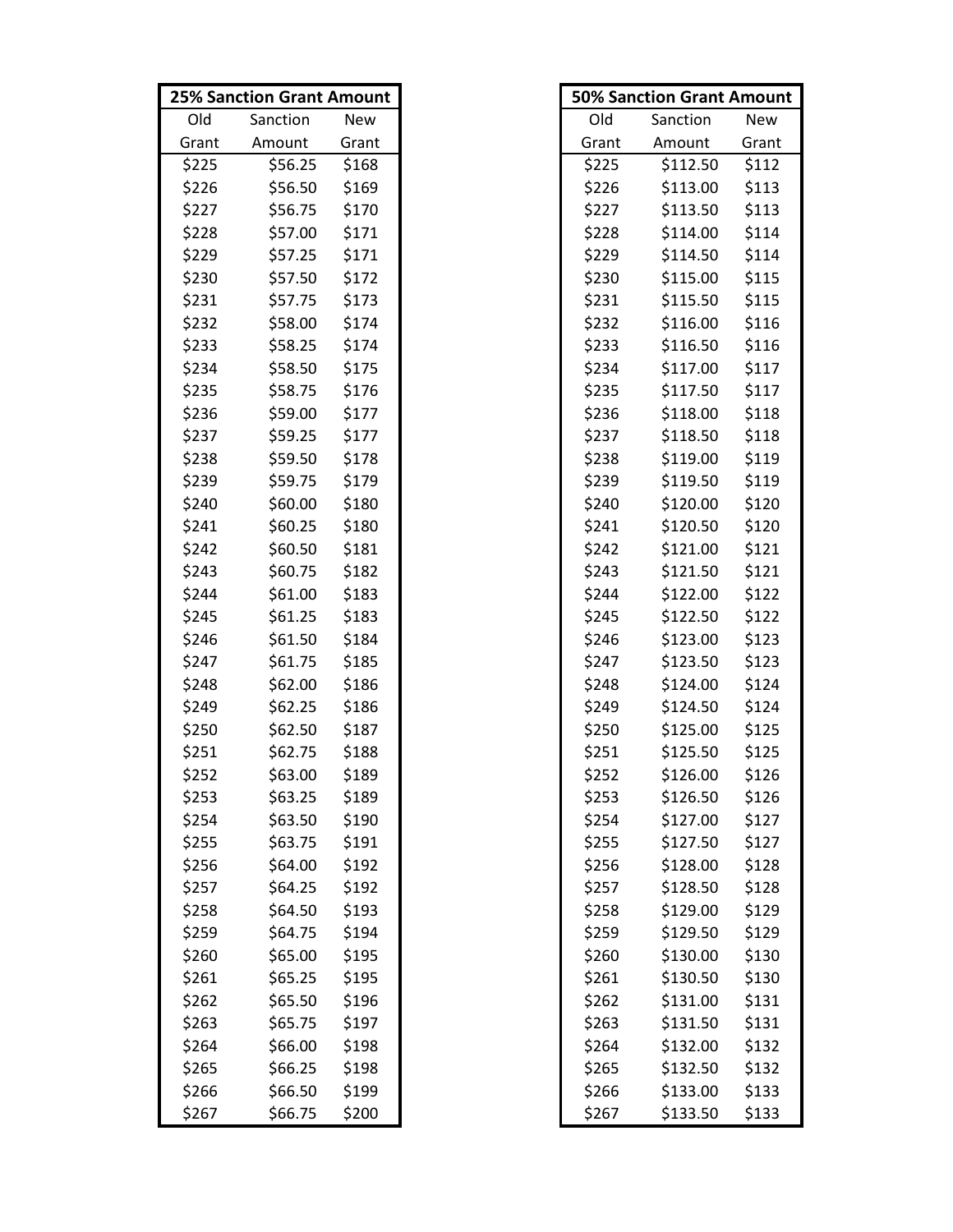|       | <b>25% Sanction Grant Amount</b> |       |       | <b>50% Sanction Grant Amount</b> |       |
|-------|----------------------------------|-------|-------|----------------------------------|-------|
| Old   | Sanction                         | New   | Old   | Sanction                         | New   |
| Grant | Amount                           | Grant | Grant | Amount                           | Grant |
| \$268 | \$67.00                          | \$201 | \$268 | \$134.00                         | \$134 |
| \$269 | \$67.25                          | \$201 | \$269 | \$134.50                         | \$134 |
| \$270 | \$67.50                          | \$202 | \$270 | \$135.00                         | \$135 |
| \$271 | \$67.75                          | \$203 | \$271 | \$135.50                         | \$135 |
| \$272 | \$68.00                          | \$204 | \$272 | \$136.00                         | \$136 |
| \$273 | \$68.25                          | \$204 | \$273 | \$136.50                         | \$136 |
| \$274 | \$68.50                          | \$205 | \$274 | \$137.00                         | \$137 |
| \$275 | \$68.75                          | \$206 | \$275 | \$137.50                         | \$137 |
| \$276 | \$69.00                          | \$207 | \$276 | \$138.00                         | \$138 |
| \$277 | \$69.25                          | \$207 | \$277 | \$138.50                         | \$138 |
| \$278 | \$69.50                          | \$208 | \$278 | \$139.00                         | \$139 |
| \$279 | \$69.75                          | \$209 | \$279 | \$139.50                         | \$139 |
| \$280 | \$70.00                          | \$210 | \$280 | \$140.00                         | \$140 |
| \$281 | \$70.25                          | \$210 | \$281 | \$140.50                         | \$140 |
| \$282 | \$70.50                          | \$211 | \$282 | \$141.00                         | \$141 |
| \$283 | \$70.75                          | \$212 | \$283 | \$141.50                         | \$141 |
| \$284 | \$71.00                          | \$213 | \$284 | \$142.00                         | \$142 |
| \$285 | \$71.25                          | \$213 | \$285 | \$142.50                         | \$142 |
| \$286 | \$71.50                          | \$214 | \$286 | \$143.00                         | \$143 |
| \$287 | \$71.75                          | \$215 | \$287 | \$143.50                         | \$143 |
| \$288 | \$72.00                          | \$216 | \$288 | \$144.00                         | \$144 |
| \$289 | \$72.25                          | \$216 | \$289 | \$144.50                         | \$144 |
| \$290 | \$72.50                          | \$217 | \$290 | \$145.00                         | \$145 |
| \$291 | \$72.75                          | \$218 | \$291 | \$145.50                         | \$145 |
| \$292 | \$73.00                          | \$219 | \$292 | \$146.00                         | \$146 |
| \$293 | \$73.25                          | \$219 | \$293 | \$146.50                         | \$146 |
| \$294 | \$73.50                          | \$220 | \$294 | \$147.00                         | \$147 |
| \$295 | \$73.75                          | \$221 | \$295 | \$147.50                         | \$147 |
| \$296 | \$74.00                          | \$222 | \$296 | \$148.00                         | \$148 |
| \$297 | \$74.25                          | \$222 | \$297 | \$148.50                         | \$148 |
| \$298 | \$74.50                          | \$223 | \$298 | \$149.00                         | \$149 |
| \$299 | \$74.75                          | \$224 | \$299 | \$149.50                         | \$149 |
| \$300 | \$75.00                          | \$225 | \$300 | \$150.00                         | \$150 |
| \$301 | \$75.25                          | \$225 | \$301 | \$150.50                         | \$150 |
| \$302 | \$75.50                          | \$226 | \$302 | \$151.00                         | \$151 |
| \$303 | \$75.75                          | \$227 | \$303 | \$151.50                         | \$151 |
| \$304 | \$76.00                          | \$228 | \$304 | \$152.00                         | \$152 |
| \$305 | \$76.25                          | \$228 | \$305 | \$152.50                         | \$152 |
| \$306 | \$76.50                          | \$229 | \$306 | \$153.00                         | \$153 |
| \$307 | \$76.75                          | \$230 | \$307 | \$153.50                         | \$153 |
| \$308 | \$77.00                          | \$231 | \$308 | \$154.00                         | \$154 |
| \$309 | \$77.25                          | \$231 | \$309 | \$154.50                         | \$154 |
| \$310 | \$77.50                          | \$232 | \$310 | \$155.00                         | \$155 |

|       | <b>50% Sanction Grant Amount</b> |            |
|-------|----------------------------------|------------|
| Old   | Sanction                         | <b>New</b> |
| Grant | Amount                           | Grant      |
| \$268 | \$134.00                         | \$134      |
| \$269 | \$134.50                         | \$134      |
| \$270 | \$135.00                         | \$135      |
| \$271 | \$135.50                         | \$135      |
| \$272 | \$136.00                         | \$136      |
| \$273 | \$136.50                         | \$136      |
| \$274 | \$137.00                         | \$137      |
| \$275 | \$137.50                         | \$137      |
| \$276 | \$138.00                         | \$138      |
| \$277 | \$138.50                         | \$138      |
| \$278 | \$139.00                         | \$139      |
| \$279 | \$139.50                         | \$139      |
| \$280 | \$140.00                         | \$140      |
| \$281 | \$140.50                         | \$140      |
| \$282 | \$141.00                         | \$141      |
| \$283 | \$141.50                         | \$141      |
| \$284 | \$142.00                         | \$142      |
| \$285 | \$142.50                         | \$142      |
| \$286 | \$143.00                         | \$143      |
| \$287 | \$143.50                         | \$143      |
| \$288 | \$144.00                         | \$144      |
| \$289 | \$144.50                         | \$144      |
| \$290 | \$145.00                         | \$145      |
| \$291 | \$145.50                         | \$145      |
| \$292 | \$146.00                         | \$146      |
| \$293 | \$146.50                         | \$146      |
| \$294 | \$147.00                         | \$147      |
| \$295 | \$147.50                         | \$147      |
| \$296 | \$148.00                         | \$148      |
| \$297 | \$148.50                         | \$148      |
| \$298 | \$149.00                         | \$149      |
| \$299 | \$149.50                         | \$149      |
| \$300 | \$150.00                         | \$150      |
| \$301 | \$150.50                         | \$150      |
| \$302 | \$151.00                         | \$151      |
| \$303 | \$151.50                         | \$151      |
| \$304 | \$152.00                         | \$152      |
| \$305 | \$152.50                         | \$152      |
| \$306 | \$153.00                         | \$153      |
| \$307 | \$153.50                         | \$153      |
| \$308 | \$154.00                         | \$154      |
| \$309 | \$154.50                         | \$154      |
| \$310 | \$155.00                         | \$155      |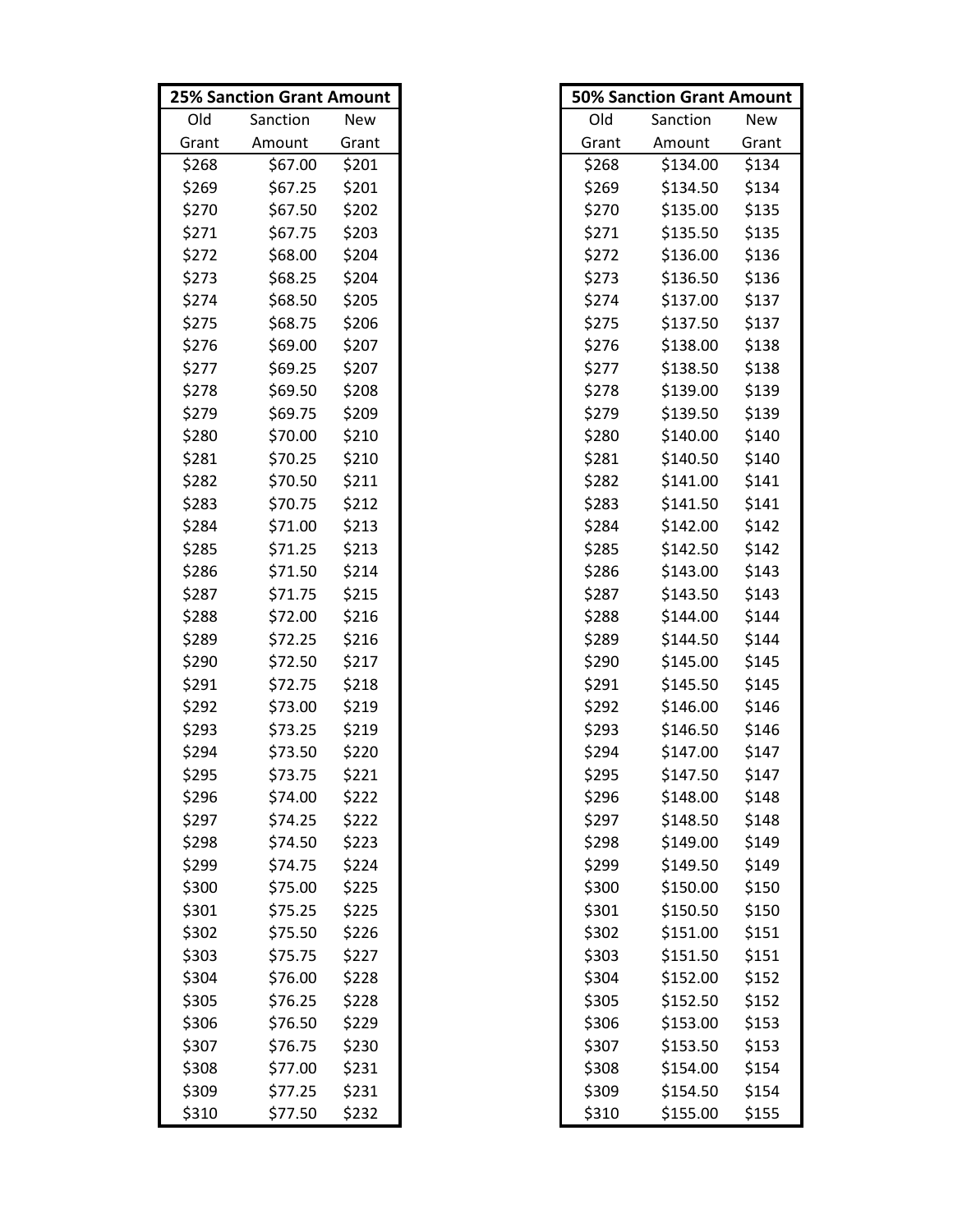|       | <b>25% Sanction Grant Amount</b> |       |       | <b>50% Sanction Grant Amount</b> |       |
|-------|----------------------------------|-------|-------|----------------------------------|-------|
| Old   | Sanction                         | New   | Old   | Sanction                         | New   |
| Grant | Amount                           | Grant | Grant | Amount                           | Grant |
| \$311 | \$77.75                          | \$233 | \$311 | \$155.50                         | \$155 |
| \$312 | \$78.00                          | \$234 | \$312 | \$156.00                         | \$156 |
| \$313 | \$78.25                          | \$234 | \$313 | \$156.50                         | \$156 |
| \$314 | \$78.50                          | \$235 | \$314 | \$157.00                         | \$157 |
| \$315 | \$78.75                          | \$236 | \$315 | \$157.50                         | \$157 |
| \$316 | \$79.00                          | \$237 | \$316 | \$158.00                         | \$158 |
| \$317 | \$79.25                          | \$237 | \$317 | \$158.50                         | \$158 |
| \$318 | \$79.50                          | \$238 | \$318 | \$159.00                         | \$159 |
| \$319 | \$79.75                          | \$239 | \$319 | \$159.50                         | \$159 |
| \$320 | \$80.00                          | \$240 | \$320 | \$160.00                         | \$160 |
| \$321 | \$80.25                          | \$240 | \$321 | \$160.50                         | \$160 |
| \$322 | \$80.50                          | \$241 | \$322 | \$161.00                         | \$161 |
| \$323 | \$80.75                          | \$242 | \$323 | \$161.50                         | \$161 |
| \$324 | \$81.00                          | \$243 | \$324 | \$162.00                         | \$162 |
| \$325 | \$81.25                          | \$243 | \$325 | \$162.50                         | \$162 |
| \$326 | \$81.50                          | \$244 | \$326 | \$163.00                         | \$163 |
| \$327 | \$81.75                          | \$245 | \$327 | \$163.50                         | \$163 |
| \$328 | \$82.00                          | \$246 | \$328 | \$164.00                         | \$164 |
| \$329 | \$82.25                          | \$246 | \$329 | \$164.50                         | \$164 |
| \$330 | \$82.50                          | \$247 | \$330 | \$165.00                         | \$165 |
| \$331 | \$82.75                          | \$248 | \$331 | \$165.50                         | \$165 |
| \$332 | \$83.00                          | \$249 | \$332 | \$166.00                         | \$166 |
| \$333 | \$83.25                          | \$249 | \$333 | \$166.50                         | \$166 |
| \$334 | \$83.50                          | \$250 | \$334 | \$167.00                         | \$167 |
| \$335 | \$83.75                          | \$251 | \$335 | \$167.50                         | \$167 |
| \$336 | \$84.00                          | \$252 | \$336 | \$168.00                         | \$168 |
| \$337 | \$84.25                          | \$252 | \$337 | \$168.50                         | \$168 |
| \$338 | \$84.50                          | \$253 | \$338 | \$169.00                         | \$169 |
| \$339 | \$84.75                          | \$254 | \$339 | \$169.50                         | \$169 |
| \$340 | \$85.00                          | \$255 | \$340 | \$170.00                         | \$170 |
| \$341 | \$85.25                          | \$255 | \$341 | \$170.50                         | \$170 |
| \$342 | \$85.50                          | \$256 | \$342 | \$171.00                         | \$171 |
| \$343 | \$85.75                          | \$257 | \$343 | \$171.50                         | \$171 |
| \$344 | \$86.00                          | \$258 | \$344 | \$172.00                         | \$172 |
| \$345 | \$86.25                          | \$258 | \$345 | \$172.50                         | \$172 |
| \$346 | \$86.50                          | \$259 | \$346 | \$173.00                         | \$173 |
| \$347 | \$86.75                          | \$260 | \$347 | \$173.50                         | \$173 |
| \$348 | \$87.00                          | \$261 | \$348 | \$174.00                         | \$174 |
| \$349 | \$87.25                          | \$261 | \$349 | \$174.50                         | \$174 |
| \$350 | \$87.50                          | \$262 | \$350 | \$175.00                         | \$175 |
| \$351 | \$87.75                          | \$263 | \$351 | \$175.50                         | \$175 |
| \$352 | \$88.00                          | \$264 | \$352 | \$176.00                         | \$176 |
| \$353 | \$88.25                          | \$264 | \$353 | \$176.50                         | \$176 |

|       | <b>50% Sanction Grant Amount</b> |            |
|-------|----------------------------------|------------|
| Old   | Sanction                         | <b>New</b> |
| Grant | Amount                           | Grant      |
| \$311 | \$155.50                         | \$155      |
| \$312 | \$156.00                         | \$156      |
| \$313 | \$156.50                         | \$156      |
| \$314 | \$157.00                         | \$157      |
| \$315 | \$157.50                         | \$157      |
| \$316 | \$158.00                         | \$158      |
| \$317 | \$158.50                         | \$158      |
| \$318 | \$159.00                         | \$159      |
| \$319 | \$159.50                         | \$159      |
| \$320 | \$160.00                         | \$160      |
| \$321 | \$160.50                         | \$160      |
| \$322 | \$161.00                         | \$161      |
| \$323 | \$161.50                         | \$161      |
| \$324 | \$162.00                         | \$162      |
| \$325 | \$162.50                         | \$162      |
| \$326 | \$163.00                         | \$163      |
| \$327 | \$163.50                         | \$163      |
| \$328 | \$164.00                         | \$164      |
| \$329 | \$164.50                         | \$164      |
| \$330 | \$165.00                         | \$165      |
| \$331 | \$165.50                         | \$165      |
| \$332 | \$166.00                         | \$166      |
| \$333 | \$166.50                         | \$166      |
| \$334 | \$167.00                         | \$167      |
| \$335 | \$167.50                         | \$167      |
| \$336 | \$168.00                         | \$168      |
| \$337 | \$168.50                         | \$168      |
| \$338 | \$169.00                         | \$169      |
| \$339 | \$169.50                         | \$169      |
| \$340 | \$170.00                         | \$170      |
| \$341 | \$170.50                         | \$170      |
| \$342 | \$171.00                         | \$171      |
| \$343 | \$171.50                         | \$171      |
| \$344 | \$172.00                         | \$172      |
| \$345 | \$172.50                         | \$172      |
| \$346 | \$173.00                         | \$173      |
| \$347 | \$173.50                         | \$173      |
| \$348 | \$174.00                         | \$174      |
| \$349 | \$174.50                         | \$174      |
| \$350 | \$175.00                         | \$175      |
| \$351 | \$175.50                         | \$175      |
| \$352 | \$176.00                         | \$176      |
| \$353 | \$176.50                         | \$176      |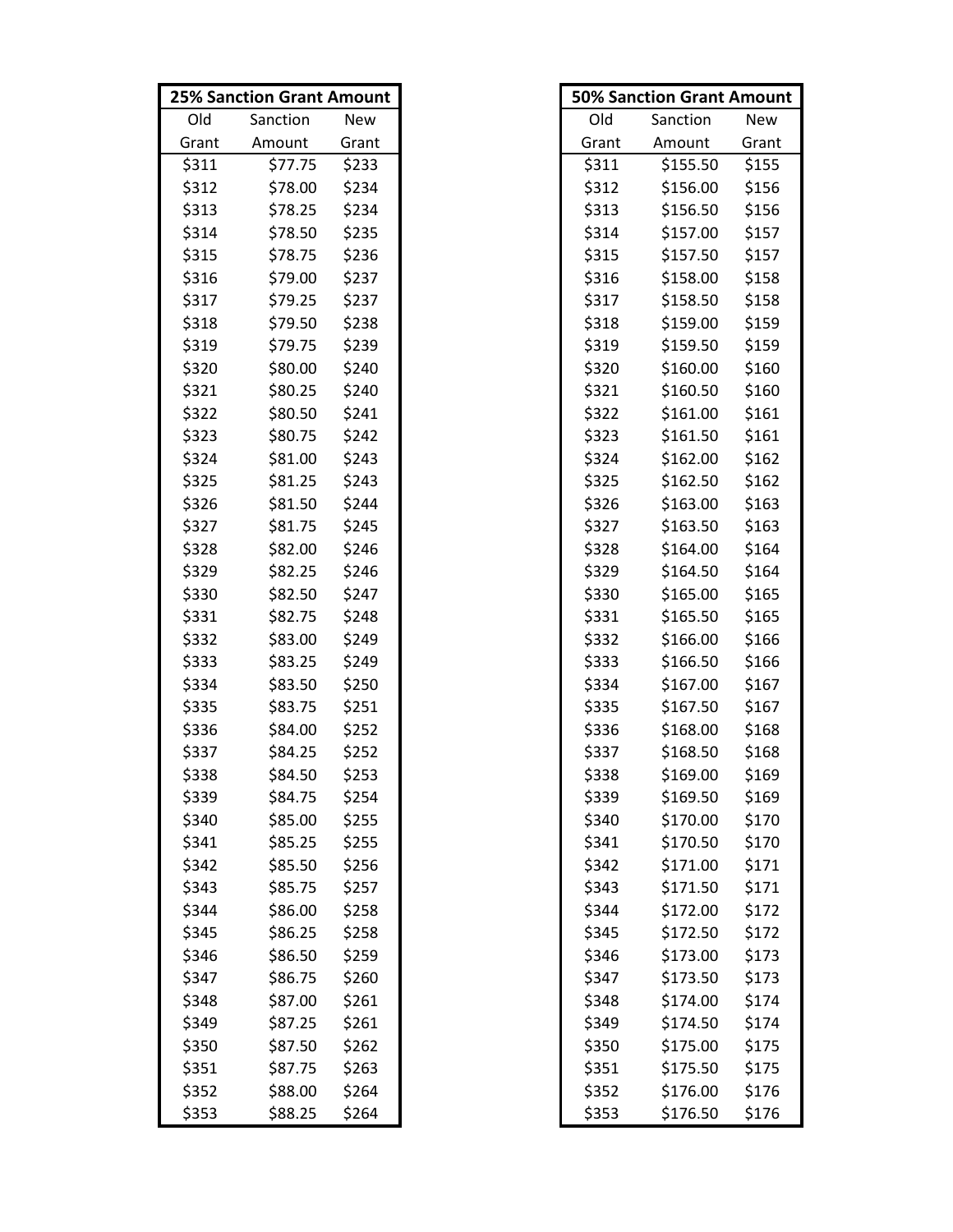|       | <b>25% Sanction Grant Amount</b> |       |       | <b>50% Sanction Grant Amount</b> |       |
|-------|----------------------------------|-------|-------|----------------------------------|-------|
| Old   | Sanction                         | New   | Old   | Sanction                         | New   |
| Grant | Amount                           | Grant | Grant | Amount                           | Grant |
| \$354 | \$88.50                          | \$265 | \$354 | \$177.00                         | \$177 |
| \$355 | \$88.75                          | \$266 | \$355 | \$177.50                         | \$177 |
| \$356 | \$89.00                          | \$267 | \$356 | \$178.00                         | \$178 |
| \$357 | \$89.25                          | \$267 | \$357 | \$178.50                         | \$178 |
| \$358 | \$89.50                          | \$268 | \$358 | \$179.00                         | \$179 |
| \$359 | \$89.75                          | \$269 | \$359 | \$179.50                         | \$179 |
| \$360 | \$90.00                          | \$270 | \$360 | \$180.00                         | \$180 |
| \$361 | \$90.25                          | \$270 | \$361 | \$180.50                         | \$180 |
| \$362 | \$90.50                          | \$271 | \$362 | \$181.00                         | \$181 |
| \$363 | \$90.75                          | \$272 | \$363 | \$181.50                         | \$181 |
| \$364 | \$91.00                          | \$273 | \$364 | \$182.00                         | \$182 |
| \$365 | \$91.25                          | \$273 | \$365 | \$182.50                         | \$182 |
| \$366 | \$91.50                          | \$274 | \$366 | \$183.00                         | \$183 |
| \$367 | \$91.75                          | \$275 | \$367 | \$183.50                         | \$183 |
| \$368 | \$92.00                          | \$276 | \$368 | \$184.00                         | \$184 |
| \$369 | \$92.25                          | \$276 | \$369 | \$184.50                         | \$184 |
| \$370 | \$92.50                          | \$277 | \$370 | \$185.00                         | \$185 |
| \$371 | \$92.75                          | \$278 | \$371 | \$185.50                         | \$185 |
| \$372 | \$93.00                          | \$279 | \$372 | \$186.00                         | \$186 |
| \$373 | \$93.25                          | \$279 | \$373 | \$186.50                         | \$186 |
| \$374 | \$93.50                          | \$280 | \$374 | \$187.00                         | \$187 |
| \$375 | \$93.75                          | \$281 | \$375 | \$187.50                         | \$187 |
| \$376 | \$94.00                          | \$282 | \$376 | \$188.00                         | \$188 |
| \$377 | \$94.25                          | \$282 | \$377 | \$188.50                         | \$188 |
| \$378 | \$94.50                          | \$283 | \$378 | \$189.00                         | \$189 |
| \$379 | \$94.75                          | \$284 | \$379 | \$189.50                         | \$189 |
| \$380 | \$95.00                          | \$285 | \$380 | \$190.00                         | \$190 |
| \$381 | \$95.25                          | \$285 | \$381 | \$190.50                         | \$190 |
| \$382 | \$95.50                          | \$286 | \$382 | \$191.00                         | \$191 |
| \$383 | \$95.75                          | \$287 | \$383 | \$191.50                         | \$191 |
| \$384 | \$96.00                          | \$288 | \$384 | \$192.00                         | \$192 |
| \$385 | \$96.25                          | \$288 | \$385 | \$192.50                         | \$192 |
| \$386 | \$96.50                          | \$289 | \$386 | \$193.00                         | \$193 |
| \$387 | \$96.75                          | \$290 | \$387 | \$193.50                         | \$193 |
| \$388 | \$97.00                          | \$291 | \$388 | \$194.00                         | \$194 |
| \$389 | \$97.25                          | \$291 | \$389 | \$194.50                         | \$194 |
| \$390 | \$97.50                          | \$292 | \$390 | \$195.00                         | \$195 |
| \$391 | \$97.75                          | \$293 | \$391 | \$195.50                         | \$195 |
| \$392 | \$98.00                          | \$294 | \$392 | \$196.00                         | \$196 |
| \$393 | \$98.25                          | \$294 | \$393 | \$196.50                         | \$196 |
| \$394 | \$98.50                          | \$295 | \$394 | \$197.00                         | \$197 |
| \$395 | \$98.75                          | \$296 | \$395 | \$197.50                         | \$197 |
| \$396 | \$99.00                          | \$297 | \$396 | \$198.00                         | \$198 |

|       | <b>50% Sanction Grant Amount</b> |       |
|-------|----------------------------------|-------|
| Old   | Sanction                         | New   |
| Grant | Amount                           | Grant |
| \$354 | \$177.00                         | \$177 |
| \$355 | \$177.50                         | \$177 |
| \$356 | \$178.00                         | \$178 |
| \$357 | \$178.50                         | \$178 |
| \$358 | \$179.00                         | \$179 |
| \$359 | \$179.50                         | \$179 |
| \$360 | \$180.00                         | \$180 |
| \$361 | \$180.50                         | \$180 |
| \$362 | \$181.00                         | \$181 |
| \$363 | \$181.50                         | \$181 |
| \$364 | \$182.00                         | \$182 |
| \$365 | \$182.50                         | \$182 |
| \$366 | \$183.00                         | \$183 |
| \$367 | \$183.50                         | \$183 |
| \$368 | \$184.00                         | \$184 |
| \$369 | \$184.50                         | \$184 |
| \$370 | \$185.00                         | \$185 |
| \$371 | \$185.50                         | \$185 |
| \$372 | \$186.00                         | \$186 |
| \$373 | \$186.50                         | \$186 |
| \$374 | \$187.00                         | \$187 |
| \$375 | \$187.50                         | \$187 |
| \$376 | \$188.00                         | \$188 |
| \$377 | \$188.50                         | \$188 |
| \$378 | \$189.00                         | \$189 |
| \$379 | \$189.50                         | \$189 |
| \$380 | \$190.00                         | \$190 |
| \$381 | \$190.50                         | \$190 |
| \$382 | \$191.00                         | \$191 |
| \$383 | \$191.50                         | \$191 |
| \$384 | \$192.00                         | \$192 |
| \$385 | \$192.50                         | \$192 |
| \$386 | \$193.00                         | \$193 |
| \$387 | \$193.50                         | \$193 |
| \$388 | \$194.00                         | \$194 |
| \$389 | \$194.50                         | \$194 |
| \$390 | \$195.00                         | \$195 |
| \$391 | \$195.50                         | \$195 |
| \$392 | \$196.00                         | \$196 |
| \$393 | \$196.50                         | \$196 |
| \$394 | \$197.00                         | \$197 |
| \$395 | \$197.50                         | \$197 |
| \$396 | \$198.00                         | \$198 |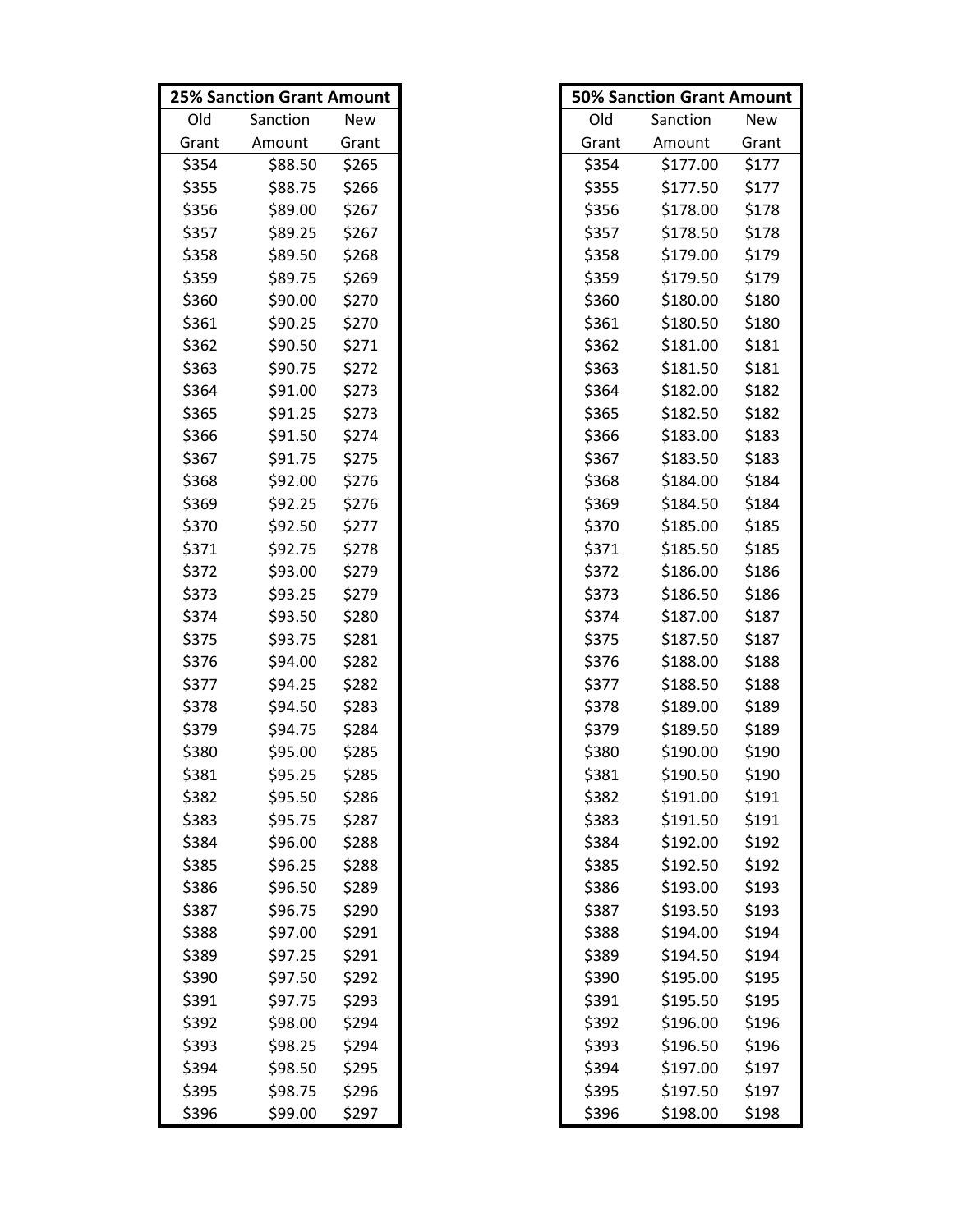|       | <b>25% Sanction Grant Amount</b> |       |       | <b>50% Sanction Grant Amount</b> |       |
|-------|----------------------------------|-------|-------|----------------------------------|-------|
| Old   | Sanction                         | New   | Old   | Sanction                         | New   |
| Grant | Amount                           | Grant | Grant | Amount                           | Grant |
| \$397 | \$99.25                          | \$297 | \$397 | \$198.50                         | \$198 |
| \$398 | \$99.50                          | \$298 | \$398 | \$199.00                         | \$199 |
| \$399 | \$99.75                          | \$299 | \$399 | \$199.50                         | \$199 |
| \$400 | \$100.00                         | \$300 | \$400 | \$200.00                         | \$200 |
| \$401 | \$100.25                         | \$300 | \$401 | \$200.50                         | \$200 |
| \$402 | \$100.50                         | \$301 | \$402 | \$201.00                         | \$201 |
| \$403 | \$100.75                         | \$302 | \$403 | \$201.50                         | \$201 |
| \$404 | \$101.00                         | \$303 | \$404 | \$202.00                         | \$202 |
| \$405 | \$101.25                         | \$303 | \$405 | \$202.50                         | \$202 |
| \$406 | \$101.50                         | \$304 | \$406 | \$203.00                         | \$203 |
| \$407 | \$101.75                         | \$305 | \$407 | \$203.50                         | \$203 |
| \$408 | \$102.00                         | \$306 | \$408 | \$204.00                         | \$204 |
| \$409 | \$102.25                         | \$306 | \$409 | \$204.50                         | \$204 |
| \$410 | \$102.50                         | \$307 | \$410 | \$205.00                         | \$205 |
| \$411 | \$102.75                         | \$308 | \$411 | \$205.50                         | \$205 |
| \$412 | \$103.00                         | \$309 | \$412 | \$206.00                         | \$206 |
| \$413 | \$103.25                         | \$309 | \$413 | \$206.50                         | \$206 |
| \$414 | \$103.50                         | \$310 | \$414 | \$207.00                         | \$207 |
| \$415 | \$103.75                         | \$311 | \$415 | \$207.50                         | \$207 |
| \$416 | \$104.00                         | \$312 | \$416 | \$208.00                         | \$208 |
| \$417 | \$104.25                         | \$312 | \$417 | \$208.50                         | \$208 |
| \$418 | \$104.50                         | \$313 | \$418 | \$209.00                         | \$209 |
| \$419 | \$104.75                         | \$314 | \$419 | \$209.50                         | \$209 |
| \$420 | \$105.00                         | \$315 | \$420 | \$210.00                         | \$210 |
| \$421 | \$105.25                         | \$315 | \$421 | \$210.50                         | \$210 |
| \$422 | \$105.50                         | \$316 | \$422 | \$211.00                         | \$211 |
| \$423 | \$105.75                         | \$317 | \$423 | \$211.50                         | \$211 |
| \$424 | \$106.00                         | \$318 | \$424 | \$212.00                         | \$212 |
| \$425 | \$106.25                         | \$318 | \$425 | \$212.50                         | \$212 |
| \$426 | \$106.50                         | \$319 | \$426 | \$213.00                         | \$213 |
| \$427 | \$106.75                         | \$320 | \$427 | \$213.50                         | \$213 |
| \$428 | \$107.00                         | \$321 | \$428 | \$214.00                         | \$214 |
| \$429 | \$107.25                         | \$321 | \$429 | \$214.50                         | \$214 |
| \$430 | \$107.50                         | \$322 | \$430 | \$215.00                         | \$215 |
| \$431 | \$107.75                         | \$323 | \$431 | \$215.50                         | \$215 |
| \$432 | \$108.00                         | \$324 | \$432 | \$216.00                         | \$216 |
| \$433 | \$108.25                         | \$324 | \$433 | \$216.50                         | \$216 |
| \$434 | \$108.50                         | \$325 | \$434 | \$217.00                         | \$217 |
| \$435 | \$108.75                         | \$326 | \$435 | \$217.50                         | \$217 |
| \$436 | \$109.00                         | \$327 | \$436 | \$218.00                         | \$218 |
| \$437 | \$109.25                         | \$327 | \$437 | \$218.50                         | \$218 |
| \$438 | \$109.50                         | \$328 | \$438 | \$219.00                         | \$219 |
| \$439 | \$109.75                         | \$329 | \$439 | \$219.50                         | \$219 |

|       | <b>50% Sanction Grant Amount</b> |            |  |  |  |
|-------|----------------------------------|------------|--|--|--|
| Old   | Sanction                         | <b>New</b> |  |  |  |
| Grant | Amount                           | Grant      |  |  |  |
| \$397 | \$198.50                         | \$198      |  |  |  |
| \$398 | \$199.00                         | \$199      |  |  |  |
| \$399 | \$199.50                         | \$199      |  |  |  |
| \$400 | \$200.00                         | \$200      |  |  |  |
| \$401 | \$200.50                         | \$200      |  |  |  |
| \$402 | \$201.00                         | \$201      |  |  |  |
| \$403 | \$201.50                         | \$201      |  |  |  |
| \$404 | \$202.00                         | \$202      |  |  |  |
| \$405 | \$202.50                         | \$202      |  |  |  |
| \$406 | \$203.00                         | \$203      |  |  |  |
| \$407 | \$203.50                         | \$203      |  |  |  |
| \$408 | \$204.00                         | \$204      |  |  |  |
| \$409 | \$204.50                         | \$204      |  |  |  |
| \$410 | \$205.00                         | \$205      |  |  |  |
| \$411 | \$205.50                         | \$205      |  |  |  |
| \$412 | \$206.00                         | \$206      |  |  |  |
| \$413 | \$206.50                         | \$206      |  |  |  |
| \$414 | \$207.00                         | \$207      |  |  |  |
| \$415 | \$207.50                         | \$207      |  |  |  |
| \$416 | \$208.00                         | \$208      |  |  |  |
| \$417 | \$208.50                         | \$208      |  |  |  |
| \$418 | \$209.00                         | \$209      |  |  |  |
| \$419 | \$209.50                         | \$209      |  |  |  |
| \$420 | \$210.00                         | \$210      |  |  |  |
| \$421 | \$210.50                         | \$210      |  |  |  |
| \$422 | \$211.00                         | \$211      |  |  |  |
| \$423 | \$211.50                         | \$211      |  |  |  |
| \$424 | \$212.00                         | \$212      |  |  |  |
| \$425 | \$212.50                         | \$212      |  |  |  |
| \$426 | \$213.00                         | \$213      |  |  |  |
| \$427 | \$213.50                         | \$213      |  |  |  |
| \$428 | \$214.00                         | \$214      |  |  |  |
| \$429 | \$214.50                         | \$214      |  |  |  |
| \$430 | \$215.00                         | \$215      |  |  |  |
| \$431 | \$215.50                         | \$215      |  |  |  |
| \$432 | \$216.00                         | \$216      |  |  |  |
| \$433 | \$216.50                         | \$216      |  |  |  |
| \$434 | \$217.00                         | \$217      |  |  |  |
| \$435 | \$217.50                         | \$217      |  |  |  |
| \$436 | \$218.00                         | \$218      |  |  |  |
| \$437 | \$218.50                         | \$218      |  |  |  |
| \$438 | \$219.00                         | \$219      |  |  |  |
| \$439 | \$219.50                         | \$219      |  |  |  |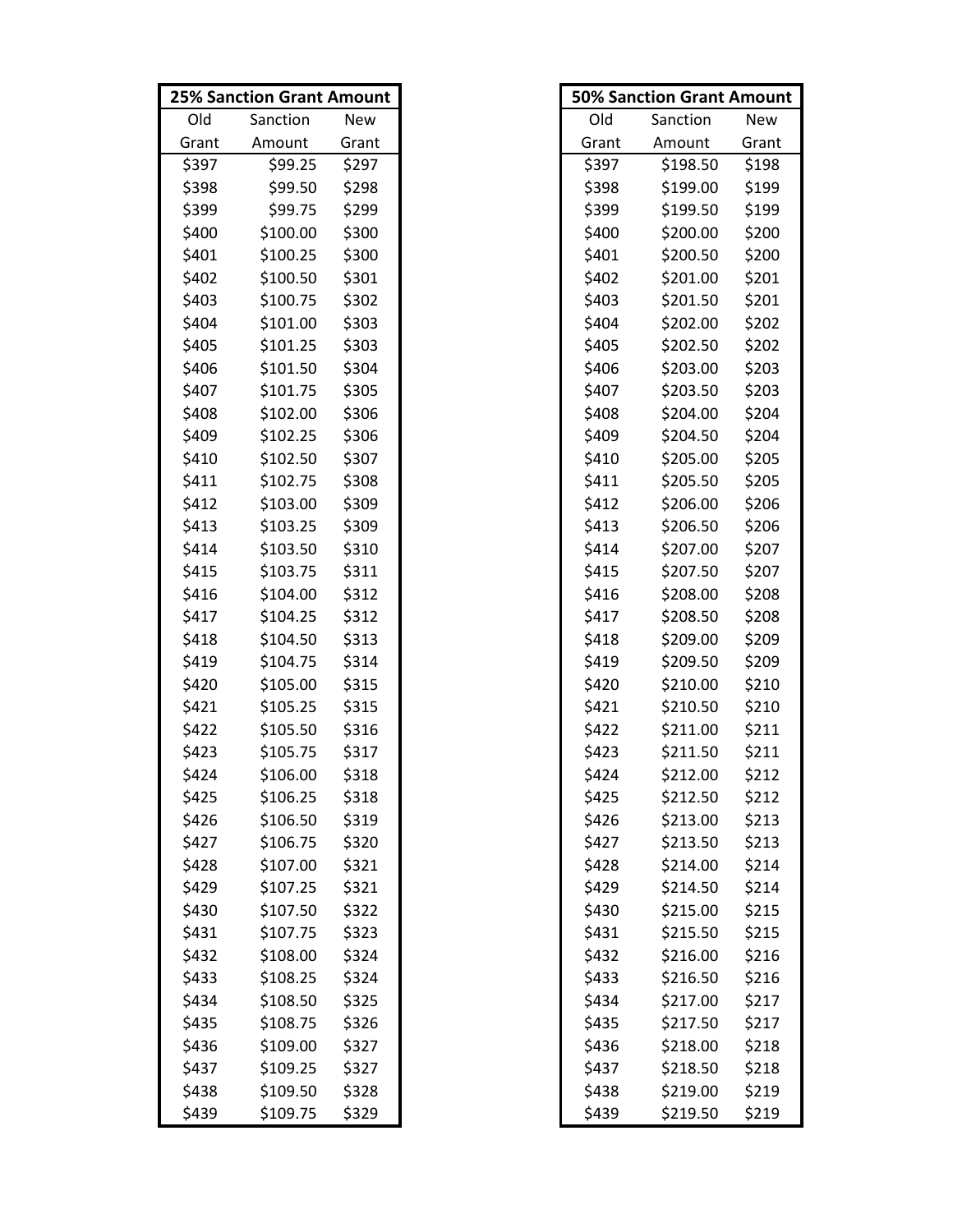|       | <b>25% Sanction Grant Amount</b> |       |       | <b>50% Sanction Grant Amount</b> |       |
|-------|----------------------------------|-------|-------|----------------------------------|-------|
| Old   | Sanction                         | New   | Old   | Sanction                         | New   |
| Grant | Amount                           | Grant | Grant | Amount                           | Grant |
| \$440 | \$110.00                         | \$330 | \$440 | \$220.00                         | \$220 |
| \$441 | \$110.25                         | \$330 | \$441 | \$220.50                         | \$220 |
| \$442 | \$110.50                         | \$331 | \$442 | \$221.00                         | \$221 |
| \$443 | \$110.75                         | \$332 | \$443 | \$221.50                         | \$221 |
| \$444 | \$111.00                         | \$333 | \$444 | \$222.00                         | \$222 |
| \$445 | \$111.25                         | \$333 | \$445 | \$222.50                         | \$222 |
| \$446 | \$111.50                         | \$334 | \$446 | \$223.00                         | \$223 |
| \$447 | \$111.75                         | \$335 | \$447 | \$223.50                         | \$223 |
| \$448 | \$112.00                         | \$336 | \$448 | \$224.00                         | \$224 |
| \$449 | \$112.25                         | \$336 | \$449 | \$224.50                         | \$224 |
| \$450 | \$112.50                         | \$337 | \$450 | \$225.00                         | \$225 |
| \$451 | \$112.75                         | \$338 | \$451 | \$225.50                         | \$225 |
| \$452 | \$113.00                         | \$339 | \$452 | \$226.00                         | \$226 |
| \$453 | \$113.25                         | \$339 | \$453 | \$226.50                         | \$226 |
| \$454 | \$113.50                         | \$340 | \$454 | \$227.00                         | \$227 |
| \$455 | \$113.75                         | \$341 | \$455 | \$227.50                         | \$227 |
| \$456 | \$114.00                         | \$342 | \$456 | \$228.00                         | \$228 |
| \$457 | \$114.25                         | \$342 | \$457 | \$228.50                         | \$228 |
| \$458 | \$114.50                         | \$343 | \$458 | \$229.00                         | \$229 |
| \$459 | \$114.75                         | \$344 | \$459 | \$229.50                         | \$229 |
| \$460 | \$115.00                         | \$345 | \$460 | \$230.00                         | \$230 |
| \$461 | \$115.25                         | \$345 | \$461 | \$230.50                         | \$230 |
| \$462 | \$115.50                         | \$346 | \$462 | \$231.00                         | \$231 |
| \$463 | \$115.75                         | \$347 | \$463 | \$231.50                         | \$231 |
| \$464 | \$116.00                         | \$348 | \$464 | \$232.00                         | \$232 |
| \$465 | \$116.25                         | \$348 | \$465 | \$232.50                         | \$232 |
| \$466 | \$116.50                         | \$349 | \$466 | \$233.00                         | \$233 |
| \$467 | \$116.75                         | \$350 | \$467 | \$233.50                         | \$233 |
| \$468 | \$117.00                         | \$351 | \$468 | \$234.00                         | \$234 |
| \$469 | \$117.25                         | \$351 | \$469 | \$234.50                         | \$234 |
| \$470 | \$117.50                         | \$352 | \$470 | \$235.00                         | \$235 |
| \$471 | \$117.75                         | \$353 | \$471 | \$235.50                         | \$235 |
| \$472 | \$118.00                         | \$354 | \$472 | \$236.00                         | \$236 |
| \$473 | \$118.25                         | \$354 | \$473 | \$236.50                         | \$236 |
| \$474 | \$118.50                         | \$355 | \$474 | \$237.00                         | \$237 |
| \$475 | \$118.75                         | \$356 | \$475 | \$237.50                         | \$237 |
| \$476 | \$119.00                         | \$357 | \$476 | \$238.00                         | \$238 |
| \$477 | \$119.25                         | \$357 | \$477 | \$238.50                         | \$238 |
| \$478 | \$119.50                         | \$358 | \$478 | \$239.00                         | \$239 |
| \$479 | \$119.75                         | \$359 | \$479 | \$239.50                         | \$239 |
| \$480 | \$120.00                         | \$360 | \$480 | \$240.00                         | \$240 |
| \$481 | \$120.25                         | \$360 | \$481 | \$240.50                         | \$240 |
| \$482 | \$120.50                         | \$361 | \$482 | \$241.00                         | \$241 |

|       | <b>50% Sanction Grant Amount</b> |       |
|-------|----------------------------------|-------|
| Old   | Sanction                         | New   |
| Grant | Amount                           | Grant |
| \$440 | \$220.00                         | \$220 |
| \$441 | \$220.50                         | \$220 |
| \$442 | \$221.00                         | \$221 |
| \$443 | \$221.50                         | \$221 |
| \$444 | \$222.00                         | \$222 |
| \$445 | \$222.50                         | \$222 |
| \$446 | \$223.00                         | \$223 |
| \$447 | \$223.50                         | \$223 |
| \$448 | \$224.00                         | \$224 |
| \$449 | \$224.50                         | \$224 |
| \$450 | \$225.00                         | \$225 |
| \$451 | \$225.50                         | \$225 |
| \$452 | \$226.00                         | \$226 |
| \$453 | \$226.50                         | \$226 |
| \$454 | \$227.00                         | \$227 |
| \$455 | \$227.50                         | \$227 |
| \$456 | \$228.00                         | \$228 |
| \$457 | \$228.50                         | \$228 |
| \$458 | \$229.00                         | \$229 |
| \$459 | \$229.50                         | \$229 |
| \$460 | \$230.00                         | \$230 |
| \$461 | \$230.50                         | \$230 |
| \$462 | \$231.00                         | \$231 |
| \$463 | \$231.50                         | \$231 |
| \$464 | \$232.00                         | \$232 |
| \$465 | \$232.50                         | \$232 |
| \$466 | \$233.00                         | \$233 |
| \$467 | \$233.50                         | \$233 |
| \$468 | \$234.00                         | \$234 |
| \$469 | \$234.50                         | \$234 |
| \$470 | \$235.00                         | \$235 |
| \$471 | \$235.50                         | \$235 |
| \$472 | \$236.00                         | \$236 |
| \$473 | \$236.50                         | \$236 |
| \$474 | \$237.00                         | \$237 |
| \$475 | \$237.50                         | \$237 |
| \$476 | \$238.00                         | \$238 |
| \$477 | \$238.50                         | \$238 |
| \$478 | \$239.00                         | \$239 |
| \$479 | \$239.50                         | \$239 |
| \$480 | \$240.00                         | \$240 |
| \$481 | \$240.50                         | \$240 |
| \$482 | \$241.00                         | \$241 |